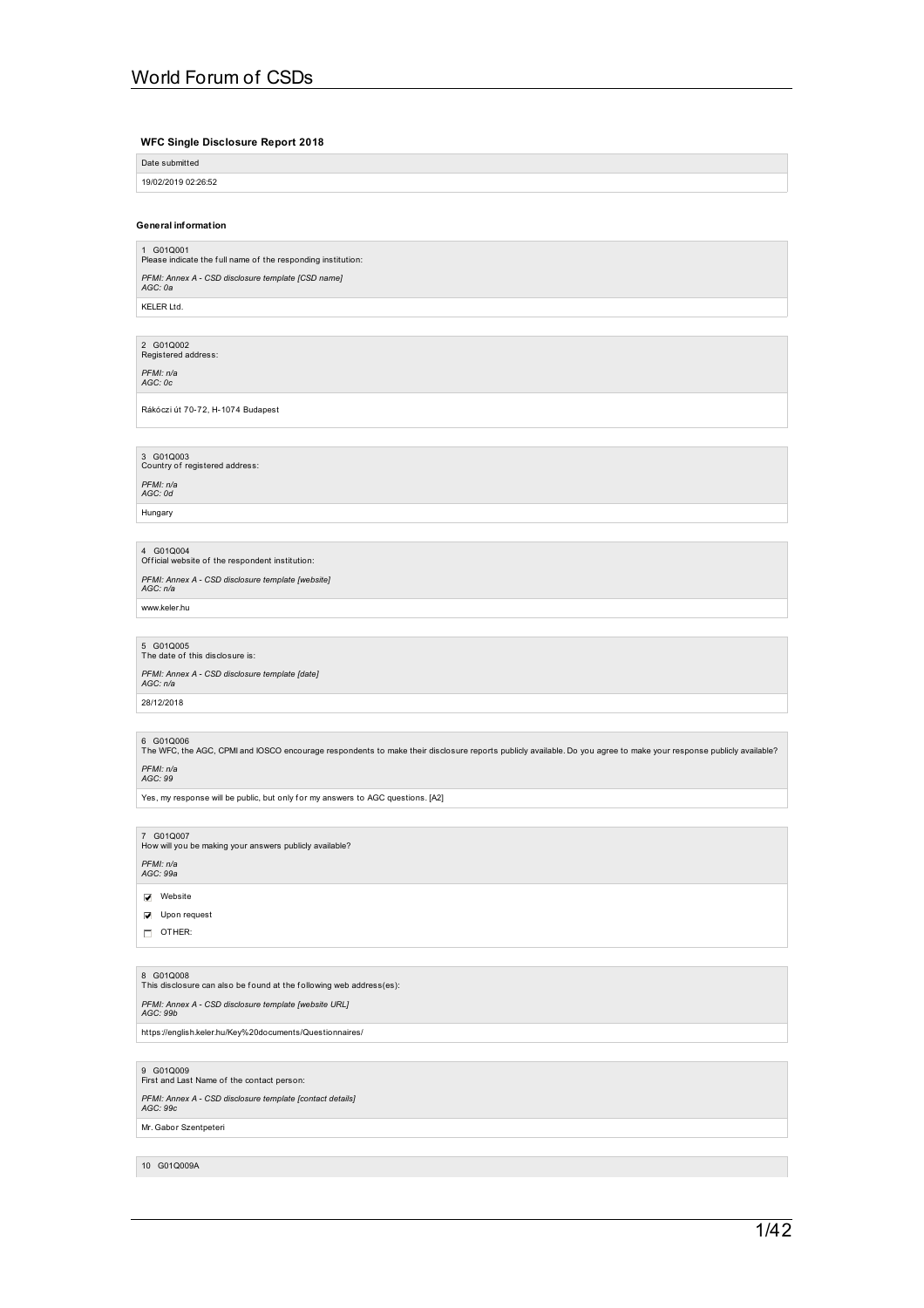|                            | Disclosure submission authorisation                                                                 |
|----------------------------|-----------------------------------------------------------------------------------------------------|
| <b>V</b>                   | I hereby certify that I am authorised to submit this disclosure report on behalf of my institution. |
|                            |                                                                                                     |
| 11 G01Q010                 | Email address of the contact person:                                                                |
| AGC: 99h                   | PFMI: Annex A - CSD disclosure template [contact details]                                           |
| szentpeteri.gabor@keler.hu |                                                                                                     |
|                            |                                                                                                     |
| 12 G01Q011                 | Telephone number (please include the international country code):                                   |
| PFMI: n/a<br>AGC: 99e      |                                                                                                     |
| +3614836275                |                                                                                                     |
|                            |                                                                                                     |
| 13 G01Q012                 | How do you prefer to be contacted?                                                                  |
| PFMI: n/a<br>AGC: 99d      |                                                                                                     |
| Telephone<br>☑             |                                                                                                     |
| Fax<br>п                   |                                                                                                     |
| mail/air courier<br>Л      |                                                                                                     |
| e-mail<br>⊽                |                                                                                                     |

14 G01Q013 Fax number

*PFMI: n/a AGC: 99f*

+3614836194

15 G01Q014<br>What is the preferred street address for mailing requests? *PFMI: n/a AGC: 99g*

Rákóczi út 70-72, H-1074 Budapest, Hungary

24 G01Q023 f ilecount - Add relevant appendices f or this group.

*PFMI: n/a AGC: n/a*

 $\,$  0  $\,$ 

## **Legal Basis (PFMI Principle 1)**

26 G02Q002<br>Under what regulation or statute is the CSD established and governed?

*PFMI: n/a AGC: 7*

Act CXX of 2001 on the Capital Market (Capital Market Act); Act CCXXXVII of 2013 on Credit Institutions and Financial Enterprises (Credit Institutions Act); Act CXXXVIII<br>of 2007 on Investment Firms and Commodity Dealers, a

27 G02Q003 Is the regulation or statute electronically available?

*PFMI: n/a AGC: 7a*

Yes [Y]

28 G02Q004 If regulation or statute is electronically available, please supply web address(es) here or upload document(s).

*PFMI: n/a AGC: 7b*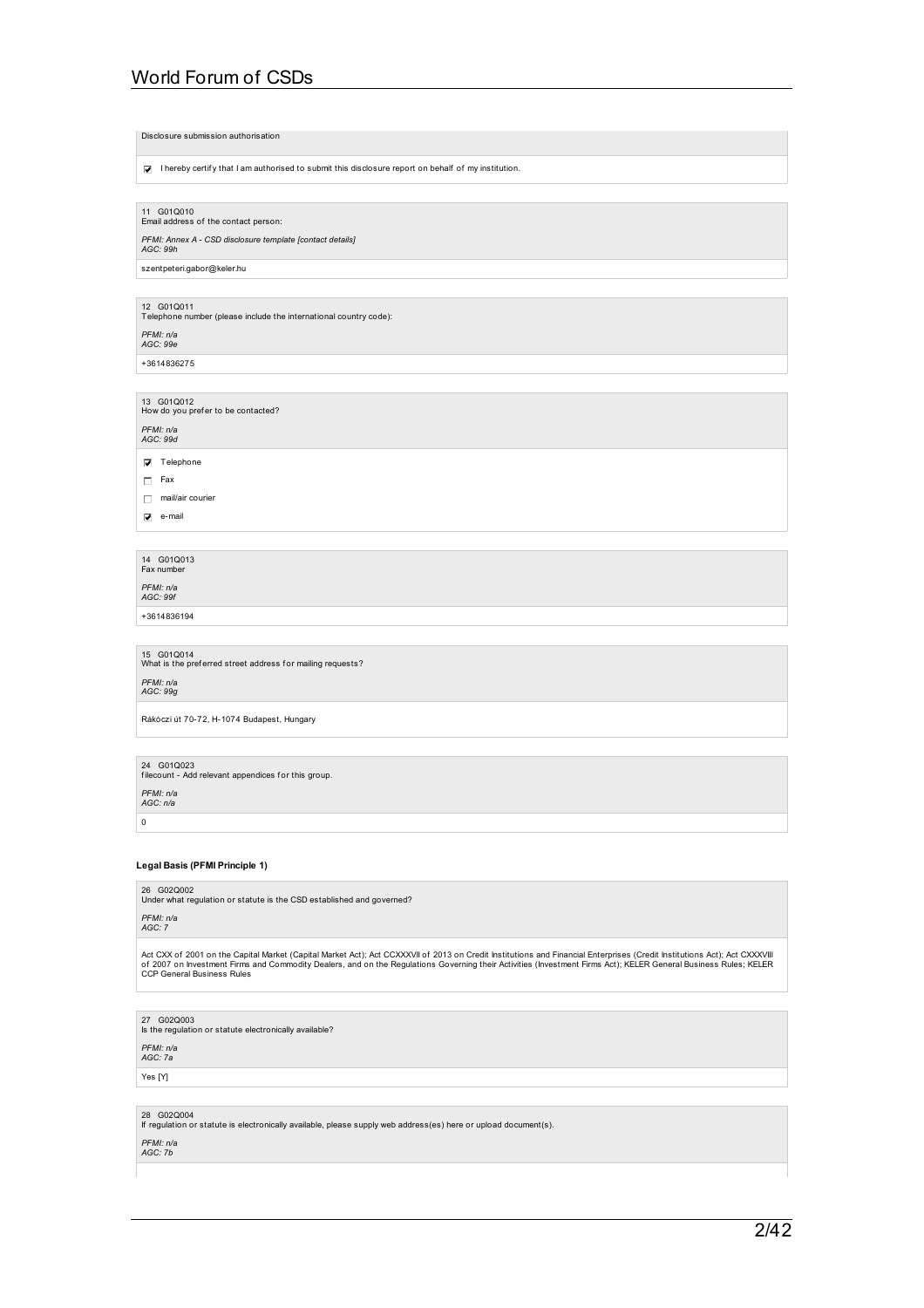KELER General Business Rules: https://english.keler.hu/Key%20documents/Regulatory%20documents/General%20Business%20Rules/

KELER CCP General Business Rules: https://english.kelerkszf .hu/Key%20documents/Regulatory%20documents/General%20Business%20Rules/

| 29 G02Q005<br>filecount - Please supply document(s) here:<br>PFMI: n/a<br>AGC: 7c |                                                                                                                                                    |                                           |
|-----------------------------------------------------------------------------------|----------------------------------------------------------------------------------------------------------------------------------------------------|-------------------------------------------|
|                                                                                   |                                                                                                                                                    |                                           |
| act cxx of 2001.pdf (934KB)                                                       | Act CXX of<br>2001 on the<br>Capital<br>Market                                                                                                     | Effective<br>as of 10<br>November<br>2018 |
| act_cxxxviii_of_2007.pdf (1073KB)                                                 | Act<br>CXXXVIII of<br>2007 on<br>Investment<br>Firms and<br>Commodity<br>Dealers.<br>and on the<br>Regulations<br>Governing<br>their<br>Activities | Effective<br>as of 10<br>November<br>2018 |
| act_ccxxxvii_of_2013.pdf (1178KB)                                                 | Act<br>CCXXXVII<br>of on<br>Credit<br>Institutions<br>and<br>Financial<br>Enterprises                                                              | Effective<br>as of 10<br>November<br>2018 |
| 2018 10 01 KELER-CCP-General-Business-Rules.pdf (1671KB)                          | KELER CCP<br>General<br><b>Business</b><br>Rules                                                                                                   | Effective<br>as of 1<br>October<br>2018   |
| 2018 11 30 3-01 KELER-General-Business-Rules.pdf (1297KB)                         | <b>KELER</b><br>General<br><b>Business</b><br>Rule                                                                                                 | Effective<br>as of 30<br>November<br>2018 |
| 5                                                                                 |                                                                                                                                                    |                                           |

42 G02Q018 f ilecount - Add relevant appendices f or this group.

*PFMI: n/a AGC: n/a*

## $\boxed{0}$

## **Governance and ownership (PFMI Principle 2)**

| 44 G03Q002<br>What type of legal entity is the institution?<br>PFMI: n/a<br>AGC: 3 |  |
|------------------------------------------------------------------------------------|--|
| Public Company<br>п                                                                |  |
| Private Company<br>罓                                                               |  |
| Central Bank (or part thereof)<br>п                                                |  |
| Stock Exchange (or part thereof)<br>п                                              |  |
| OTHER:                                                                             |  |

45 G03Q003 Is the institution operated as a "f or prof it" or a "not f or prof it" organization?"

## *PFMI: n/a AGC: 4*

For profit [A01]

46 G03Q004<br>Please provide the names of the owners and their ownership interest percentages.

## *PFMI: n/a AGC: 5*

National Bank of Hungary (NBH) - 53,33% Budapest Stock Exchange (BSE) - 46,67%

47  $\,$  G03Q005  $\,$  What is the date of establishment of the CSD?  $\,$ 

### *PFMI: n/a*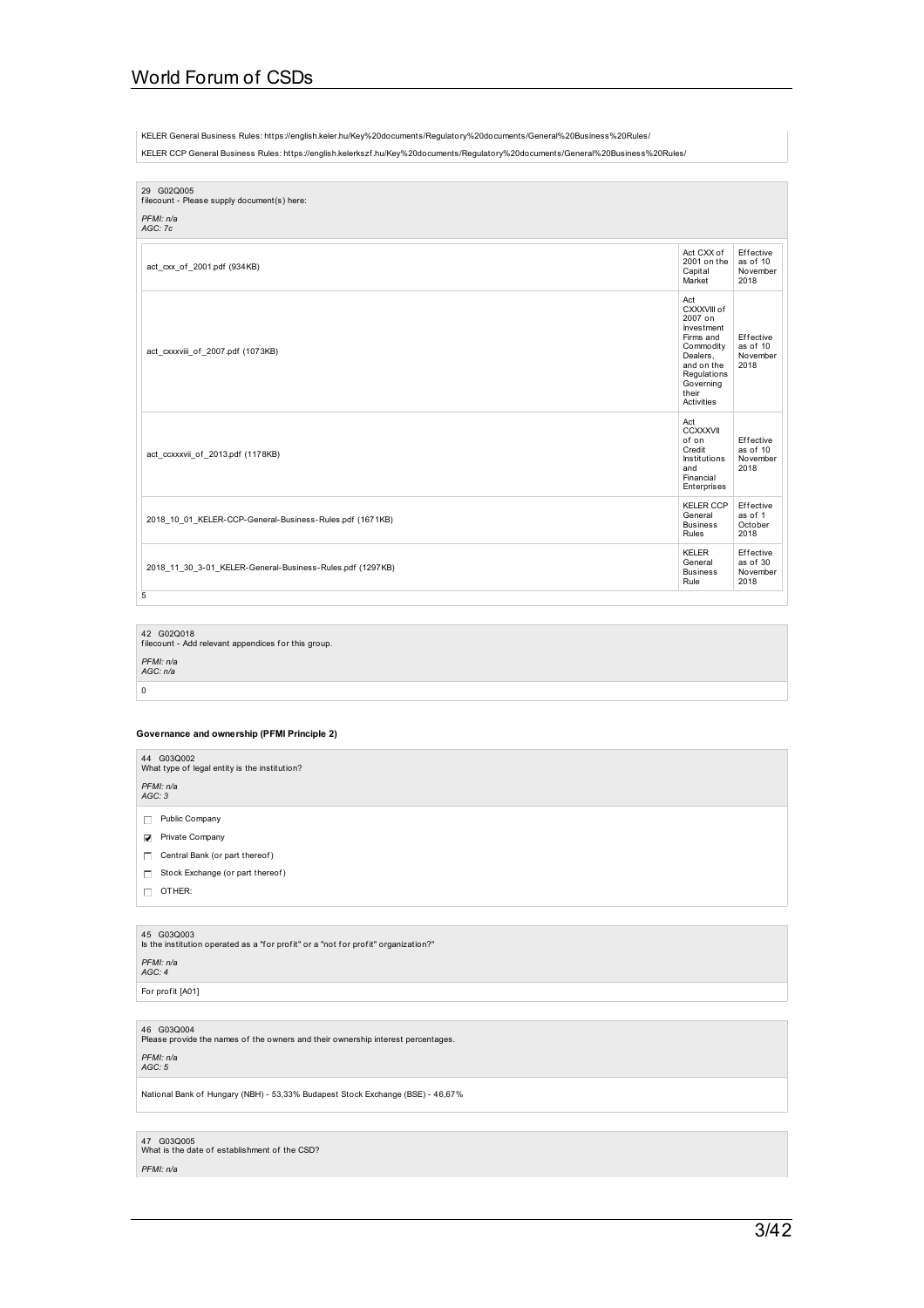*AGC: 6a*

12/10/1993

48 G03Q006 What is the date that the CSD's operations began?

*PFMI: n/a AGC: 6b*

12/10/1993

49 G03Q007<br>Are participants required to contribute capital to the CSD that would result in ownership of the CSD?

*PFMI: n/a AGC: 18*

No [A02]

### 58 G03Q016

What are the roles and responsibilities of the CSD's board of directors (or equivalent), and are they clearly specified? Please provide details of the structure and<br>composition of your Board together with their industry ex

*PFMI: Q.2.3.1 AGC: 7d*

The Board has seven members - two of them are appointed by National Bank of Hungary, two of them are appointed by Budapest Stock Exchange and two of them are inner members. The seventh member is independent.

60 G03Q018 What are the election procedures?

*PFMI: Q.2.3.2 AGC: 7e*

Board members are elected at the General Meeting, the election is subject to approval by the supervisory authority, the National Bank of Hungary, according to the<br>Hungarian banking regulations. The Board elects its chairma

## 61 G03Q019

at is the maximum length of time a board member can serve?

*PFMI: Q.2.3.2 AGC: 7f*

Re-election is possible without limitation.

62 G03Q020<br>How are the voting powers distributed amongst the board members (i.e. does each board member have one vote or do certain members have additional voting power)?

*PFMI: Q.2.3.2 AGC: 7g*

Each board member has one vote. In case of vote-equality, the vote of the chairman would be decisive.

64 G03Q022<br>What are the procedures established to review the performance of the board as a whole and the performance of the individual board members? Who is responsible for<br>regulating the board members?

*PFMI: Q.2.3.4 AGC: 7h*

Certain legislation, the company General Meeting, and the supervisory authority, the National Bank of Hungary are all in a sense responsible for regulating Board<br>members. For the purpose of supervision of the Board the Gen

84 G03042 f ilecount - Add relevant appendices f or this group.

*PFMI: n/a AGC: n/a*

 $\overline{0}$ 

### **Comprehensive risk management (PFMI Principle 3)**

87 G04Q003<br>Any direct damages or losses to participants caused by the CSD as a result of force majeure events, acts of God, or political events, etc.? *PFMI: Q.3.1.1 AGC: 66x.* No [A02]

88 G04Q004 If yes, please check all of the following that apply: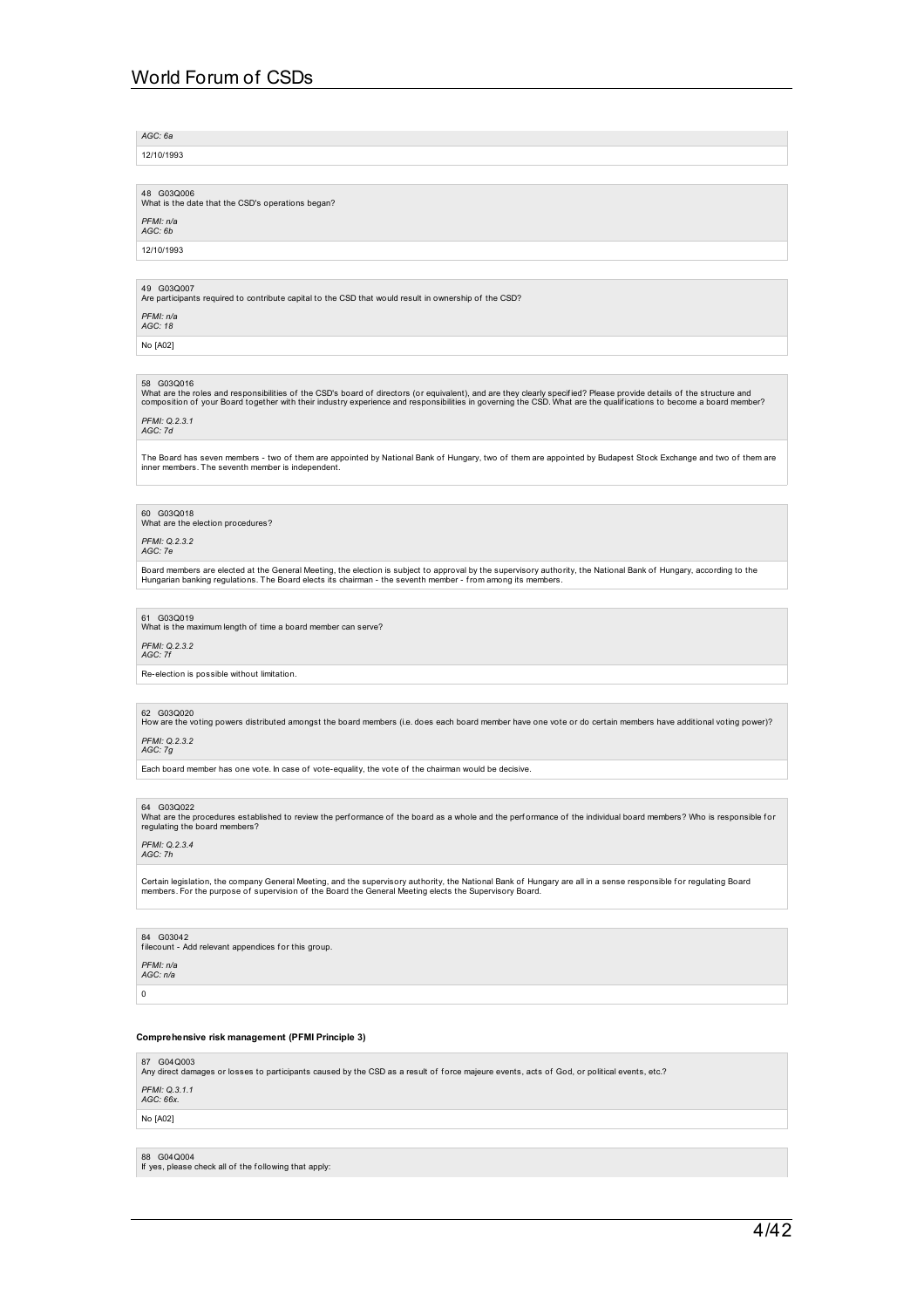### *PFMI: Q.3.1.1 AGC: 66y.*

- $\Box$  Financial limits are imposed on the amount of liability assumed by the CSD
- $\Box$  The CSD assumes liability for direct losses
- $\Box$  The CSD assumes liability for indirect or consequential losses
- $\Box$  OTHER:

89 G04Q005<br>In all cases where the CSD assumes responsibility for direct or indirect or consequential losses, is the CSD's liability limited by a standard of care determination?

*PFMI: Q.3.1.1 AGC: 66+*

Yes [A01]

90  $\,$  G04Q006  $\,$  Please define the standard of care applied:  $\,$ 

*PFMI: Q.3.1.1 AGC: 66\**

The depository shall repair direct pecuniary losses of its customers proved by proper evidence if such damages are attributable to and occurred in the operation of the<br>depositary. The depository is exempted from liability

109 G04Q025 f ilecount - Add relevant appendices f or this group.

*PFMI: n/a AGC: n/a*

 $\,$  0  $\,$ 

### **Credit risk (PFMI Principle 4)**

### 120 G05Q011

Does the CSD have a guaranty fund independent of stock exchange or other market guarantees? *PFMI: Q.4.3.1 AGC: 78*

Other: The default funds are operated by KELER CCP Ltd.

123 G05Q014<br>How is the fund financed?

*PFMI: Q.4.3.1 AGC: 78d.*

Contributions from participants [A02]

126 G05Q017<br>Who is covered by the fund?

*PFMI: Q.4.3.1 AGC: 78h.*

Direct CSD participants only

 $\Box$  The beneficial owner also

OTHER:General Clearing Members and Direct Clearing Members of KELER CCP

# 127 G05Q018<br>When is the guaranty fund used?

*PFMI: Q.4.3.1 AGC: 78j.*

 $\Box$  When a broker defaults

 $\Box$  When a direct participant defaults

OTHER:When a general or a direct clearing member's def ault cannot be covered by the member's own individual collateral

130  $\,$  G05Q021<br>Does the CSD have insurance to cover losses in the event of Default on settlement commitments by the CSD or a participant?

## *PFMI: Q.4.3.3 AGC: 91*

No [A02]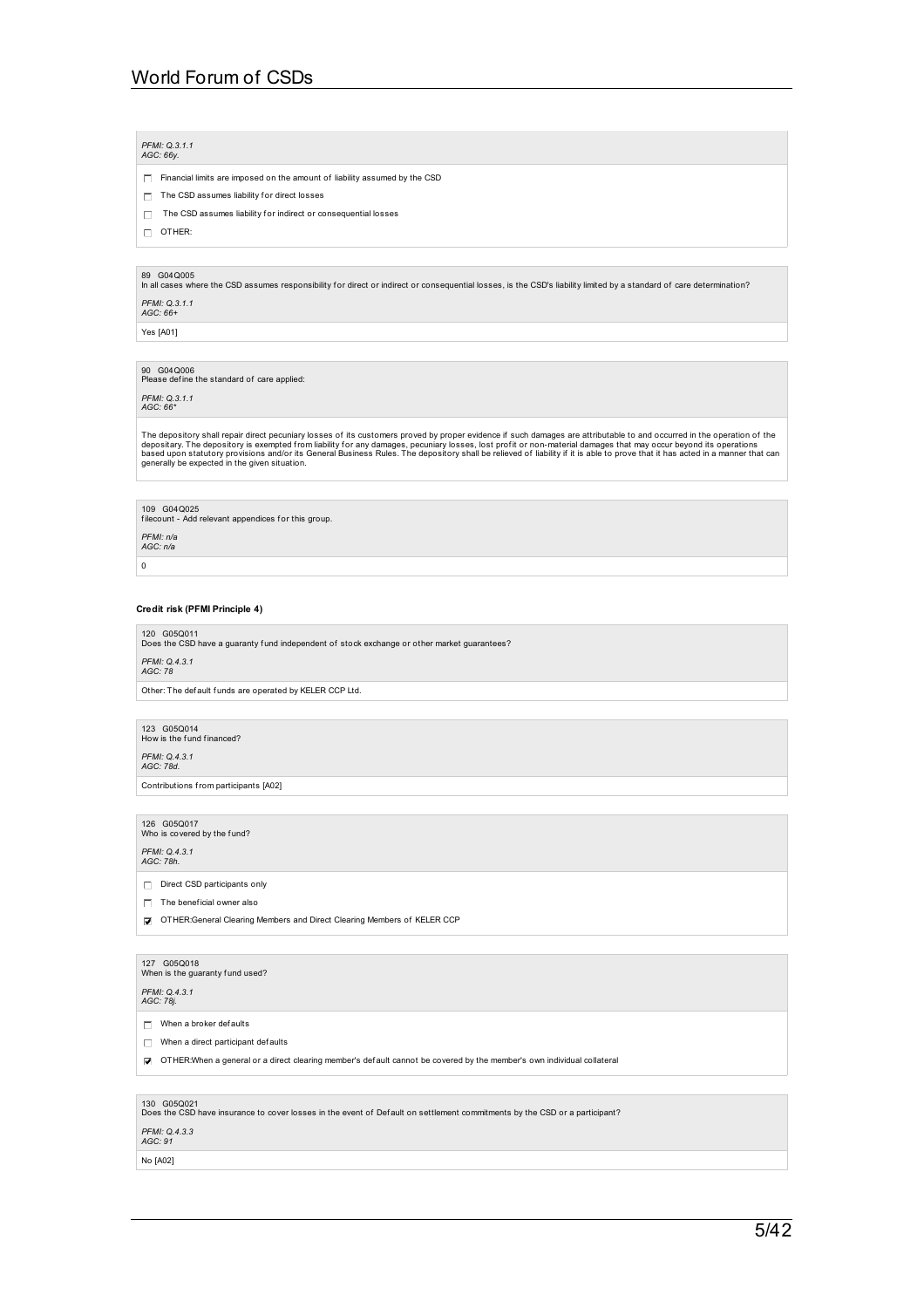133 G05Q024<br>Please explain other loss or def ault protections:

*PFMI: Q.4.3.3 AGC: 79a*

N/A

134 G05Q025 Does the CSD accept liability (independent of any insurance coverage) for the following: Any direct damages or losses to participants caused by the CSD in its capacity<br>as a central counterparty?

## *PFMI: Q.4.3.3 AGC: 66q.*

Other: KELER CCP Ltd. (subsidiary of KELER) is the sole central counterparty regarding guaranteed Budapest Stock Exchange transactions and regarding guaranteed gas market transactions and power market obligations.

135 G05Q026 If yes, please check all of the f ollowing that apply:

*PFMI: Q.4.3.3 AGC: 66r.*

 $\Box$  Financial limits are imposed on the amount of liability assumed by the CSD

- $\Box$  The CSD assumes liability for direct losses
- $\Box$  The CSD assumes liability for indirect or consequential losses

 $\Box$  OTHER:

139 G05Q030 f ilecount - Add relevant appendices f or this group.

*PFMI: n/a AGC: n/a*

 $\overline{0}$ 

### **Collateral (PFMI Principle 5)**

140 G06Q001

Summary narrative for PFMI Principle 5. Please provide a summary narrative disclosure with sufficient detail and context, as well as any other appropriate supplementary<br>information, to enable readers to understand the CSD'

*PFMI: Annex A -CSD disclosure template - IV.P5 AGC: 35c*

KELER Ltd. handles collateral assets for the below reasons:

-f or its own behalf (to cover cash credit provided to KELER CCP to support settlement)

-for KELER CCP,<br>-In addition, KELER handles collateral for the Hungarian Central Bank to cover bank credit lines.

157 G06Q018

filecount - Add relevant appendices for this group. *PFMI: n/a AGC: n/a*

 $\,$  0  $\,$ 

### **Liquidity risk (PFMI Principle 7)**

| 198 G06Q041<br>filecount - Add relevant appendices for this group. |
|--------------------------------------------------------------------|
| PFMI: n/a<br>AGC: n/a                                              |
| 0                                                                  |

### **Settlement finality (PFMI Principle 8)**

199 G08Q015 filecount - Add relevant appendices for this group. *PFMI: n/a AGC: n/a*  $\theta$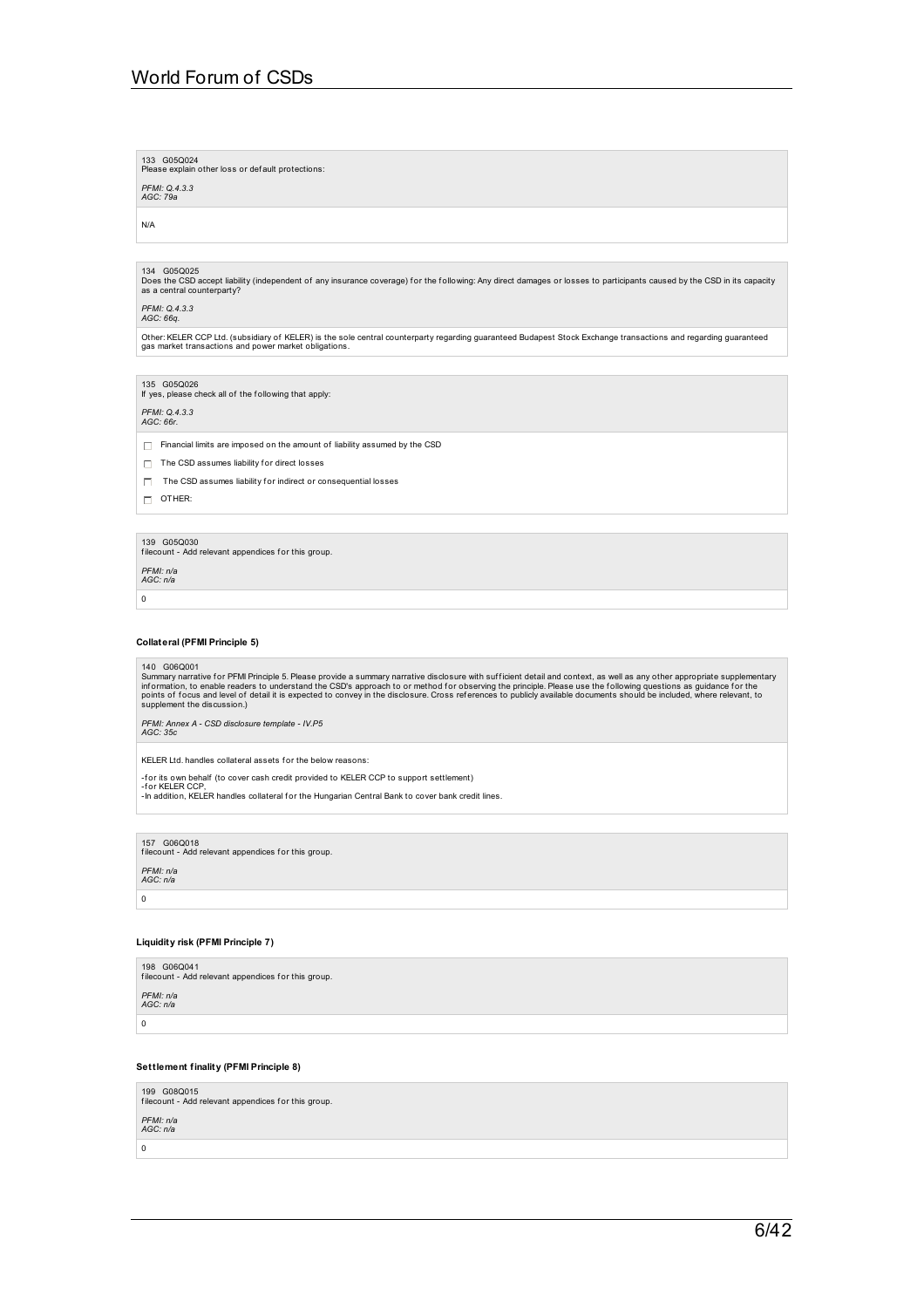### **Money settlements (PFMI Principle 9)**

| 216 G09Q003     |
|-----------------|
|                 |
| Who accepts cas |
|                 |

cash deposits (or makes payment credit accommodations) for CSD transactions? *PFMI: Q.9.1.1 AGC: 31*

- $\nabla$  CSD
- **V** Central Bank
- Banks appointed by CSD
- Neither or others (e.g. credit lines used)
- $\Box$  Not applicable
- $\Box$  OTHER:

## 218 G09Q005<br>Who processes cash clearing (or draws on credit lines, if applicable) for CSD transactions?

*PFMI: Q.9.1.1 AGC: 32*

- 
- $\overline{\mathbf{V}}$  CSD
- Central Bank
- Banks appointed by the CSD
- $\Box$  Neither or others (e.g. credit lines used)
- Not applicable
- OTHER:

220 G09Q007<br>Who controls the movement of cash for cash deposits (or draws on credit lines, if applicable)?

*PFMI: Q.9.1.1 AGC: 33, 33b*

- $\nabla$  CSD
- Central Bank
- Banks appointed by CSD
- Neither or others (e.g. credit lines used)
- $\Box$  Not applicable
- OTHER:

222 G09Q009<br>Who controls the movement of cash for cash clearing (or for draws on credit lines, if applicable)?

*PFMI: Q.9.1.1 AGC: 34*

- $\overline{\mathbf{V}}$  CSD
- Central Bank
- Banks appointed by CSD
- Neither or others (e.g. credit lines used)
- $\Box$  Not applicable
- $\Box$  OTHER:

# 223 G09Q010<br>Please name banks appointed by CSD

*PFMI: Q.9.1.1 AGC: 34a*

N/A

233 G09Q020 f ilecount - Add relevant appendices f or this group. *PFMI: n/a AGC: n/a*

 $\mathbf 0$ 

### **Physical deliveries (PFMI Principle 10)**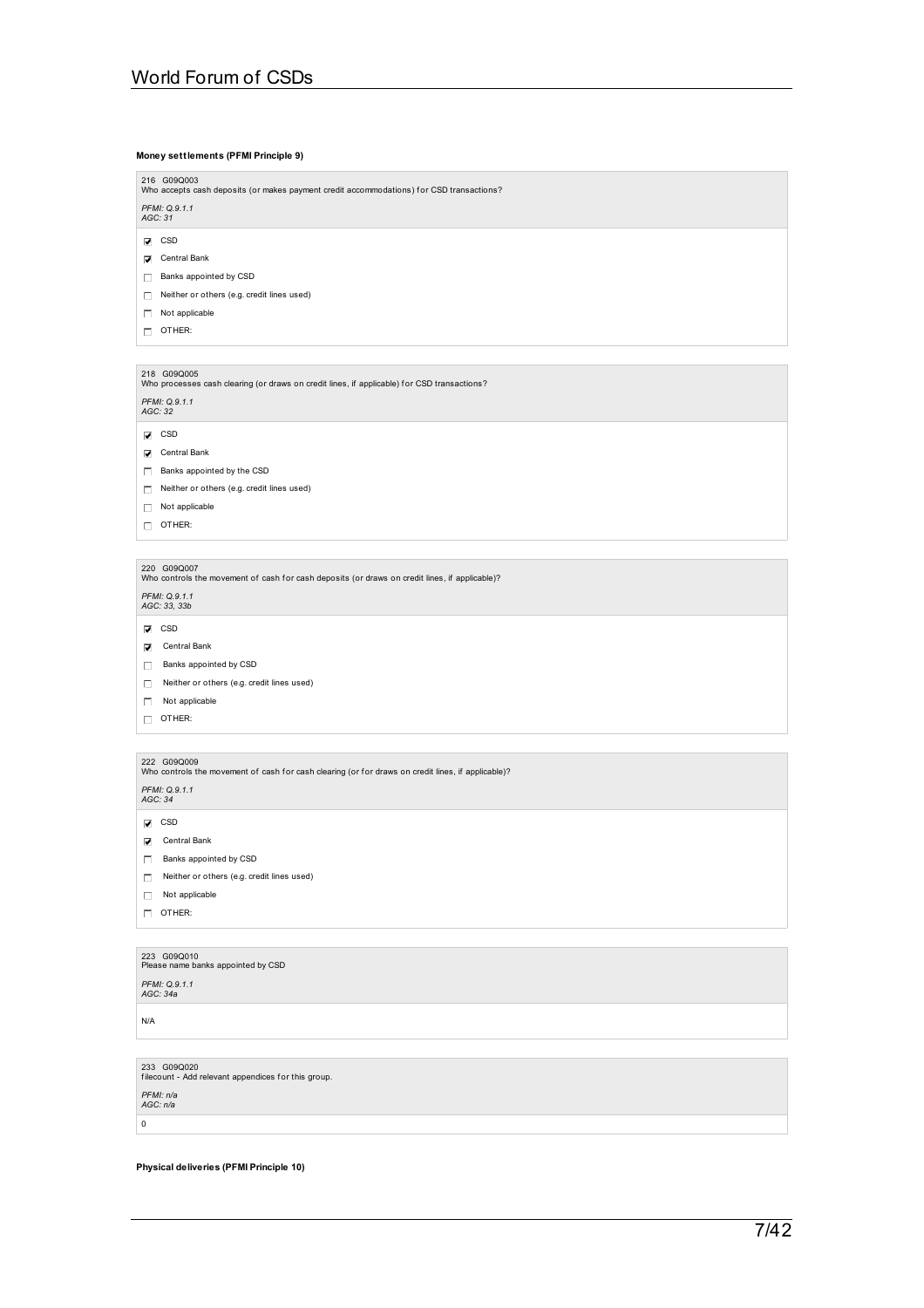### 238 G10Q005 How are eligible securities lodged in the CSD system?

# *PFMI: Q.10.1.3 AGC: 57, 57a*

 $\Box$  A registered certificate in the name of the CSD is delivered to the CSD.

 $\Box$  A participant delivers the security with a valid transfer deed or stock power or other transfer document to the CSD which then effects registration.

 $\Box$  A registrar re-registers the security in the name of the CSD.

 $\Box$  Not applicable

OTHER:Either with a blank endorsement or in registered form.

239 G10Q006<br>When are securities lodged into the CSD reflected in a participant's CSD account?

## *PFMI: Q.10.1.3 AGC: 58, 58a*

- $\Box$  Securities are reflected in the participant's CSD account immediately upon delivery to the CSD.
- Securities are re-registered prior to being ref lected in the participant CSD account.
- $\Box$  Not applicable
- OTHER:Same day.

240 G10Q007<br>How long does it usually take to lodge securities with the CSD?

# *PFMI: Q.10.1.3 AGC: 59, 59b*

1 to 2 days [A01]

242 G10Q009<br>During the process of lodging securities into the CSD, can the securities be traded? *PFMI: Q.10.1.3 AGC: 60*

### No [A02]

243 G10Q010<br>During the process of lodging securities into the CSD, can the securities be settled?

## *PFMI: Q.10.1.3 AGC: 60a*

Other: Physical securities can only be settled in KELER's books af ter the process of lodging.

244 G10Q011<br>During the process of lodging securities into the CSD, can the securities have ownership transf erred?

*PFMI: Q.10.1.3 AGC: 60b*

No [A02]

# 247 G10Q014 If ownership cannot be transf erred, or if you answered other, please explain

## *PFMI: Q.10.1.3 AGC: 60e*

Market practice.

248  $\,$  G10Q015<br>Are securities immediately available for delivery upon transfer to the CSD?

*PFMI: Q.10.1.3 AGC: 61, 61d*

### Yes [A01]

251 G10Q018 If not applicable, please explain

*PFMI: Q.10.1.3 AGC: 61c*

### N/A

# $8/42$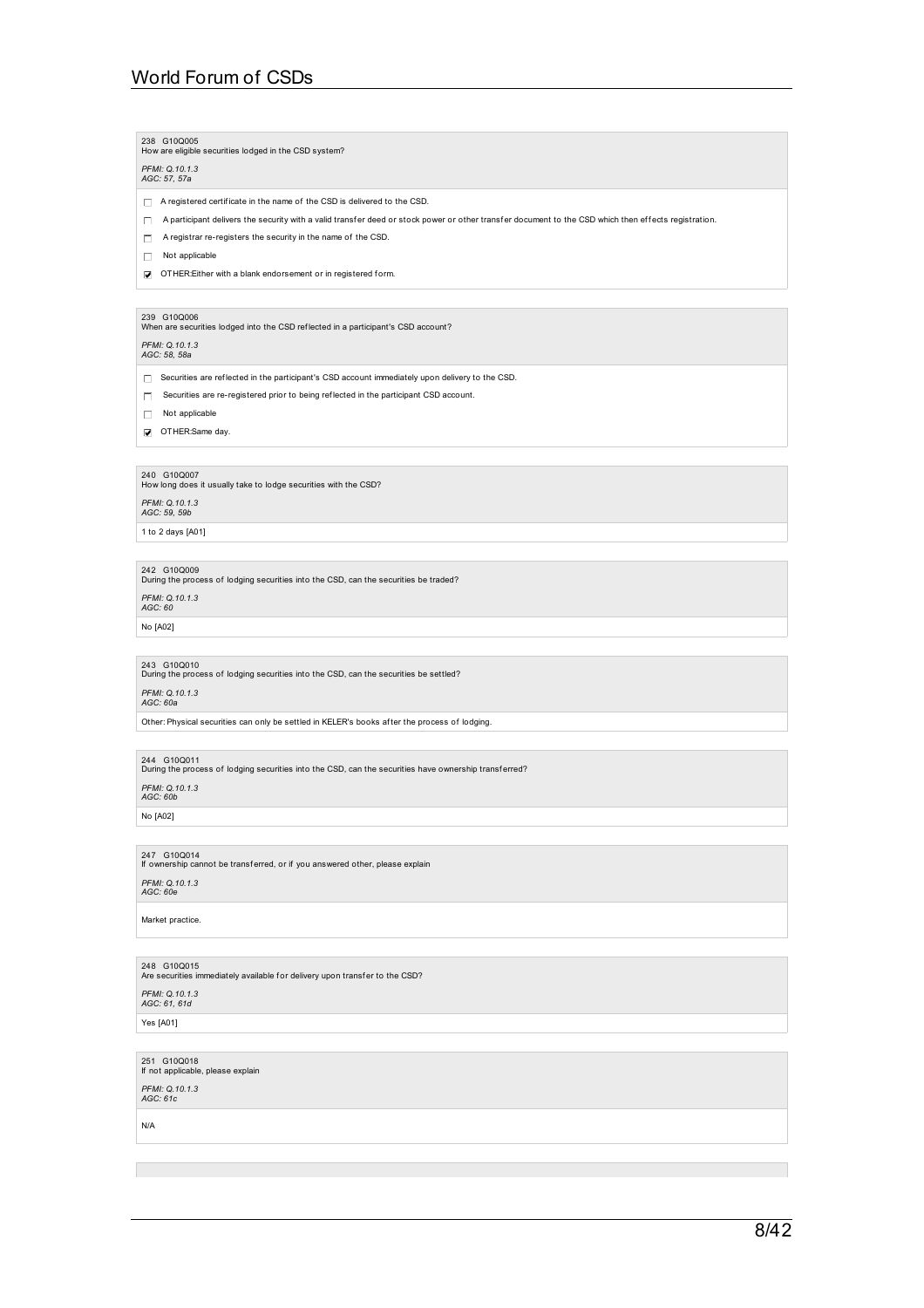252 G10Q019<br>What transfer process steps are involved when eligible securities are withdrawn from the CSD for safekeeping?

## *PFMI: Q.10.1.3 AGC: 63, 63a*

Other: Physical securities can only be delivered out or destroyed, no withdrawal process is available. IN case of delivery out signature check of the instruction is<br>performed, the provision check follows, finally a debit e

### 253 G10Q020

How long does it usually take to remove securities from the CSD?

*PFMI: Q.10.1.3 AGC: 64, 64b*

1 to 2 days [A01]

255 G10Q022<br>While the securities are being removed from the CSD, can they be traded? (Choose one)

*PFMI: Q.10.1.3 AGC: 65a*

No [A01]

256 G10Q023 If they cannot be traded please explain

*PFMI: Q.10.1.3 AGC: 65b*

Market practice.

257 G10Q024<br>While the securities are being removed from the CSD, can they be settled? (Choose one)

*PFMI: Q.10.1.3 AGC: 65c*

No [A01]

# 258 G10Q025 If they cannot be settled, please explain

## *PFMI: Q.10.1.3 AGC: 65d*

Market practice.

259 G10Q026<br>While the securities are being removed from the CSD, can they have ownership transferred? (Choose one)

*PFMI: Q.10.1.3 AGC: 65e*

No [A01]

260 G10Q027 If ownership cannot be transf erred, please explain

Not applicable, no vault is maintained **Electronic keys or combinations** Dual access control **Visitor logs Vault** counts  $\overline{\mathbf{V}}$  Intrusion alarms

262 G10Q029<br>What are the vault security procedures for the safekeeping of physical paper?

*PFMI: Q.10.1.3 AGC: 65f*

Market practice.

*PFMI: Q.10.2.1 AGC: 75*

# $\overline{\mathbf{V}}$  Fire alarms **V** Guards

OTHER: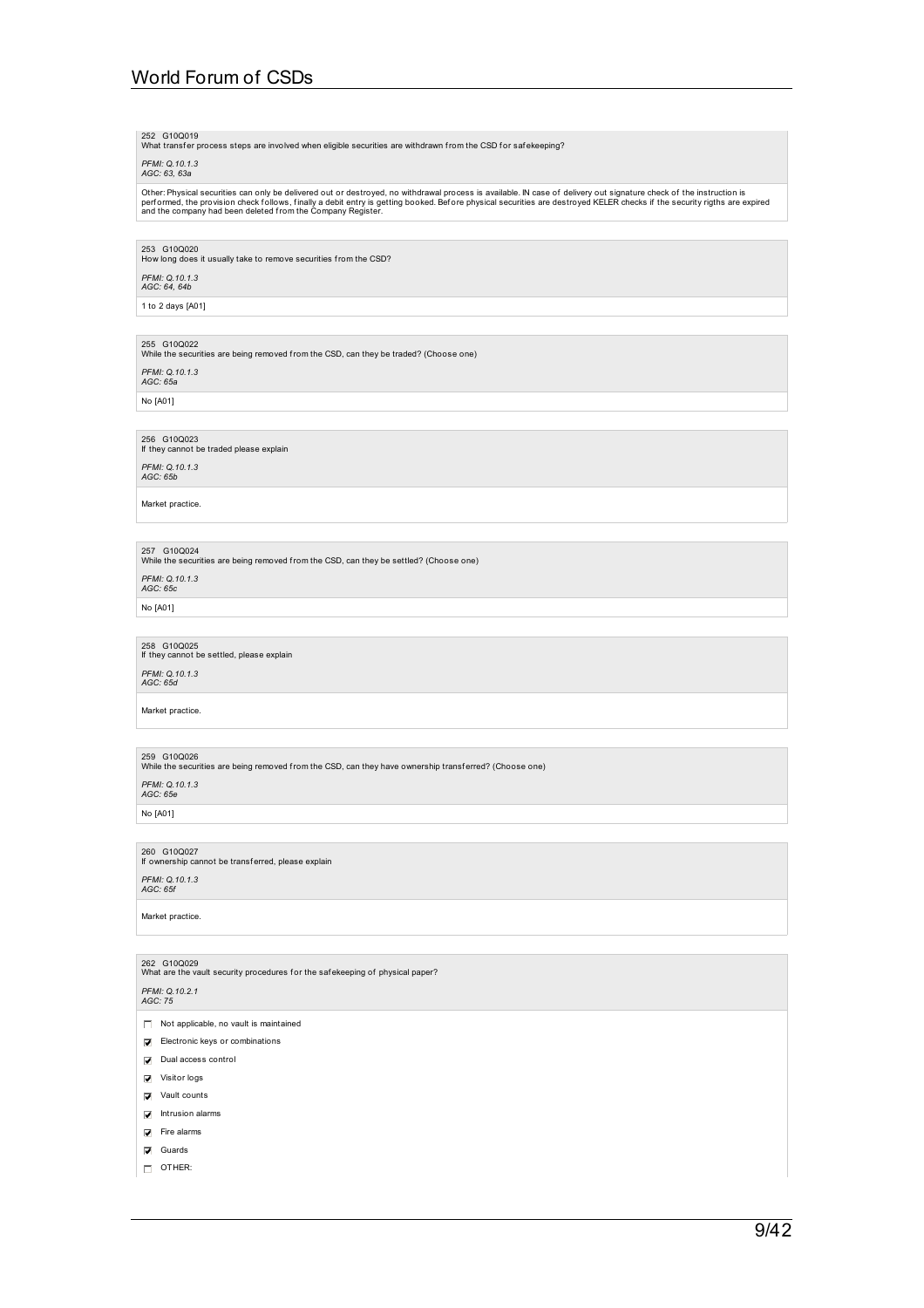263 G10Q030 Please indicate frequency of vault counts:

# *PFMI: Q.10.2.1 AGC: 75a.*

Full inventory on a yearly basis and random checks.

268 G10Q035 f ilecount - Add relevant appendices f or this group.

## *PFMI: n/a AGC: n/a*

0

### **Central Securities Depositories (PFMI Principle 11)**

270 G11Q002<br>CSD FUNCTIONALITY AND SERVICES, USE OF AGENTS. Certain functionalities and services reduce risk to an investor if provided in an efficient manner. The purpose<br>of this section is to identify those functionalitie

## *PFMI: n/a AGC: 26*

Government securities

- **D** Equities
- **V** Corporate bonds
- Corporate money market
- $\Box$  Not applicable
- OTHER:Investment Fund Share, Venture Fund Note, Central Bank Bond, ETF, Certif icate, Compensation Note, Mortgage Bond, Convertible Bond, Futures, Options

271 G11Q003<br>Please name the other security types:

## *PFMI: n/a AGC: 26a.*

Investment Fund Share, Venture Fund Note, Central Bank Bond, ETF, Certif icate, Compensation Note, Mortgage Bond, Convertible Bond, Futures, Options

### 272 G11Q004

ls the use of the CSD in your market compulsory by law or compulsory by market practice for the settlement or safekeeping of all instrument types in your market (e.g.<br>equities, government securities, corporate bonds, money

*PFMI: n/a AGC: 27, 27c*

- $\Box$  Yes by law for settlement of all instrument types
- $\Box$  Yes by law for safekeeping of all instrument types
- $\Box$  Yes by market practice for settlement of all instrument types
- $\Box$  Yes by market practice for safekeeping of all instrument types
- $\triangledown$  Yes by law for settlement, but not for all instrument types
- $\triangledown$  Yes by law for safekeeping, but not for all instrument type
- $\Box$  Yes by market practice for settlement, but not for all instrument types
- $\Box$  Yes by market practice for safekeeping, but not for all instrument types
- □ Neither
- $\Box$  OTHER:

273 G11Q005<br>Please list the instrument types for which it is not compulsory by law to: (i)settle in your CSD

### *PFMI: n/a AGC: 27a. (i)*

Non-dematerialized securities eg. equities issued by private limited companies, OTC money market instruments, OTC warrants, OTC derivatives

274 G11Q006 (ii) saf ekeep in your CSD:

*PFMI: n/a AGC: 27a. (ii)*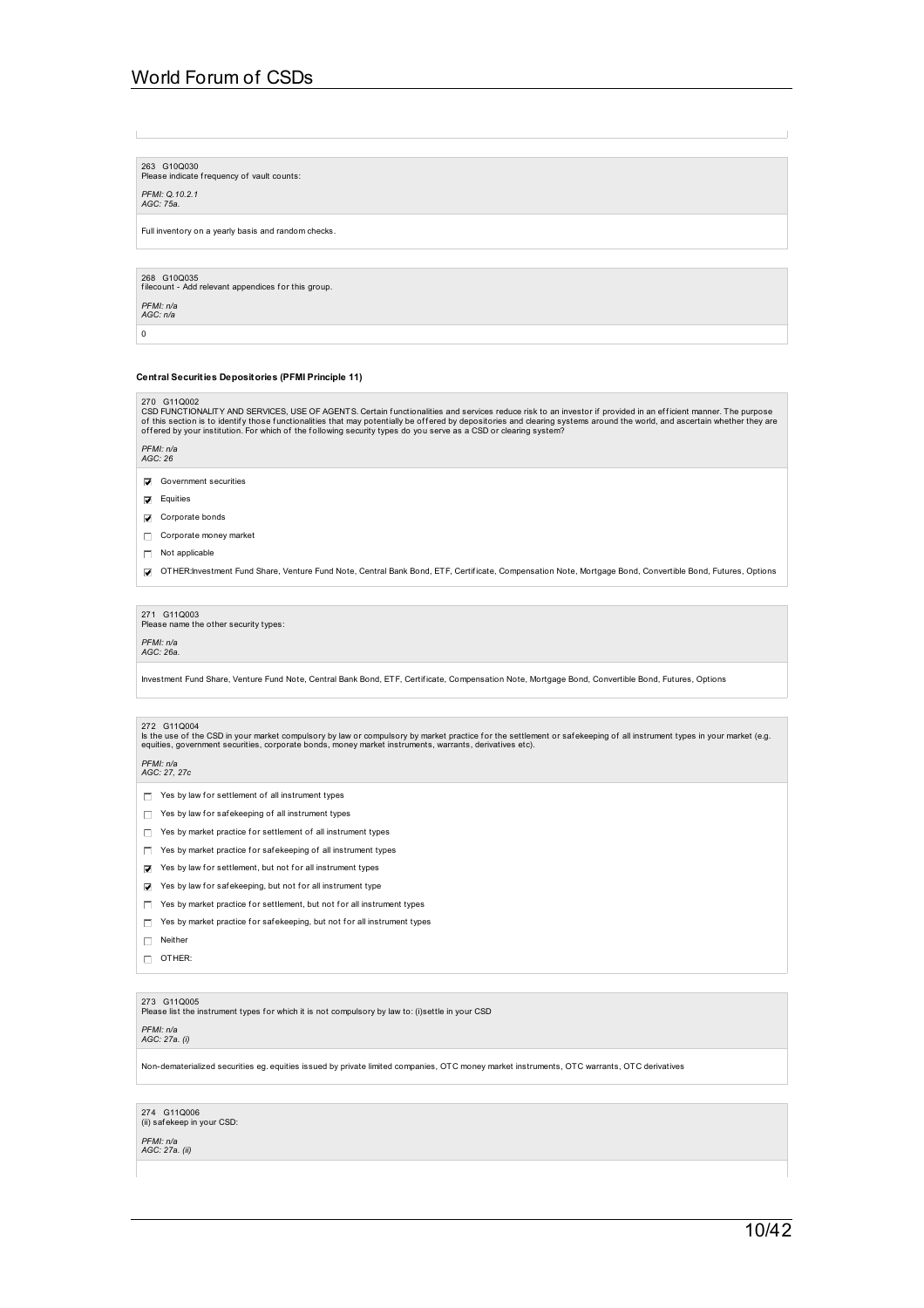Non-dematerialized securities eg. equities issued by private limited companies, OTC money market instruments, OTC warrants, OTC derivatives

275 G11Q007<br>Please list the instrument types for which it is not compulsory by market practice to: (i)settle in your CSD

## *PFMI: n/a AGC: 27b. (i)*

Non-dematerialized securities eg. equities issued by private limited companies, OTC money market instruments, OTC warrants, OTC derivatives

## 276 G11Q008 (ii) saf ekeep in your CSD:

*PFMI: n/a AGC: 27b. (ii)*

Non-dematerialized securities eg. equities issued by private limited companies, OTC money market instruments, OTC warrants, OTC derivatives

277 G11Q009<br>Settlement and Safekeeping Percentages 28a Please list by instrument type the percentage of the total market in your jurisdiction (either volume or value) settled within<br>your institution, exclusive of your link

## *PFMI: n/a AGC: 28 28a*

By law 100% of dematerialized securities are administered by KELER.

### 278 G110010

Please list by instrument type the percentage of the total market in your jurisdiction (either volume or value) held in saf ekeeping within your institution.

## *PFMI: n/a AGC: 28b.*

By law 100% of dematerialized securities are administered by KELER.

### 280 G11Q012

In the event a participant's single or main account is blocked for any reason (e.g., insolvency, penalties, violations, liens), would securities held in any account or<br>accounts on behalf of the participant's clients be acc

## *PFMI: Q.11.1.1 AGC: 44a*

No [A02]

# 282 G11Q014<br>By the intervening authorities controlling insolvency or other proceedings?

*PFMI: Q.11.1.1 AGC: 44d.*

Yes [A01]

## 283 G11Q015 If yes, please describe brief ly under what conditions access would be granted to the intervening authorities:

*PFMI: Q.11.1.1*

### *AGC: 44e.*

Based on the Finality Directives to the competent authority ordering the blocking of the account may be granted upon strict rules and the decision of the court.

284 G11Q016 By the participant's creditors?

*PFMI: Q.11.1.1 AGC: 44g, 44i*

No [A02]

286 G11Q018<br>By the CSD's creditors?

*PFMI: Q.11.1.1 AGC: 44j.*

No [A02]

288 G11Q020<br>What is your document and record retention policy for documents and records described above in this section? *PFMI: Q.11.1.1*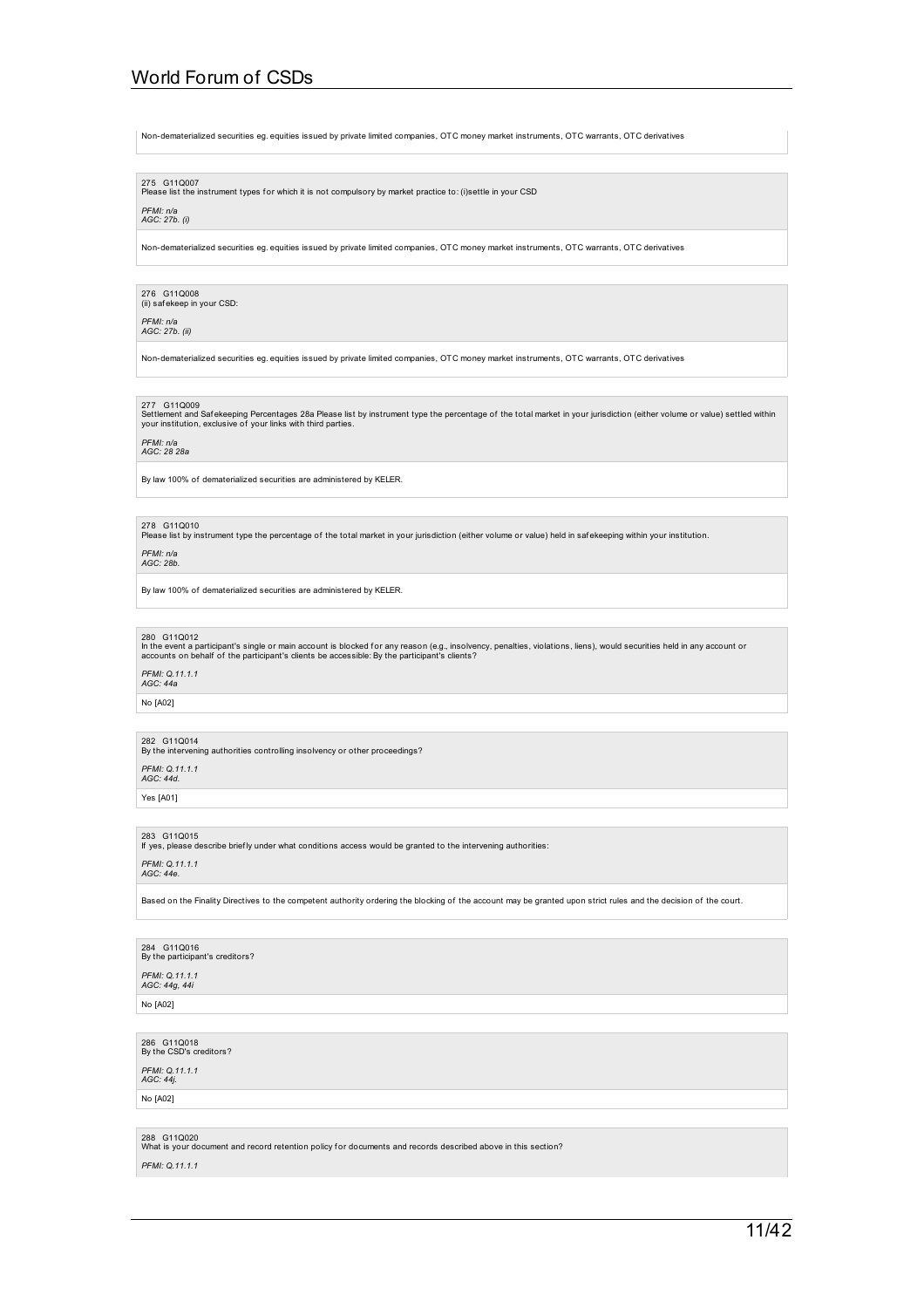*AGC: 47, 47a*

Other: 10 years

289 G11Q021<br>Does the law protect participant assets from claims and liabilities of the CSD? *PFMI: Q.11.1.1 AGC: 54*

Yes [A01]

290 G11Q022<br>Can the CSD assess a lien on participant accounts? (A lien would entitle the CSD to take and hold or sell the securities of the participant in payment of a debt.)

*PFMI: Q.11.1.1 AGC: 55*

Yes [A01]

291 G11Q023 If yes, f or what reasons are liens or similar claims imposed? *PFMI: Q.11.1.1 AGC: 55a*

Fees and expenses

 $\nabla$  Collateralization of overdrafts

 $\Box$  To secure payment for purchased securities

 $\Box$  OTHER:

292 G11Q024<br>Please describe:

*PFMI: Q.11.1.1 AGC: 55b*

N/A

293 G11Q025<br>Please indicate the limits of this lien as indicated below:

*PFMI: Q.11.1.1 AGC: 55c*

The lien is limited to securities in the course of purchase and sale transactio [A02]

295 G11Q027 If a lien is placed on a participant's account which has been designated f or its clients, will the CSD select certain securities to be subject to the lien?

*PFMI: Q.11.1.1 AGC: 55e*

No [A02]

297 G11Q029<br>Please explain: *PFMI: Q.11.1.1 AGC: 55g*

N/A

298 G11Q030 If no, please indicate whether the entire account will be subject to the lien.

*PFMI: Q.11.1.1 AGC: 55h*

Other: The lien will be placed to the proprietary account.

299 G11Q031

For accounts designated as client accounts, do procedures exist to restrict the placement of liens only to obligations arising from safe custody and administration of<br>those accounts?

*PFMI: Q.11.1.1 AGC: 55j*

Yes [A01]

300 G11Q032 If yes, are the restrictions accomplished by: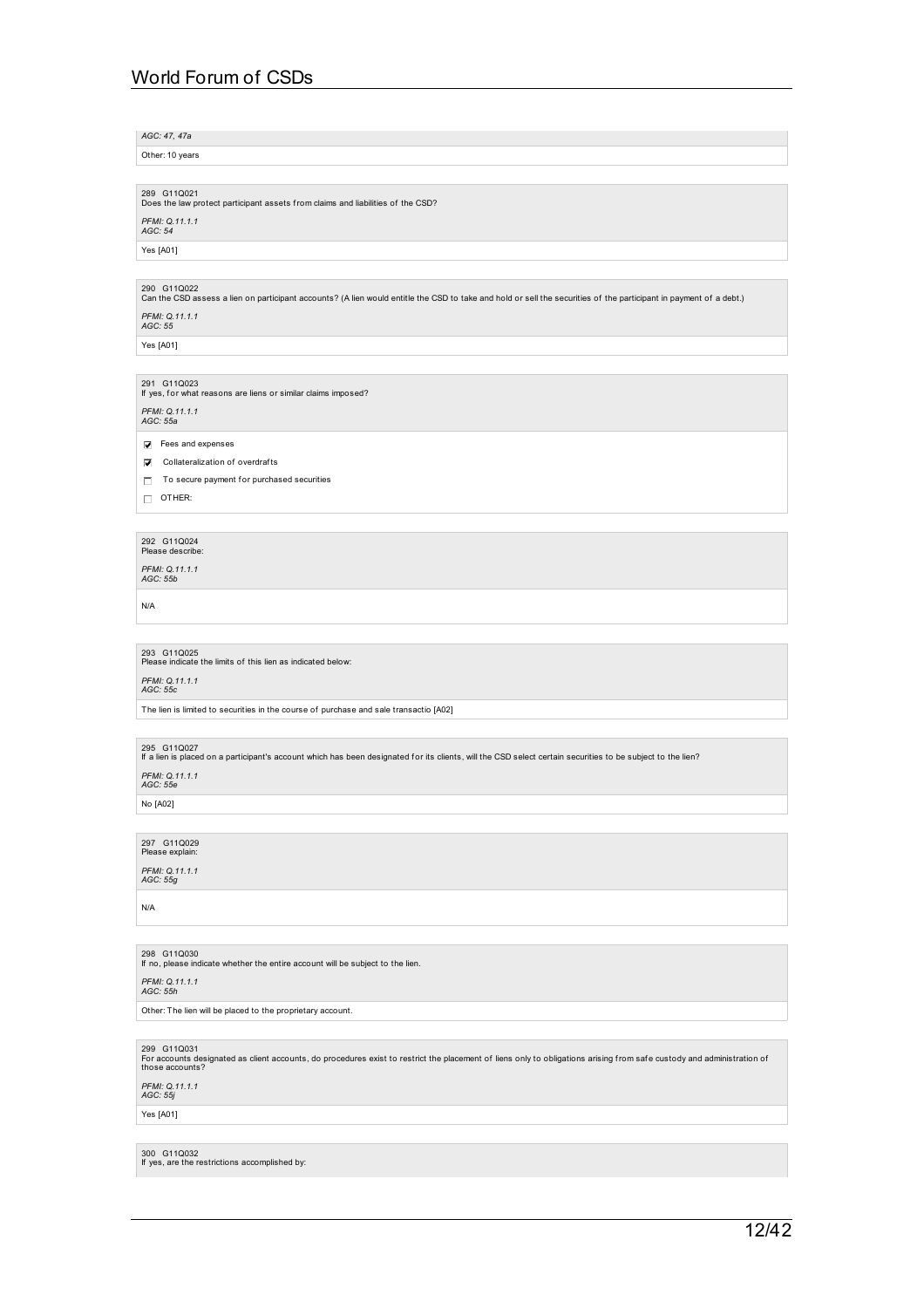*PFMI: Q.11.1.1 AGC: 55k*

Contract between the CSD and the participant [A01]

301 G11Q033<br>Please explain:

*PFMI: Q.11.1.1 AGC: 55l*

N/A

302  $\,$  G11Q034<br>Transfer of Legal Ownership. Does the CSD have legal authority to transfer title to securities?

*PFMI: Q.11.1.1 AGC: 56, 56e*

Yes [A01]

303 G11Q035<br>When does title or entitlement to CSD securities pass between participants? *PFMI: Q.11.1.1 AGC: 56a*

When the transaction is processed on an intra-day basis [A03]

304 G11Q036<br>Please describe: *PFMI: Q.11.1.1 AGC: 56b*

N/A

305 G11Q037<br>Where does title or entitlement to CSD securities pass between participants? *PFMI: Q.11.1.1 AGC: 56c*

On the CSD books [A01]

306 G11Q038<br>Please describe:

*PFMI: Q.11.1.1 AGC: 56d*

N/A

308 G11Q040<br>In what form does the CSD maintain records identifying the assets of each participant? *PFMI: Q.11.1.2 AGC: 45*

 $\overline{\mathbf{V}}$  Computer file

 $\Box$  Microfiche

Hard copy

Computer tape

OTHER:CD

309 G11Q041 In which f ormat is the source data maintained?

*PFMI: Q.11.1.2 AGC: 45b*

prn file format on CD

314 G11Q046<br>If the securities held with the CSD are recorded by book-entry at the registrar, what are the control features at the registrar for transfer of registrar positions to and<br>from the CSD (e.g., authentication pr

*PFMI: Q.11.1.6 AGC: 52i*

N/A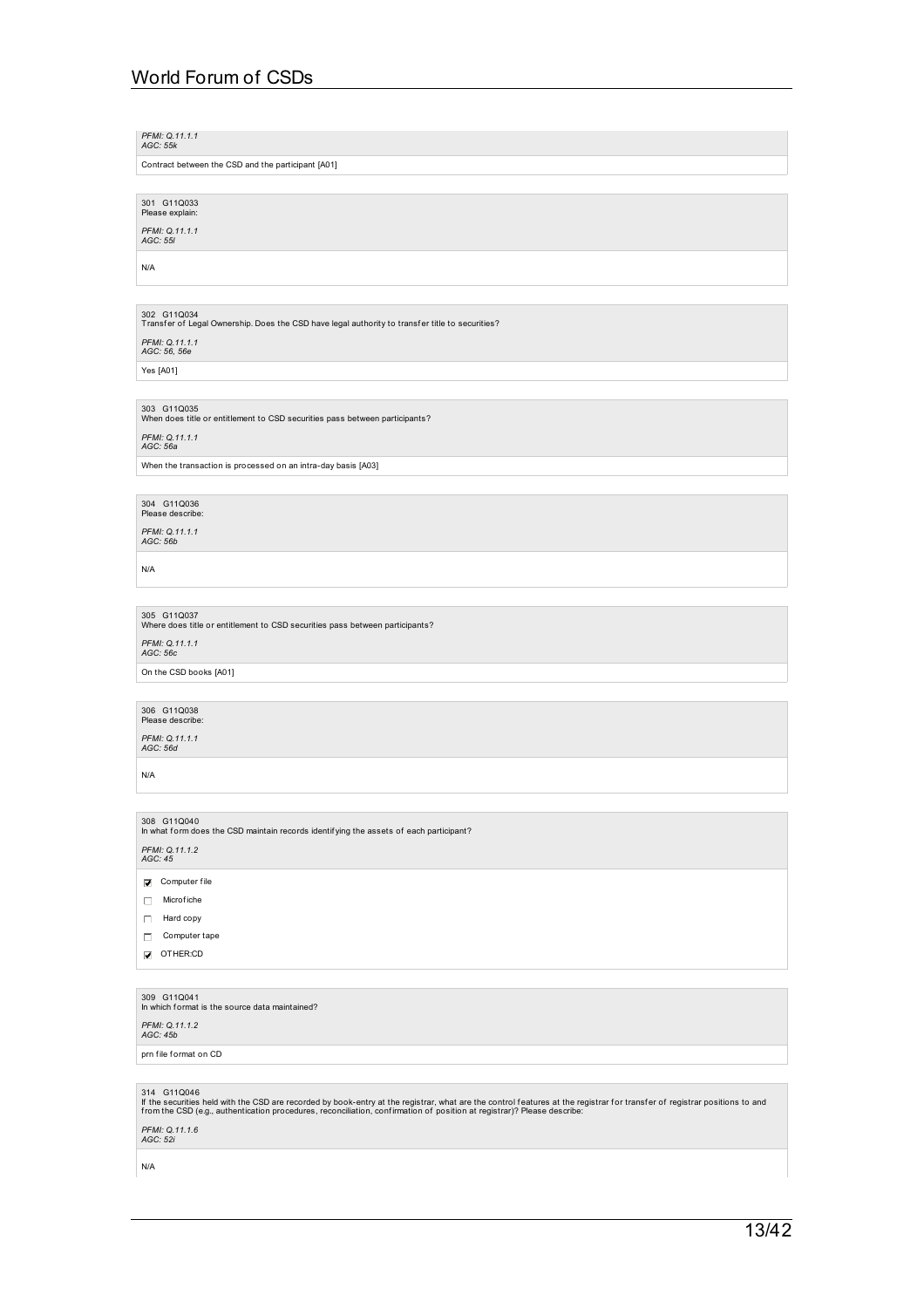317 G11Q049<br>How are CSD eligible securities held by the CSD?

*PFMI: Q.11.3.1 AGC: 50, 50a*

 $\Box$  In dematerialized form

 $\nabla$  In certificated form

OTHER:

319 G11Q051 If CSD eligible securities are certif icated, can CSD eligible securities be held outside of the CSD?

*PFMI: Q.11.3.2 AGC: 51*

Other: Only physical securities can be held outside of the CSD

322 G11Q054<br>Are these certificates: *PFMI: Q.11.3.2 AGC: 51c*

**D** Bearer

**Registered** 

 $\Box$  OTHER:

323 G11Q055 If registered, how are the CSD eligible securities registered?

*PFMI: Q.11.3.2 AGC: 51d*

 $\Box$  In the name of the CSD

- $\Box$  In the name of the depositing participant or its nominee
- $\Box$  In the name of a separate nominee of the CSD

OTHER:

327 G11Q059 If securities are dematerialized: May dematerialized security positions be re-certif icated and held outside the CSD?

*PFMI: Q.11.3.2 AGC: 52*

No [A02]

328 G11Q060<br>Are the securities held:

*PFMI: Q.11.3.2 AGC: 52a, 52k*

Through book-entry at the CSD

Through book-entry at a registrar or issuer

 $\Box$  OTHER:

## 329 G11Q061<br>Please identify which types of entities may act as registrars:

*PFMI: Q.11.3.2 AGC: 52b*

 $\Box$  Issuers

 $\Box$  Separate companies that perform registrar functions

 $\hfill\Box$  CSD

OTHER:

330 G11Q062<br>If the securities held by the CSD are recorded by book entry at the registrar, are the securities registered only to the CSD, with the CSD providing the function of<br>recording ownership on a centralized basis

*PFMI: Q.11.3.2 AGC: 52d*

Other: N/A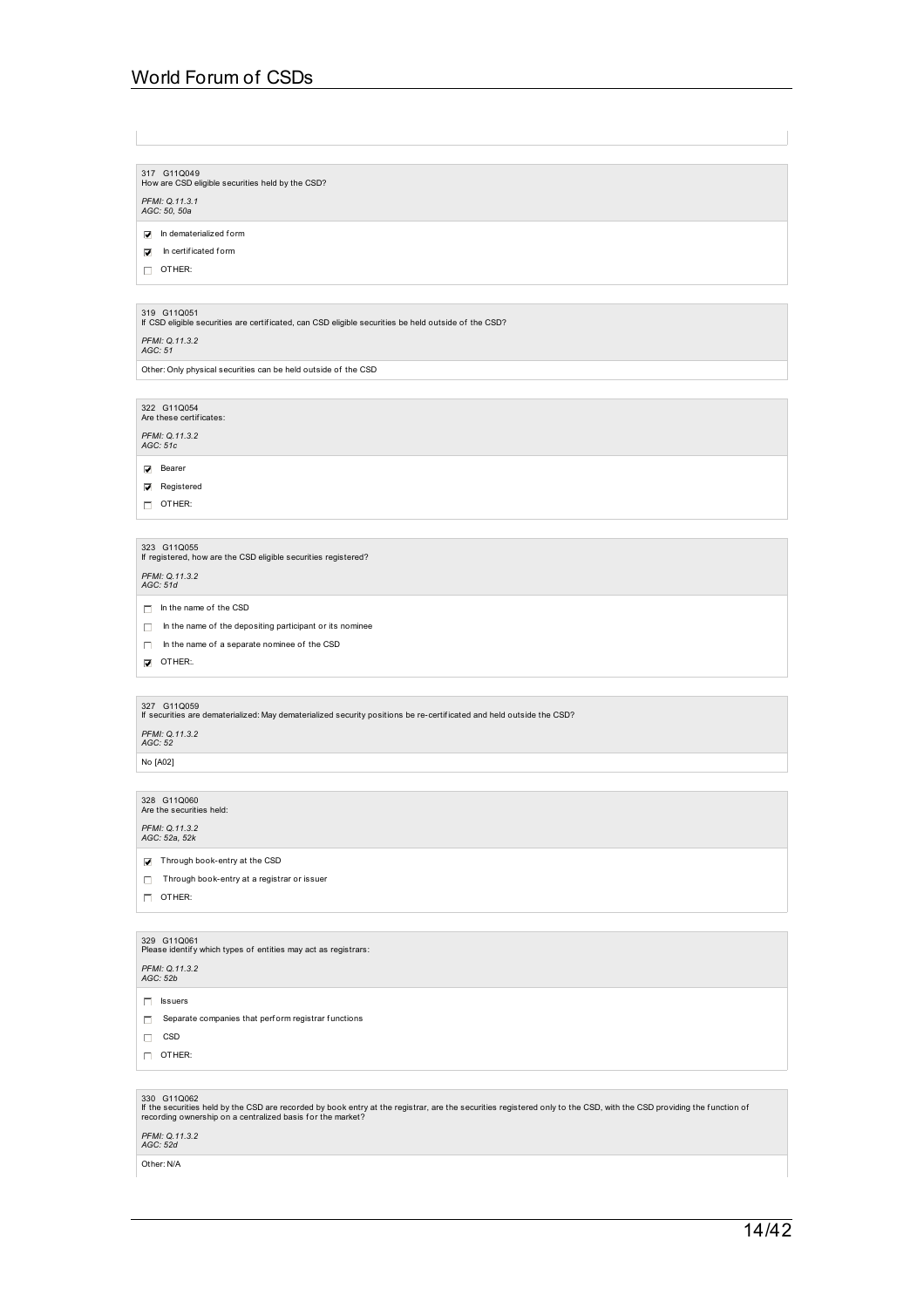332 G11Q064 Please describe: *PFMI: Q.11.3.2 AGC: 52f* N/A

334 G11Q066<br>Please describe:

*PFMI: Q.11.3.2 AGC: 52h*

N/A

# 337 G11Q069

Does the CSD accept liability (independent of any insurance coverage) for the following: Reconciliation errors with the registrar and/or the issuer that result in direct<br>damages or losses to participants?

# *PFMI: Q.11.4.1 AGC: 66, 66a, 66d*

Yes [A03]

338 G11Q070 If yes, please check all of the f ollowing that apply:

## *PFMI: Q.11.4.1 AGC: 66b 66c*

 $\Box$  Financial limits are imposed on the amount of liability assumed by the CSD

 $\triangledown$  The CSD assumes liability for direct losses

- $\Box$  The CSD assumes liability for indirect or consequential losses
- $\Box$  OTHER:

339 G11Q071<br>Theft of securities (either physical certificate or electronically from accounts at the CSD) from the CSD that results in direct damages or losses to participants?

# *PFMI: Q.11.4.1 AGC: 66e, 66g, 66h*

Yes [A02]

## 340 G11Q072 If yes, please check all of the f ollowing that apply:

## *PFMI: Q.11.4.1 AGC: 66f*

 $\Box$  Financial limits are imposed on the amount of liability assumed by the CSD

- $\triangledown$  The CSD assumes liability for direct losses
- $\Box$  The CSD assumes liability for indirect or consequential losses
- $\Box$  OTHER:

341 G11Q073<br>Failure of the CSD's systems that result in direct damages or losses to participants because they cannot use either securities or funds?

## *PFMI: Q.11.4.1 AGC: 66i, 66l.*

Yes [A02]

342 G11Q074 If yes, please check all of the f ollowing that apply:

## *PFMI: Q.11.4.1 AGC: 66j, 66k*

 $\Box$  Financial limits are imposed on the amount of liability assumed by the CSD

- $\triangledown$  The CSD assumes liability for direct losses
- $\Box$  The CSD assumes liability for indirect or consequential losses
- $\Box$  OTHER:

343 G11Q075<br>Any direct damages or losses to participants caused by the CSD due to its errors, omissions or fraud?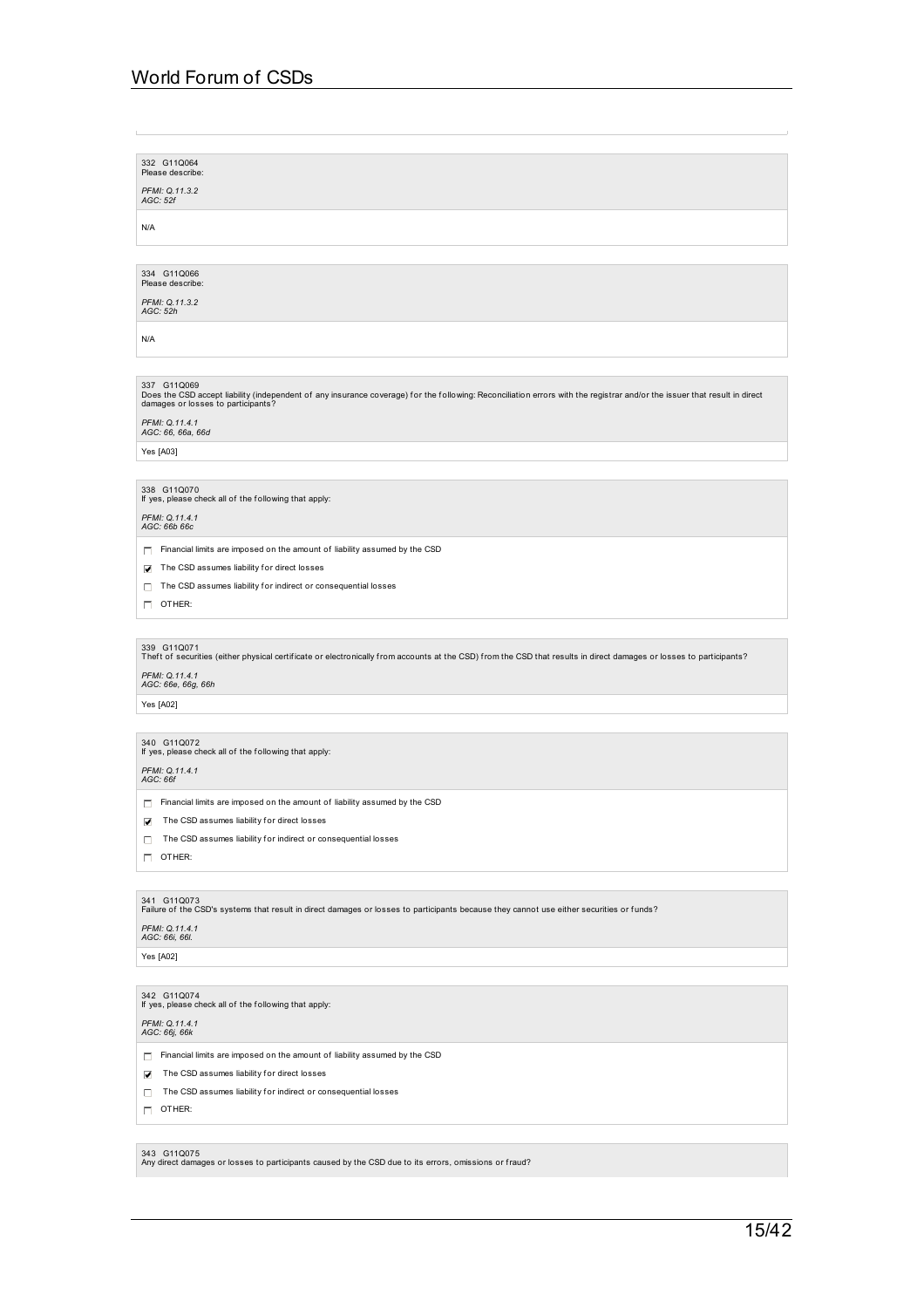*PFMI: Q.11.4.1 AGC: 66m, 66p.*

Yes

 $\Box$  No

Not applicable

 $\Box$  OTHER:

344 G11Q076 If yes, please check all of the f ollowing that apply:

*PFMI: Q.11.4.1 AGC: 66n.*

 $\Box$  Financial limits are imposed on the amount of liability assumed by the CSD

 $\triangledown$  The CSD assumes liability for direct losses

 $\Box$  The CSD assumes liability for indirect or consequential losses

 $\Box$  OTHER:

346 G11Q078 Is the CSD immune from legal action in its own jurisdiction?

*PFMI: Q.11.4.2 AGC: 68*

No [A02]

348 G11Q080<br>Does the CSD have Fidelity insurance (that is, insurance to cover loss of securities or money resulting, for example, from acts such as forgery, theft, fraud and/or<br>employee dishonesty)?

*PFMI: Q.11.4.3 AGC: 92*

No [A02]

350 G11Q082<br>What is the amount of the deductible? *PFMI: Q.11.4.3 AGC: 92b.*

N/A

351 G11Q083<br>Does the CSD have insurance for Operational Errors? *PFMI: Q.11.4.3 AGC: 93*

No [A02]

353 G11Q085<br>What is the amount of the deductible?

*PFMI: Q.11.4.3 AGC: 93b.*

N/A

356 G11Q088<br>What is the amount of the deductible?

*PFMI: Q.11.4.3 AGC: 94b.*

HUF 5 Million each and every loss

357 G11Q089<br>Does the CSD have insurance for the Premises?

*PFMI: Q.11.4.3 AGC: 95*

Yes [A01]

358 G11Q090<br>What is the amount of the coverage?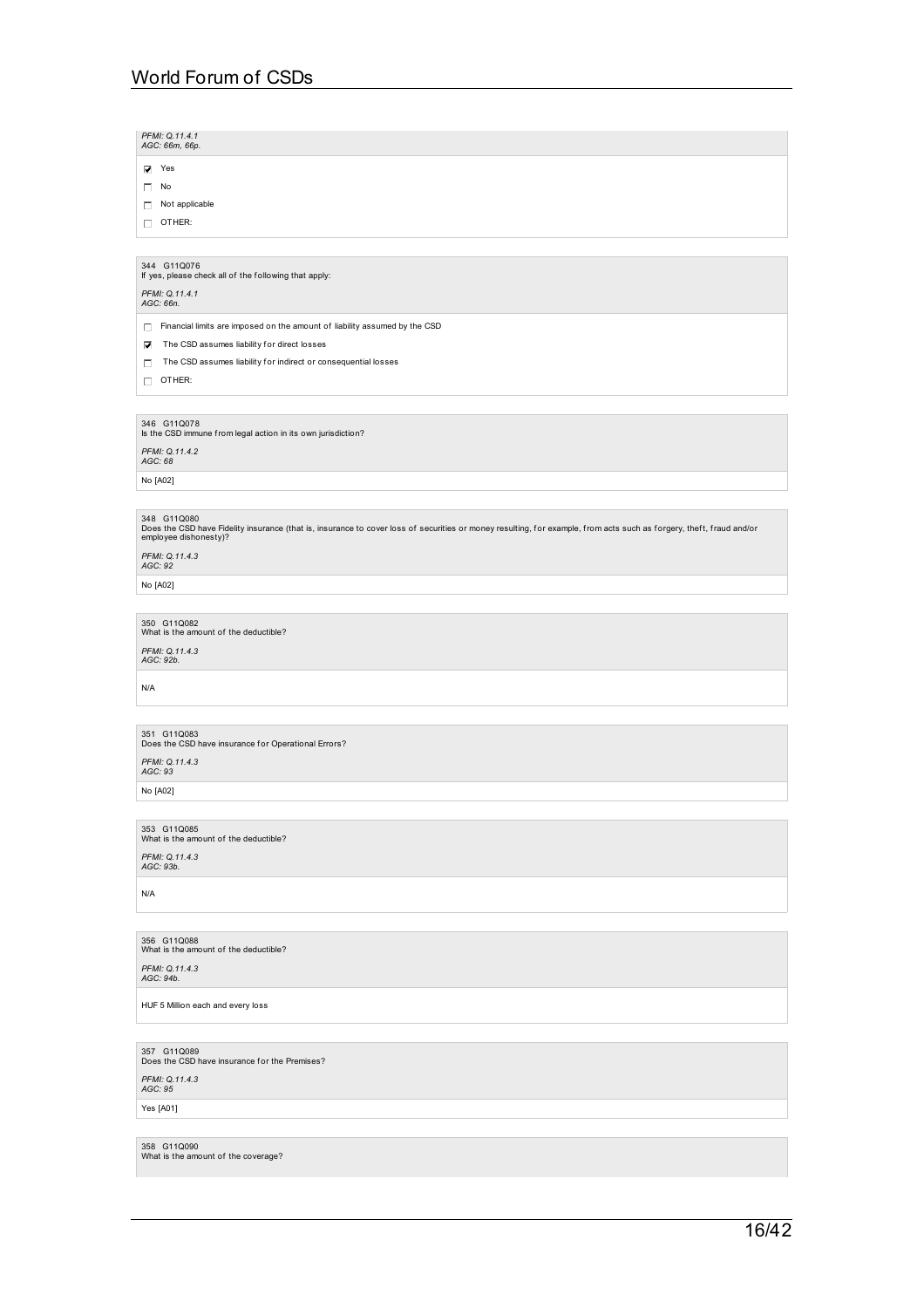## *PFMI: Q.11.4.3 AGC: 95a.*

Third party liability insurance including tenants liability. 50 million HUF per incident and 250 million HUF per year

359 G11Q091<br>What is the amount of the deductible?

*PFMI: Q.11.4.3 AGC: 95b.*

50 thousand HUF per incident

360 G11Q092<br>Does the CSD have any other insurance? *PFMI: Q.11.4.3 AGC: 96, 96d* Yes [A01]

361 G11Q093<br>If so, what is it for?

*PFMI: Q.11.4.3 AGC: 96a.*

1. Property insurance including robbery 2. Employers liability 3. Chief officers liability insurance

362 G11Q094<br>What is the amount of the coverage?

*PFMI: Q.11.4.3 AGC: 96b.*

1. 257 million HUF 2. 10 million HUF per incident and 20 million HUF per year 3. 1 billion HUF per incident and 1 billion HUF per year

363 G11Q095<br>What is the amount of the deductible?

*PFMI: Q.11.4.3 AGC: 96c.*

1. 200-250 thousand HUF depending on the type of incident (natural vs. robbery) 2. 50 thousand HUF per incident 3. 1 million HUF

364 G11Q096<br>Who is the insurance carrier? If more than one insurance carrier, please list each carrier here and provide your responses to questions 97a and 97b in corresponding<br>order.

*PFMI: Q.11.4.3 AGC: 97*

Allianz Hungaria Ins. Co.

365 G11Q097<br>Who is the insurance carrier's parent company, if applicable? (If inapplicable, simply type n/a.)

*PFMI: Q.11.4.3 AGC: 97a.*

Allianz Versicherungs AG, Germany

366 G11Q098<br>What is the term of the policy? *PFMI: Q.11.4.3 AGC: 97b.*

01.01.2018. - 31.12.2018. both days inclusive, except Chief Of f icers liability insurance: 01.05.2018. – 30.04.2019.

367 G11Q099 Who does the insurance cover?

*PFMI: Q.11.4.3 AGC: 97c, 97d*

 $\nabla$  CSD

- $\Box$  Direct CSD participants
- $\Box$  Final investors

 $\Box$  Not applicable

 $\Box$  OTHER: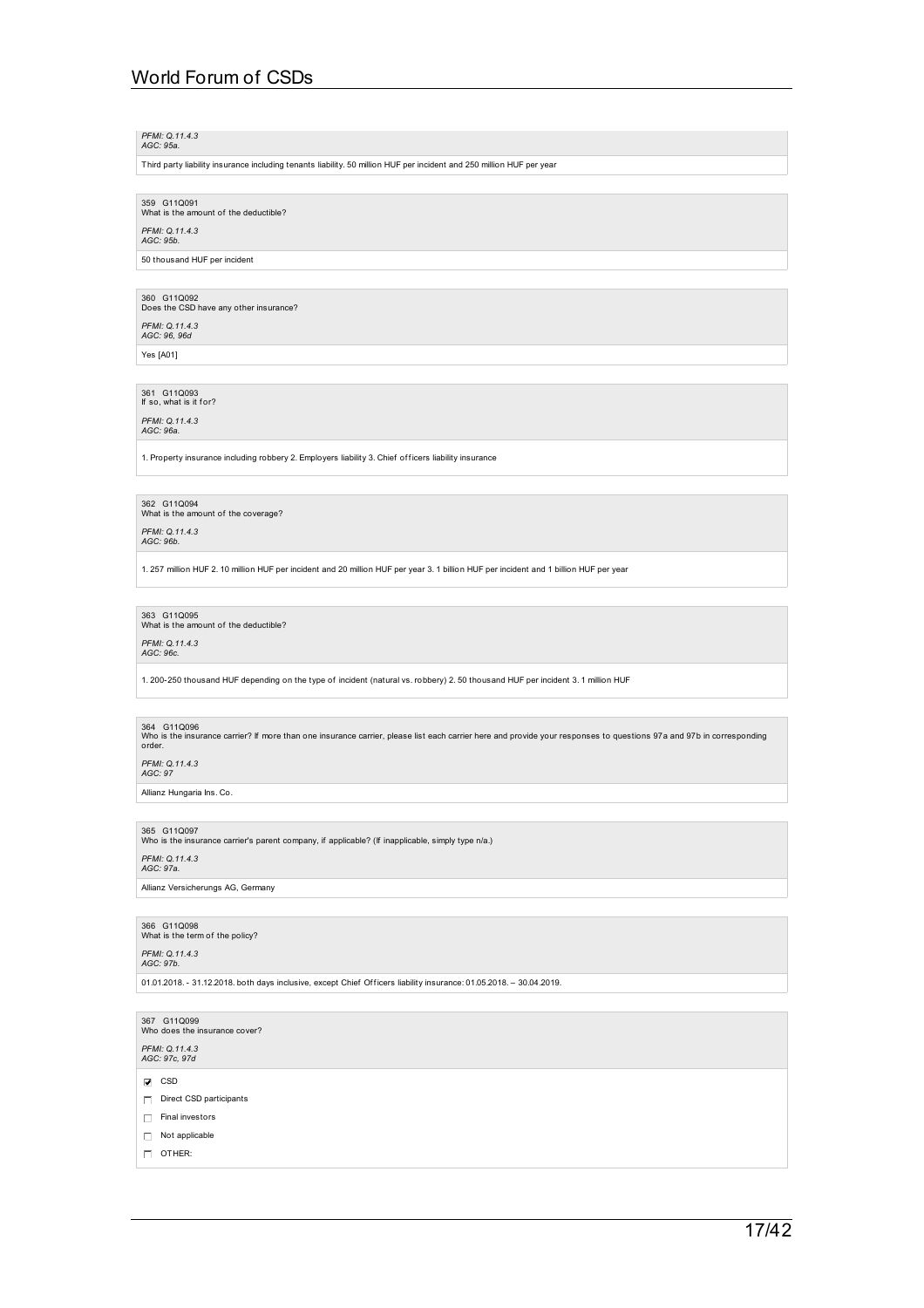369 G11Q101 f ilecount - Upload document here: *PFMI: Q.11.4.3 AGC: 98a.*  $\overline{0}$ 370 G11Q102<br>Do the CSD's written contracts, rules, or established practices and procedures provide protection against risk of loss of participant assets by the CSD in the form of<br>indemnification? *PFMI: Q.11.4.3 AGC: 67a, 67b.* Yes  $\nabla$  No  $\Box$  Not applicable OTHER: 372 G11Q104<br>Please provide details of the relevant sections of the contracts, rules or practices where this information is found *PFMI: Q.11.4.3 AGC: 67c.* N/A 373 G11Q105 Insurance *PFMI: Q.11.4.3 AGC: 67d.*  $\overline{V}$  Yes  $\Box$  No Not applicable  $\Box$  OTHER: 374 G11Q106<br>Please explain (then please answer 67f): *PFMI: Q.11.4.3 AGC: 67e.* Act CXX of 2001 on Capital Market 375 G11Q107<br>Please provide details of the relevant sections of the contracts, rules or practices where this information is found *PFMI: Q.11.4.3 AGC: 67f.* "Section 340/A. (2) a); Section 340/B. f) of Act CXX of 2001 on Capital Market Please see question 7 documents uploaded. Note: the indicated section is not effective<br>anymore because the subject is going to be regulated by 376  $\,$  G11Q108  $\,$  Acknowledgement of liability f or losses caused by CSD's own actions.  $\,$ *PFMI: Q.11.4.3 AGC: 67g.* Yes [A01] 377 G11Q109<br>Please explain (then please answer 67i): *PFMI: Q.11.4.3 AGC: 67h.* General Business Rules of KELER Ltd. and KELER CCP Ltd. detail rules regarding acknowledgement of liability. 378 G11Q110<br>Please provide details of the relevant sections of the contracts, rules or practices where this information is found. *PFMI: Q.11.4.3 AGC: 67i.*

KELER General Business Rules 10.4. KELER CCP General Business Rules 11.4. Please see documents uploaded.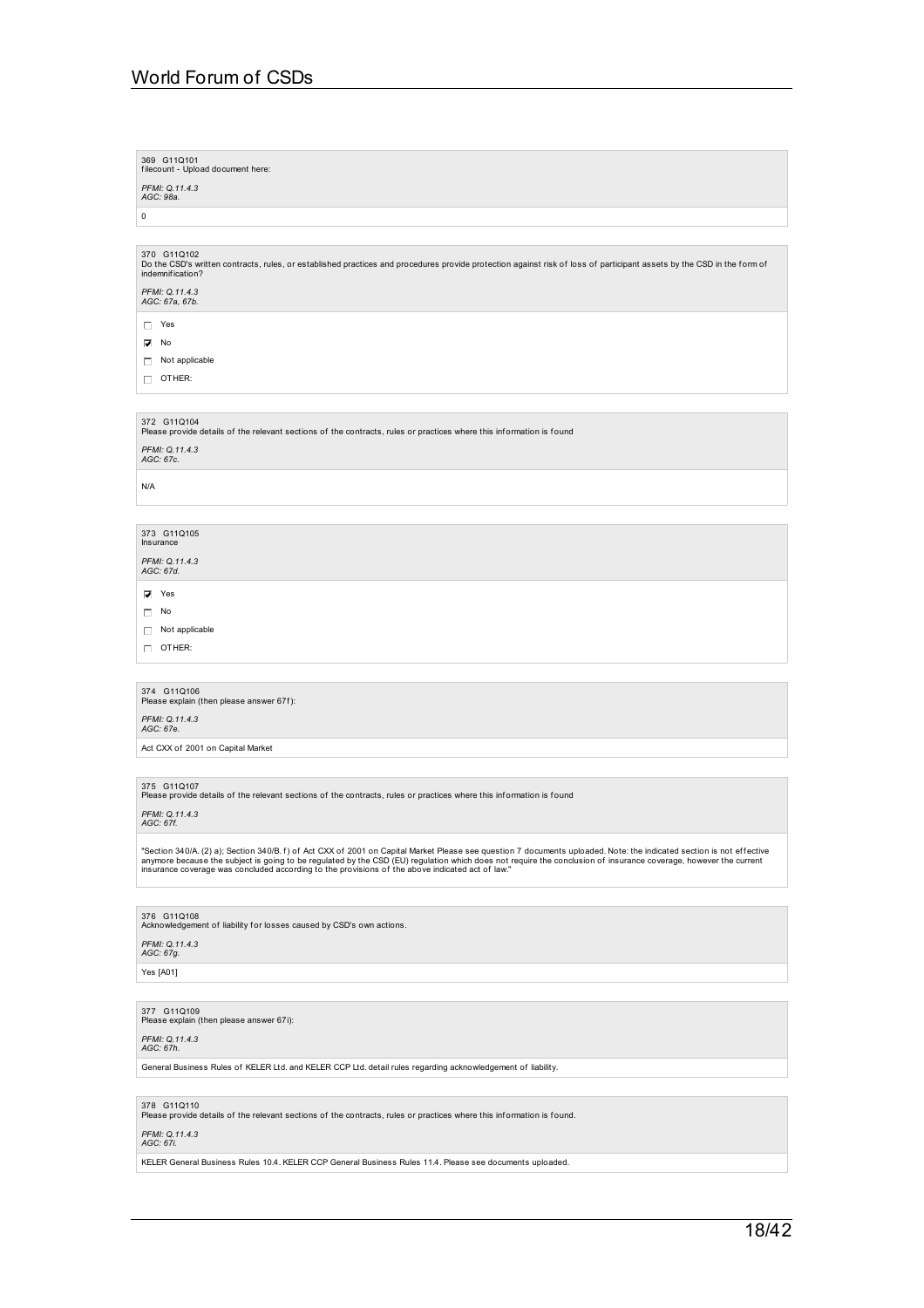| 379 G11Q111<br>Other                                                                                                                                                                                                                                           |
|----------------------------------------------------------------------------------------------------------------------------------------------------------------------------------------------------------------------------------------------------------------|
| PFMI: 0.11.4.3<br>AGC: 67j.                                                                                                                                                                                                                                    |
| No [N]                                                                                                                                                                                                                                                         |
|                                                                                                                                                                                                                                                                |
| 381 G11Q113<br>Please provide details of the relevant sections of the contracts, rules or practices where this information is found.                                                                                                                           |
| PFMI: Q.11.4.3<br>AGC: 67I.                                                                                                                                                                                                                                    |
| N/A                                                                                                                                                                                                                                                            |
|                                                                                                                                                                                                                                                                |
| 383 G11Q115<br>Are participants permitted to maintain more than one account at the CSD?                                                                                                                                                                        |
| PFMI: Q.11.5.1<br>AGC: 41                                                                                                                                                                                                                                      |
| Yes [A01]                                                                                                                                                                                                                                                      |
|                                                                                                                                                                                                                                                                |
| 384 G11Q116<br>If yes, please indicate number:                                                                                                                                                                                                                 |
| PFMI: Q.11.5.1                                                                                                                                                                                                                                                 |
| AGC: 41a, 41c                                                                                                                                                                                                                                                  |
| $\sqrt{\phantom{a}}$ An unlimited number of accounts                                                                                                                                                                                                           |
| $\Box$ More than one account<br>$\Box$ OTHER:                                                                                                                                                                                                                  |
|                                                                                                                                                                                                                                                                |
|                                                                                                                                                                                                                                                                |
| 387 G11Q119<br>Are participants required/permitted to segregate assets held for their own benefit from those they hold for their clients?                                                                                                                      |
| PFMI: Q.11.5.2<br>AGC: 42                                                                                                                                                                                                                                      |
|                                                                                                                                                                                                                                                                |
| $\nabla$ Yes<br>$\Box$ No                                                                                                                                                                                                                                      |
| Not applicable<br>П.                                                                                                                                                                                                                                           |
| $\Box$ OTHER:                                                                                                                                                                                                                                                  |
|                                                                                                                                                                                                                                                                |
| 388 G11Q120<br>If yes, is segregation required or simply permitted?                                                                                                                                                                                            |
| PFMI: Q.11.5.2                                                                                                                                                                                                                                                 |
| AGC: 42a                                                                                                                                                                                                                                                       |
| Required [A01]                                                                                                                                                                                                                                                 |
| 389 G11Q121<br>How does segregation occur?                                                                                                                                                                                                                     |
| PFMI: Q.11.5.2<br>AGC: 42b, 42c                                                                                                                                                                                                                                |
| □ By separately designated participant accounts.                                                                                                                                                                                                               |
| By sub-accounts within a single participant account.<br>☑                                                                                                                                                                                                      |
| By separately designated beneficial owner accounts.<br>□                                                                                                                                                                                                       |
| OTHER:<br>П.                                                                                                                                                                                                                                                   |
|                                                                                                                                                                                                                                                                |
| 390 G11Q122                                                                                                                                                                                                                                                    |
| Does the CSD permit its participants to open accounts in the participant's own nominee name(s)?                                                                                                                                                                |
| PFMI: Q.11.5.2<br>AGC: 43, 43b                                                                                                                                                                                                                                 |
| Other: Main accounts within KELER must be in the participants' own name, however a nominee name can be applied to any underlying subaccount. Laws exist to<br>acknowledge the rights of beneficial owners with respect to shares registered in a nominee name. |

392 G11Q124<br>Does the CSD maintain records that identify the assets of each participant and segregate the system's own assets from the assets of participants?

## *PFMI: Q.11.5.2 AGC: 53, 53a*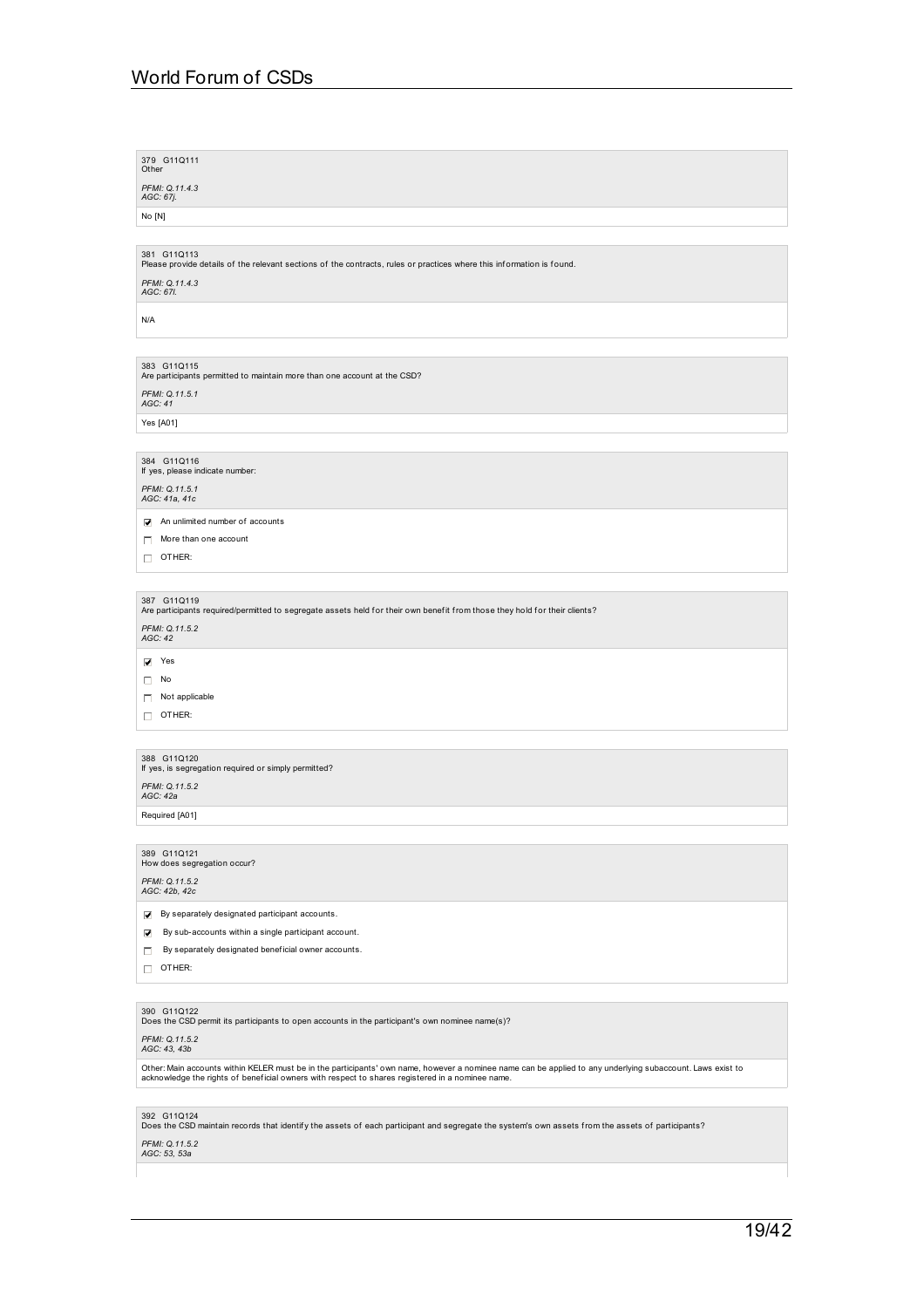Yes

 $\Box$  No

Not applicable

OTHER:

394 G11Q126 Please indicate services you provide.

## *PFMI: Q.11.6.1 AGC: 35*

Own list or: AGC: Inf ormation in advance on corporate (annual or special) meetings in order that owners can vote.

 $\triangledown$  Tax assistance where foreign holders may be entitled to tax relief at source or through a claim.

- $\nabla$  In order to avoid fails, an automatic securities lending facility if requested is provided for.
- Collateral handling in support of activities including securities lending, overdraf t coverage, cash management,repurchase agreements, etc.
- Same day turnaround settlements.
- $\Box$  Information on distribution of new issues (IPO, Privatization).
- Not applicable

OTHER:NOTE: Tax assistance applies only in case when the non-domestic custodian of f oreign holder is direct client of KELER. OTHER SERVICES: 1.Cross-border settlement and custody 2. Share Registrar and paying agent services

### 395 G11Q127

Automatic securities lending facility is provided for:

*PFMI: Q.11.6.1 AGC: 35a*

**D** Brokers

 $\overline{\mathbf{V}}$  Banks

 $\Box$  Other financial institutions

 $\Box$  OTHER:

396 G11Q128 If collateral handling, please provide details *PFMI: Q.11.6.1 AGC: 35c*

KELER Ltd. handles collateral assets for the below reasons: -for KELER CCP, -Cash financing transactions to support settlement are also subject to collateral from the<br>participant. -Securities and/or cash for SLB transactio

397 G11Q129<br>Other, please explain:

*PFMI: Q.11.6.1 AGC: 35d*

NOTE: Tax assistance applies only in case when the non-domestic custodian of foreign holder is direct client of KELER. OTHER SERVICES: 1.Cross-border settlement<br>and custody 2. Share Registrar and paying agent services

## 398 G11Q130<br>What procedures are in place for the processing of corporate action entitlements?

*PFMI: Q.11.6.1 AGC: 36*

Credited to the securities account on the day indicated below regardless of whether actually collected by the CSD on the scheduled date.

- Credited to the securities account upon actual receipt by the CSD.
- Corporate action entitlements are handled by an entity separate from the CSD.
- Not applicable
- $\Box$  OTHER:
- 

399 G11Q131<br>Credited to the securities account:

*PFMI: Q.11.6.1 AGC: 36a*

- $\Box$  On pay date.
- $\Box$  On pay date +1.
- $\Box$  On pay date +2.
- 
- $\Box$  OTHER: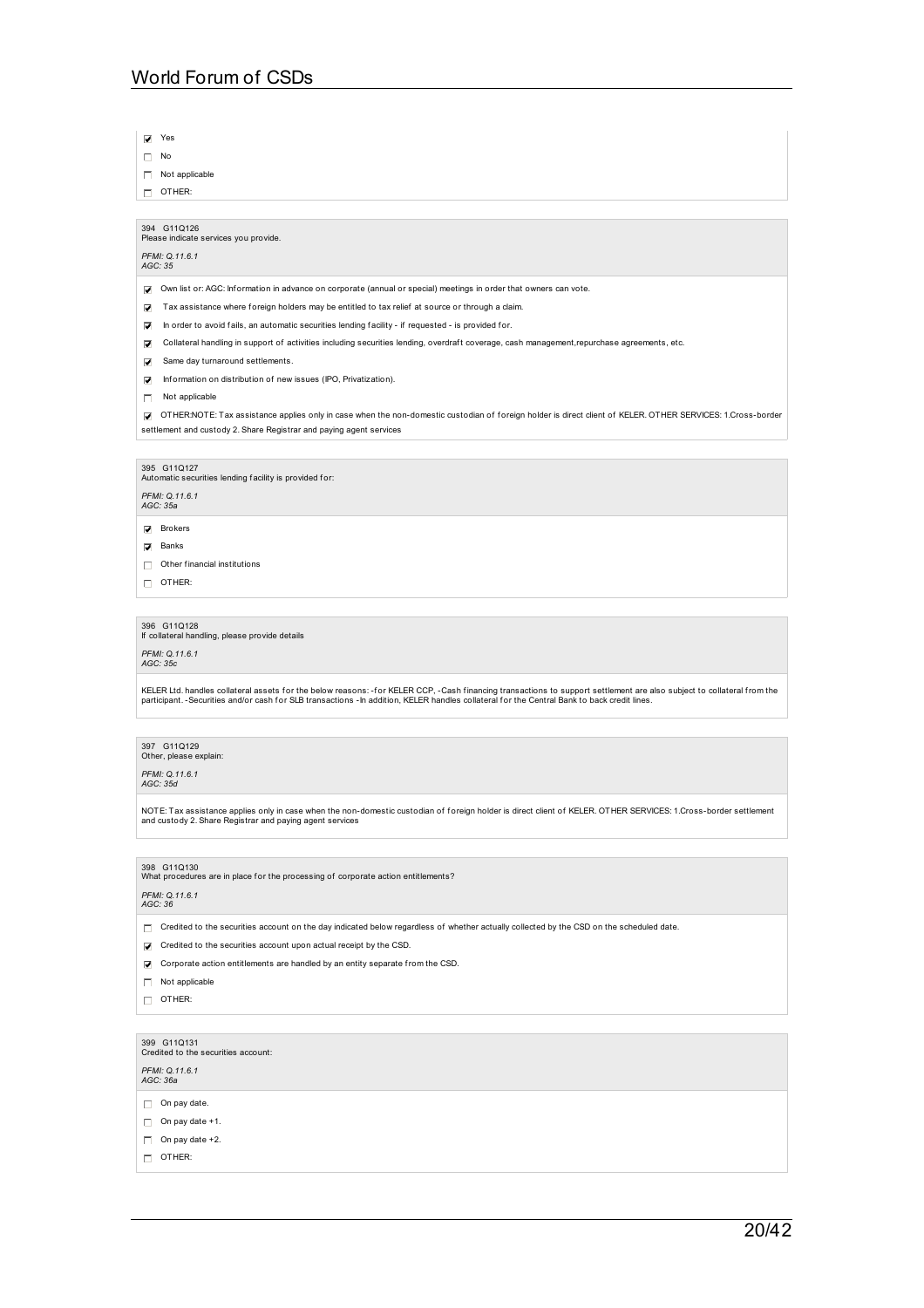| 400 G11Q132     |  |
|-----------------|--|
| Name of entity: |  |

*PFMI: Q.11.6.1 AGC: 36c*

Securities distribution is the responsibility of the issuer based on record date positions provided by KELER and payment details provided by the investor. Paying agent is<br>appointed by the issuer. In case of reorganisations

401 G11Q133<br>What procedures are in place for the processing of interest and dividends?

## *PFMI: Q.11.6.1 AGC: 37, 37d.*

 $\Box$  Credited to the cash account on the day indicated below regardless of whether actually collected by the CSD on the scheduled date.

- Credited to the cash account upon actual receipt by the CSD
- $\nabla$  Income and dividend collection is handled by an entity separate from the CSD.
- $\Box$  Not applicable
- $\Box$  OTHER:

# 402 G11Q134<br>Credited to the cash account:

*PFMI: Q.11.6.1 AGC: 37a*

- $\Box$  On pay date.
- $\Box$  On pay date +1.
- $\Box$  On pay date +2.
- $\Box$  OTHER:

# 403 G11Q135<br>Name of entity:

*PFMI: Q.11.6.1 AGC: 37c*

Cash distributions are the responsibility of the issuer based on record date positions provided by KELER and payment details provided by the investor. Paying agent is<br>appointed by the issuer. KELER provides paying agent se

405 G11Q137 f ilecount - Add relevant appendices f or this group.

*PFMI: n/a AGC: n/a*

 $\overline{0}$ 

### **Exchange-of-value settlement systems (PFMI Principle 12)**

408 G12Q003 Does the CSD guaranty settlement? *PFMI: Q.12.1.1 AGC: 66u.* Yes [A02]

409  $\,$  G12Q004<br>Please explain how this is accomplished. What are the procedures and safeguards that permit the CSD to guaranty settlement?

*PFMI: Q.12.1.1 AGC: 66v.*

KELER CCP Ltd. (subsidiary of KELER) as central counterparty guarantees transactions concluded on the guaranteed markets of the Budapest Stock Exchange to its<br>clients. The guarantee is supported by individual collateral of

411 G12Q006<br>The Committee on Payment and Settlement Systems of the Bank for International Settlements (BIS) has identified three common structural approaches or models for<br>linking delivery and payment in a securities set

## *PFMI: Q.12.1.2 AGC: 48*

Model1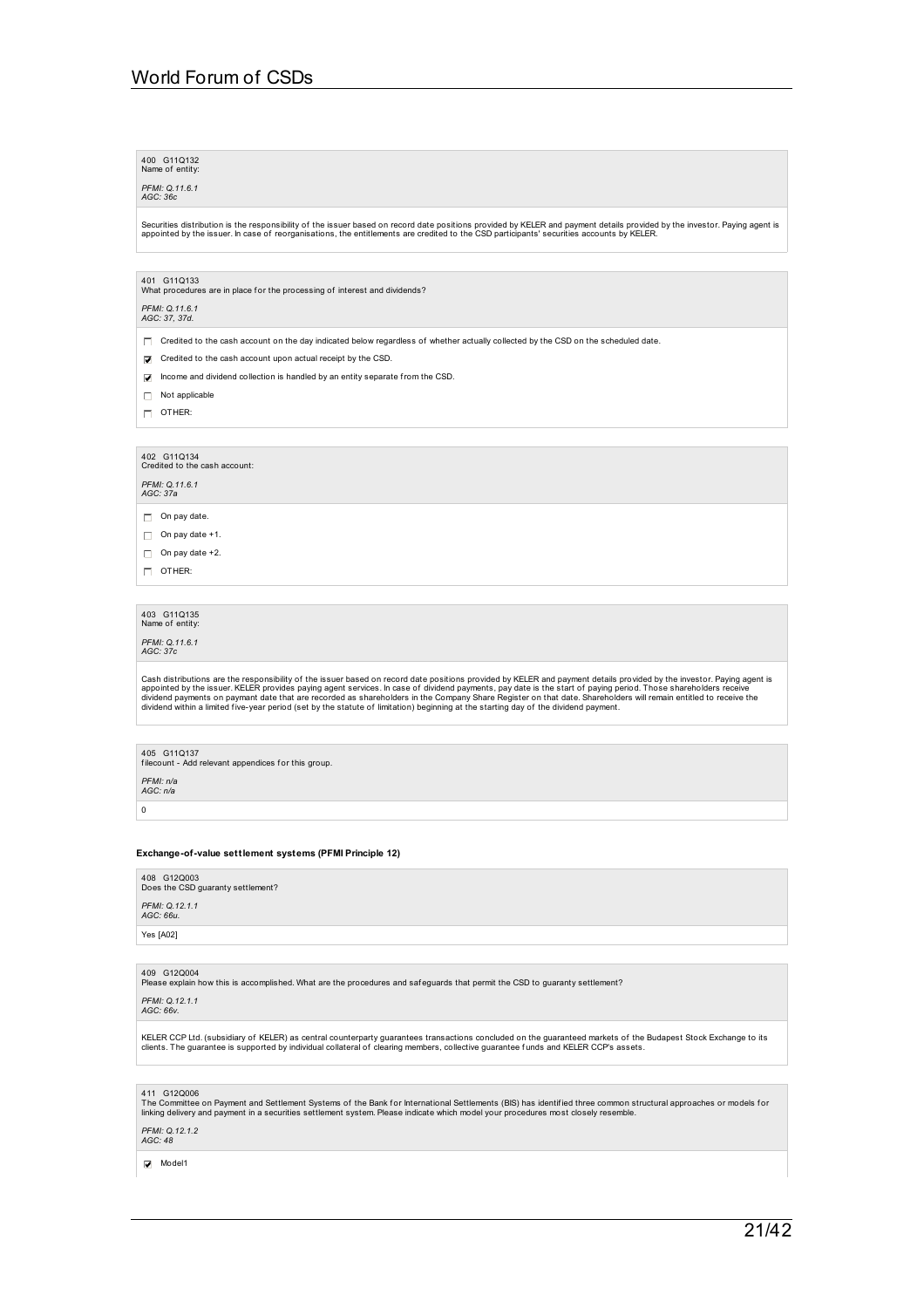Model2

Model3

Not applicable

 $\Box$  OTHER:

412 G12Q007<br>Please briefly describe your settlement process, including how do your settlement procedures vary from the model chosen above?

# *PFMI: Q.12.1.3 AGC: 48a*

No difference from standard models. Note: Model 1 for off-exchange settlements, Model 3 for on-exchange cash market settlements

415 G12Q010<br>Are the cash and security movements simultaneous? *PFMI: Q.12.1.3 AGC: 49*

Yes [A01]

# 417 G12Q012 f ilecount - Add relevant appendices f or this group. *PFMI: n/a AGC: n/a*  $\overline{0}$

### **Participant default rules and procedures (PFMI Principle 13)**

| 421 G13Q004<br>During the past three years, has there been a situation where a participant defaulted which resulted in a significant loss? |
|--------------------------------------------------------------------------------------------------------------------------------------------|
| PFMI: 0.13.1.2<br>AGC: 77                                                                                                                  |
| No [A02]                                                                                                                                   |

423 G13Q006<br>Does the stock exchange have default protections that extend to the CSD, such as the following?

*PFMI: Q.13.1.2 AGC: 80*

 $\Box$  Margin requirements for stock exchange members

 $\Box$  Guaranty fund for stock exchange members

 $\Box$  Financial requirements for stock exchange membership

 $\Box$  No

Not applicable

OTHER:In principal, the relevant trading venue and KELER CCP applies rules for such cases. Procedures are elaborated for the affected organisations to inform each other and the relevant authorities, if a client defaults.

### 424 G13Q007 Please explair

*PFMI: Q.13.1.2 AGC: 80a*

In principal, the relevant trading venue and KELER CCP applies rules for such cases. Procedures are elaborated for the affected organisations to inform each other and<br>the relevant authorities, if a client defaults.

427 G13Q010<br>Participant Default Protections Resulting from a Participant Failure. If a participant defaults, how is the loss covered? (Choose all that apply?)

## *PFMI: Q.13.1.4 AGC: 76, 76d*

- $\Box$  CSD insurance covers the loss
- $\Box$  The CSD guaranty fund covers the loss
- Loss is shared among participants
- $\Box$  Not applicable

OTHER:The CCP within the KELER Group does have loss sharing mechanism and KELER Ltd. takes part in the CCP's def ault procedures as a CSD. However it does not guarantee any transactions and does not have own loss sharing mechanism.

### 430 G13Q013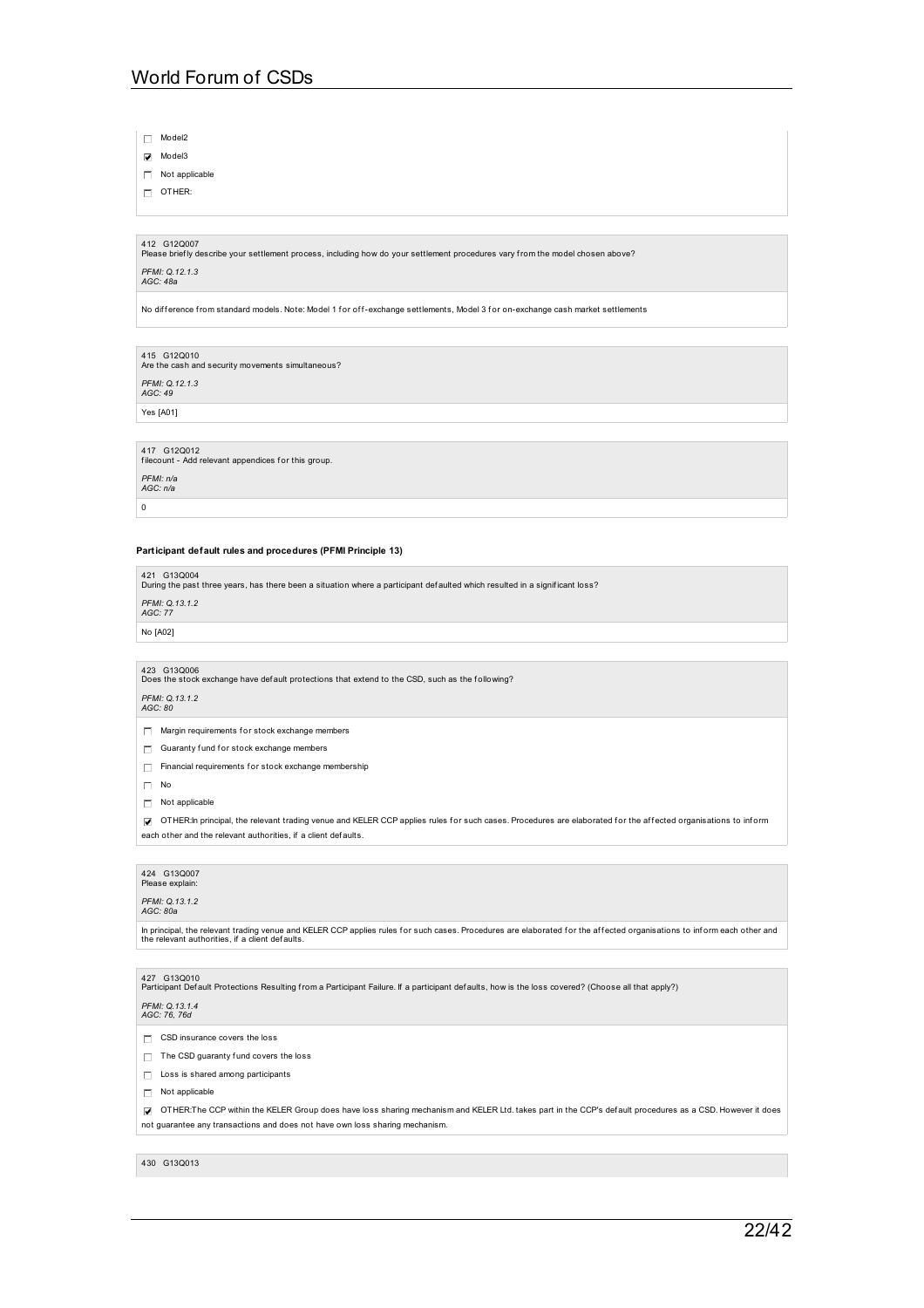Please, find the explanation in the answer for question 427. 438 G13Q021 f ilecount - Add relevant appendices f or this group. *PFMI: n/a AGC: n/a*  $\overline{0}$ **General business risk (PFMI Principle 15)** 440 G14Q002 Is a f inancial audit perf ormed by an Audit Firm, Regulatory Authority, or other external party? *PFMI: Q.17.2.3 AGC: 15* Yes [Y] 441 G14Q003 If yes, please state the name(s) of the entity(ies) who perf orm the financial audit. *PFMI: n/a AGC: 15a.* KELER Central Depository Ltd, Deloitte Auditing and Consulting Ltd. 442 G14Q004<br>Please list the date of your last financial audit performed by an Audit Firm, Regulatory Authority, or other external party: *PFMI: n/a AGC: 15b.* 27/04/2018 443 G14Q005<br>Please list the period that the audit covered: *PFMI: n/a AGC: 15c.* Start date: 01/01/2017 End date: 31/12/2017 444 G14Q006<br>How frequently does the financial audit occur? *PFMI: n/a AGC: 15d.* Annually [A02] *PFMI: n/a AGC: 15g.* No material exceptions found. [A01] 448 G14Q010<br>Has there been any material loss by the CSD during the past three years?

450 G14Q012<br>Has the CSD been subject to any litigation involving a participant during the past three years?

446 G14Q008<br>Please select the statement that most accurately characterizes the results of the last financial audit:

452 G14Q014<br>Has the CSD realized revenues sufficient to cover expenses during the past three years?

*PFMI: n/a AGC: 86* No [A02]

*PFMI: n/a AGC: 87* No [A02]

*PFMI: n/a AGC: 88, 88a*

Please explain: *PFMI: Q.13.1.4 AGC: 76d*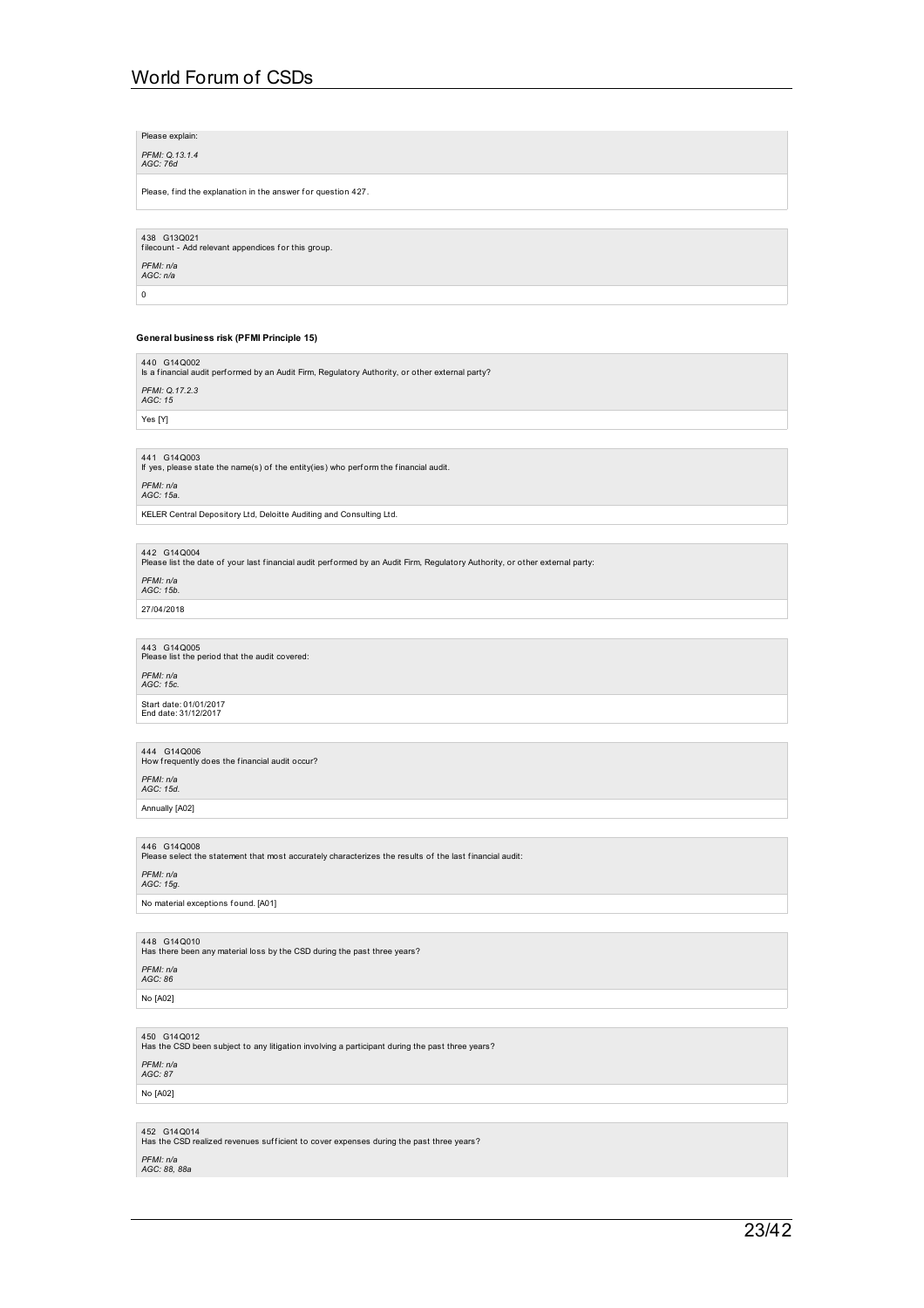Yes for all three years [A01] 453 G14Q015<br>Has any participant suffered any losses in the past three years due to the CSD's perf ormance? *PFMI: n/a AGC: 30, 30m* No [A02] 454 G14Q016 If yes, please select all of the following in which loss has occurred. You will be prompted to enter the number of instances and total loss in USD thereaf ter. *PFMI: n/a AGC: 30a, 30j* Corporate Action Settlement Process - Securities □ Settlement Process - Cash System Outage  $\Box$  OTHER: 456 G14Q018<br>Corporate Action. Please specify total loss in USD: *PFMI: n/a AGC: 30c.* N/A 458  $\,$  G14Q020<br>Settlement Process - Securities. Please specify total loss in USD: *PFMI: n/a AGC: 30e.* N/A 460  $\,$  G14Q022<br>Settlement Process - Cash. Please specify total loss in USD: *PFMI: n/a AGC: 30g.* N/A 462 G14Q024<br>System Outage. Please specify total loss in USD: *PFMI: n/a AGC: 30i.*

N/A

463 G14Q025<br>For Other, please specify number of instances: *PFMI: n/a AGC: 30k.*

N/A

464 G14Q026<br>For Other, please specify total loss in USD:

*PFMI: n/a AGC: 30l.*

N/A

468 G14Q030<br>Does the CSD maintain a reserve for operating losses? *PFMI: Q.15.2.1*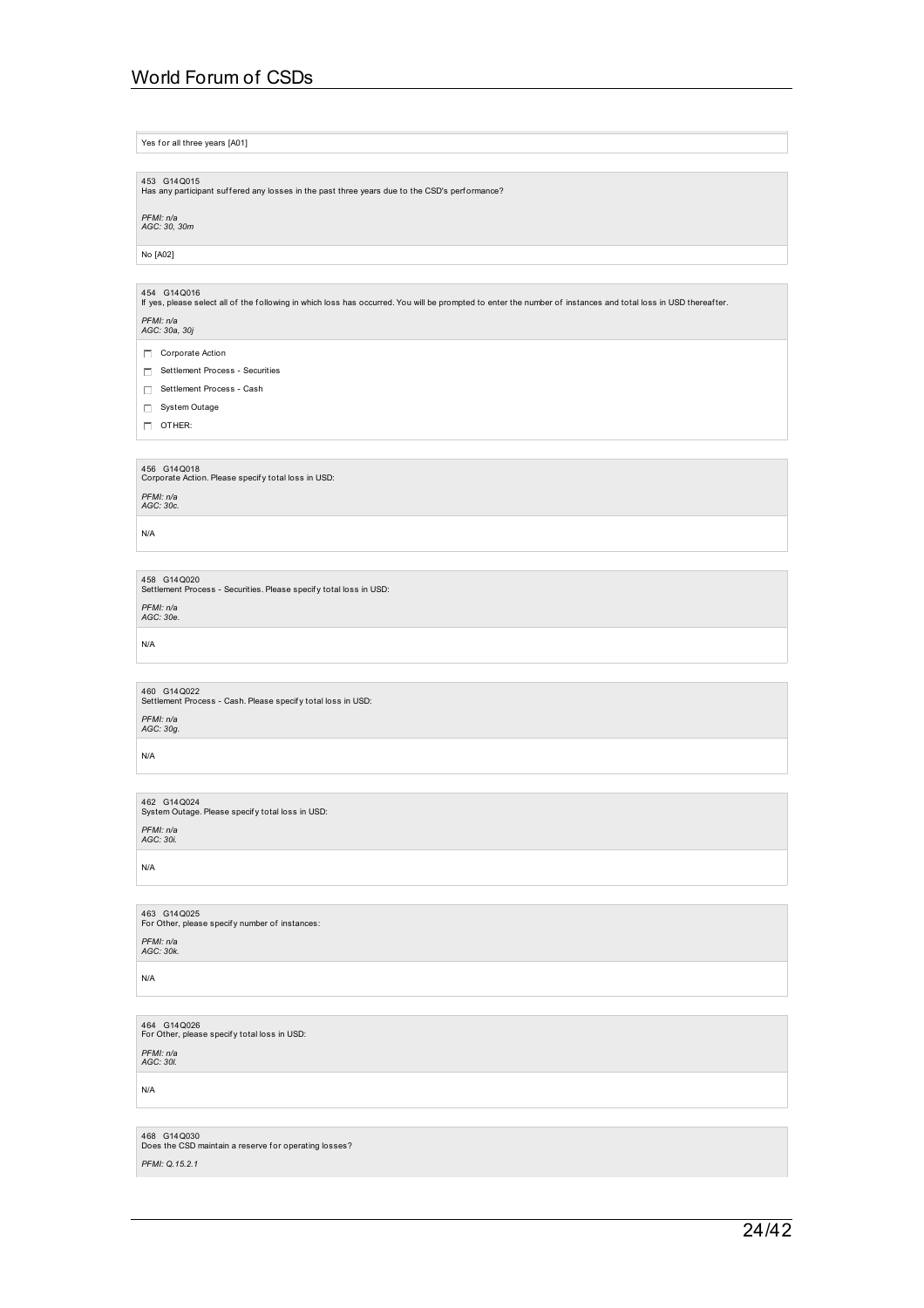*AGC: 89, 89b*

Yes [A01]

471 G14Q033<br>Please describe and indicate reserve (for operating losses) amount: *PFMI: Q.15.2.2 AGC: 89a.*

Based on audited data of financial year 2015, 2016 and 2017, capital requirement for operational risk under pillar I. is approximately USD 3,5 million (USD/HUF exchange<br>rate at 29 December 2017: 258,82).

482 G14Q044 f ilecount - Add relevant appendices f or this group.

*PFMI: n/a AGC: n/a* 0

### **Custody risk (PFMI Principle 16)**

| 485 G15Q003<br>Are there any activities performed by a third party on behalf of the CSD for the CSD participants (e.g., vaulting of physical securities, registration, entitlement processing,<br>etc.)? |  |
|----------------------------------------------------------------------------------------------------------------------------------------------------------------------------------------------------------|--|
| PFMI: 0.16.1.1<br>AGC: 29, 29i                                                                                                                                                                           |  |
| Yes<br>☑                                                                                                                                                                                                 |  |
| No<br>п                                                                                                                                                                                                  |  |
| Not applicable                                                                                                                                                                                           |  |
|                                                                                                                                                                                                          |  |

 $\Box$  OTHER:

486 G15Q004 If third parties are employed, please indicate which services they supply:

*PFMI: Q.16.1.1 AGC: 29a.*

Some services in connection with custody of non-dematerialized securities and with proxy voting services provided by thrid parties for foreign serviced markets.

487  $\,$  G15Q005<br>If third parties are employed, does the CSD assume liability for losses incurred by participants as a result of the actions/inactions of the third parties?

*PFMI: Q.16.1.1 AGC: 29b.*

Yes [Y]

488 G15Q006 If you acknowledge responsibility, please indicate whether your responsibility is assumed

*PFMI: Q.16.1.1 AGC: 29c, 29e.*

 $\triangledown$  regardless of whether such loss was caused by any action or inaction of the agent

- if such loss was caused by the agent's action or inaction and such action or inaction was deemed to be negligence on the part of the agent
- if such loss was caused by the agent's action or inaction and such action or inaction was deemed to be gross negligence on the part of the agent

 $\triangledown$  if the loss was caused by the willful default or other willful conduct on the part of the agent

 $\Box$  OTHER:

489 G15Q007 If you acknowledge responsibility f or agents, your responsibility is assumed for losses

*PFMI: Q.16.1.1 AGC: 29d, 29h.*

 $\nabla$  without limit

- $\nabla$  which are not consequential losses
- $\Box$  subject to a monetary limit not based on insurance limits
- $\Box$  subject to a monetary limit based on insurance limits

OTHER:

496 G15Q014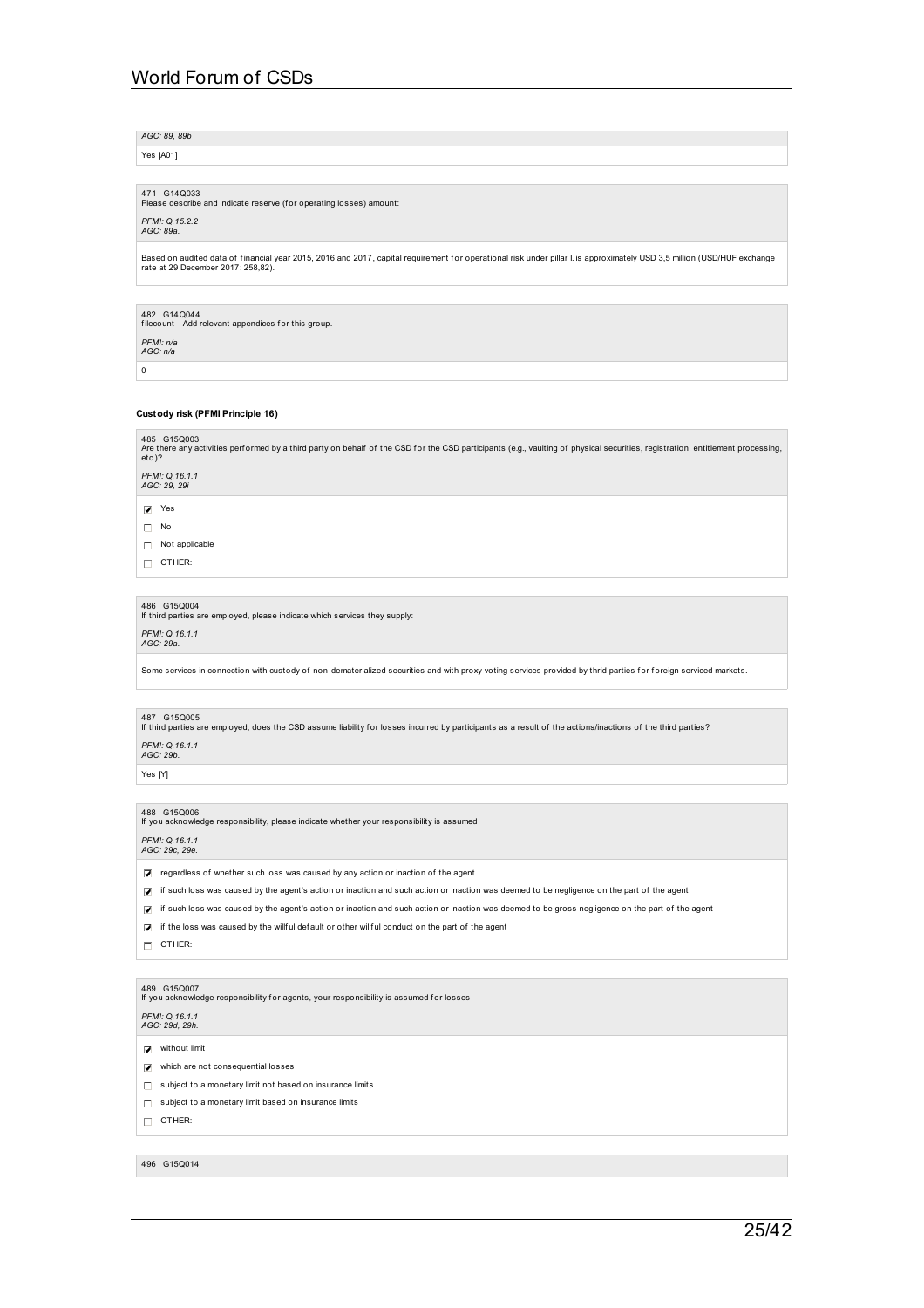Please describe briefly the arrangements / procedures / facilities you maintain to ensure that eligible securities held at the CSD are handled at least as efficiently as<br>compared to securities held outside the CSD, particu

## *PFMI: Q.16.3.1 AGC: 62*

Annual due diligence process is carried out by KELER on the respective partners and services provided based on the CSDR requirements.

503 G15Q021 f ilecount - Add relevant appendices f or this group. *PFMI: n/a AGC: n/a*

 $\overline{0}$ 

### **Operational risk (PFMI Principle 17)**

514 G16Q011 Internal Audit. Is an internal audit undertaken in your CSD? *PFMI: Q.17.2.3 AGC: 14*

Yes [Y]

515 G16Q012 If yes, what areas does the audit cover (f inancials, operations, etc.) and which department in your CSD handles it?

*PFMI: Q.17.2.3 AGC: 14a.*

The audits of internal audit department cover IT, financials, operations, security and all other functions of the depository

516 G16Q013<br>Please list the date of your last internal audit and the period that the audit covered:

*PFMI: Q.17.2.3 AGC: 14b.*

Start date: 01/01/2017<br>End date: 30/04/2018<br>Audit date: 25/09/2018

517 G16Q014<br>How frequently does the internal audit occur? *PFMI: Q.17.2.3 AGC: 14c.* Two or more times a year [A01]

519 G16Q016<br>Are the results of the internal audit publicly available? *PFMI: Q.17.2.3 AGC: 14e.*

No [N]

520 G16Q017<br>Please select the statement that most accurately characterizes the results of the last internal audit:

*PFMI: Q.17.2.3 AGC: 14f.*

Minor exceptions found. [A02]

521 G16Q018 If minor or material exceptions were found, what actions were taken? Please describe:

*PFMI: Q.17.2.3 AGC: 14g.*

Action plan was prepared containing the f indings, proposed measures, responsible departments and deadlines.

523 G16Q020 Is an operational audit perf ormed by an Audit Firm, Regulatory Authority, or other external party?

# *PFMI: Q.17.2.4 AGC: 16*

Yes [Y]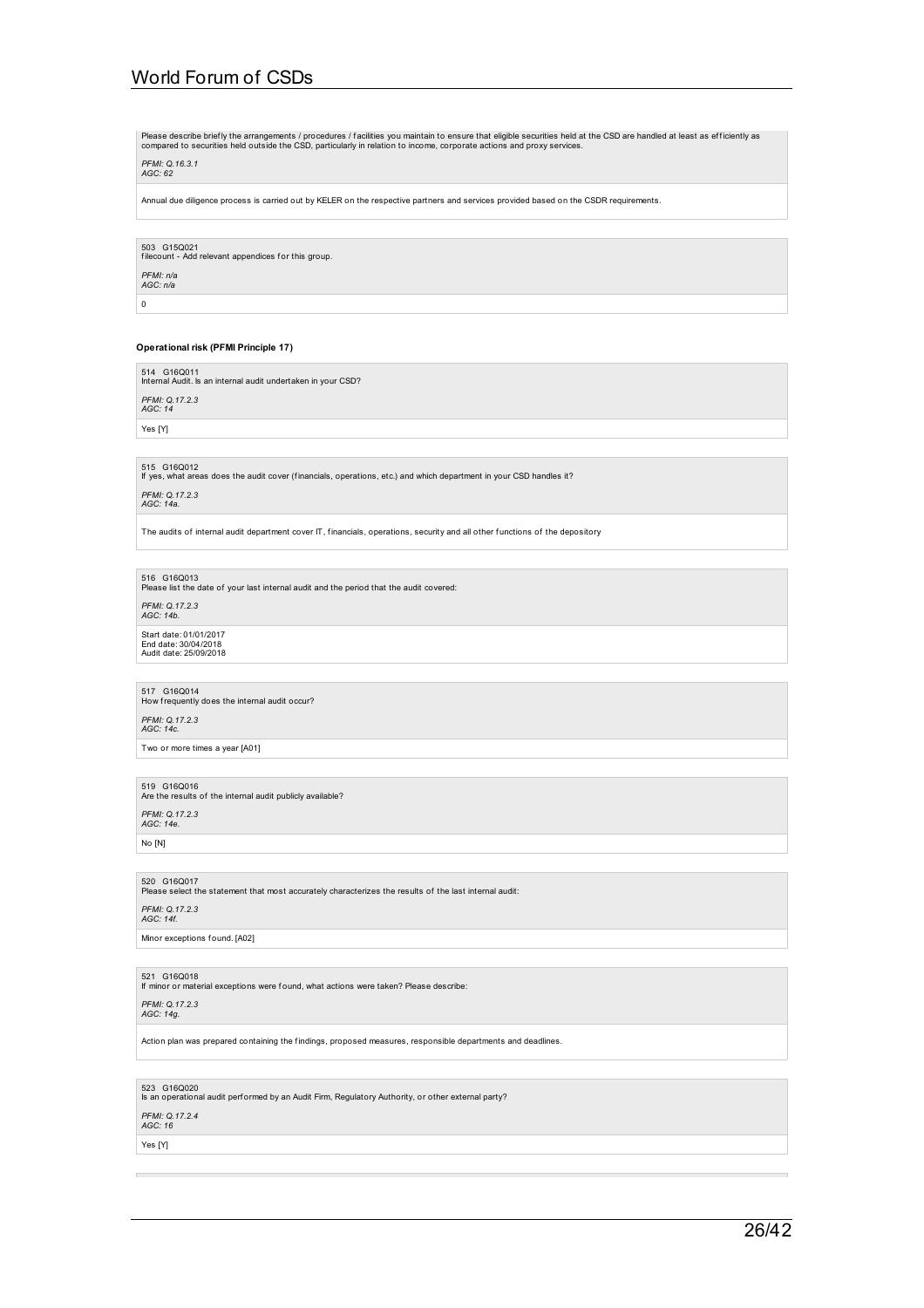524 G16Q021 If yes, please state the name(s) of the entity(ies) who perf orm the operational audit.

*PFMI: Q.17.2.4 AGC: 16a.*

The National Bank of Hungary.

525 G16Q022<br>Please list the date of your last operational audit performed by an Audit Firm, Regulatory Authority, or other external party:

*PFMI: Q.17.2.4 AGC: 16b.*

23/08/2017

526 G16Q023<br>Please list the period that the audit covered:

*PFMI: Q.17.2.4 AGC: 16c.*

Start date: 01/01/2014 End date: 21/02/2017

527 G16Q024<br>How frequently does the operational audit occur? *PFMI: Q.17.2.4 AGC: 16d.* Less than annually [A03]

528 G16Q025 If less than annually, please explain:

*PFMI: Q.17.2.4 AGC: 16e.*

General operational audit is carried out by the Central Bank of Hungary in every three years on average. The law prescribes to carry out such audits at least in every five years.

529 G16Q026<br>Please select the statement that most accurately characterizes the results of the last operational audit:

*PFMI: Q.17.2.4 AGC: 16g.*

Minor exceptions found. [A02]

530 G16Q027 If minor or material exceptions were found, what actions were taken? Please describe:

*PFMI: Q.17.2.4 AGC: 16h.*

The surveillance report of 2017 included conclusions of different scales beside imposition of fine. Action plan was prepared containing the findings, proposed<br>measures, responsible departments and deadlines.

537 G16Q034<br>How is access to the physical building controlled? *PFMI: Q.17.5.1 AGC: 74*

- 
- $\overline{\mathbf{y}}$  By guards
- By electronic keys
- personal ID card
- $\overline{\blacktriangledown}$  By alarm system
- OTHER:

538 G16Q035 Please explain: *PFMI: Q.17.5.1 AGC: 74a.* N/A

541 G16Q038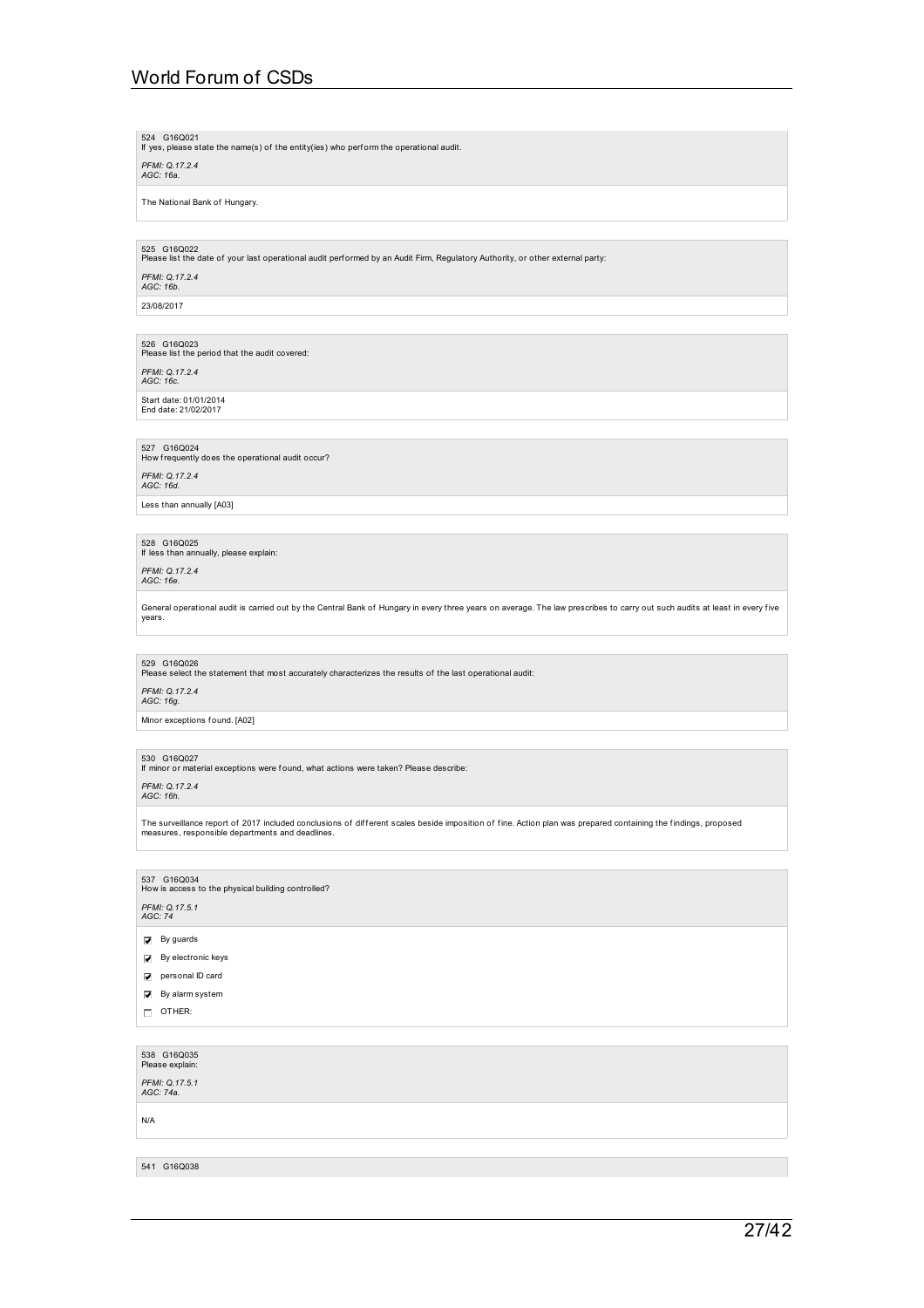Regarding data security: Are passwords used by participants to access their accounts?

*PFMI: Q.17.5.3 AGC: 71 71a.*

Yes [A01]

542 G16Q039<br>Does each user have a unique user ID?

*PFMI: Q.17.5.3 AGC: 71c.*

Yes [A01]

543 G16Q040<br>Are passwords regularly changed?

*PFMI: Q.17.5.3 AGC: 71e.*

Other: KELER requires users to change their passwords every 31 days.

545 G16Q042 Is there a user lock-out af ter a pre-set number of unsuccessf ul User ID attempts?

*PFMI: Q.17.5.3 AGC: 71h.* Yes [A01]

546 G16Q043<br>How many?

*PFMI: Q.17.5.3 AGC: 71i.*

3

550 G16Q047<br>How quickly can the main system be reactivated in the event of an outage? *PFMI: Q.17.6.2 AGC: 82*

Other: Depends on the situation. Electric failure: 1-2 minutes Server farm outage: 50-80 minutes Office (building) outage: 2 hours

553 G16Q050<br>Will the CSD publicly announce any system interruption? *PFMI: Q.17.6.4 AGC: 84*

Yes [A01]

554 G16Q051<br>To whom will the CSD disclose any system interruptions? *PFMI: Q.17.6.4 AGC: 84a.*

- $\Box$  To the CSD regulators
- $\nabla$  To all direct participants
- $\Box$  To direct and indirect participants
- $\nabla$  To the public via the internet
- $\Box$  In the press
- OTHER:

## 555 G16Q052 If so, please list webpage address:

*PFMI: Q.17.6.4 AGC: 84b.*

www.keler.hu

557 G16Q054<br>Please explain:

*PFMI: Q.17.6.4 AGC: 84d.*

Budapest Stock Exchange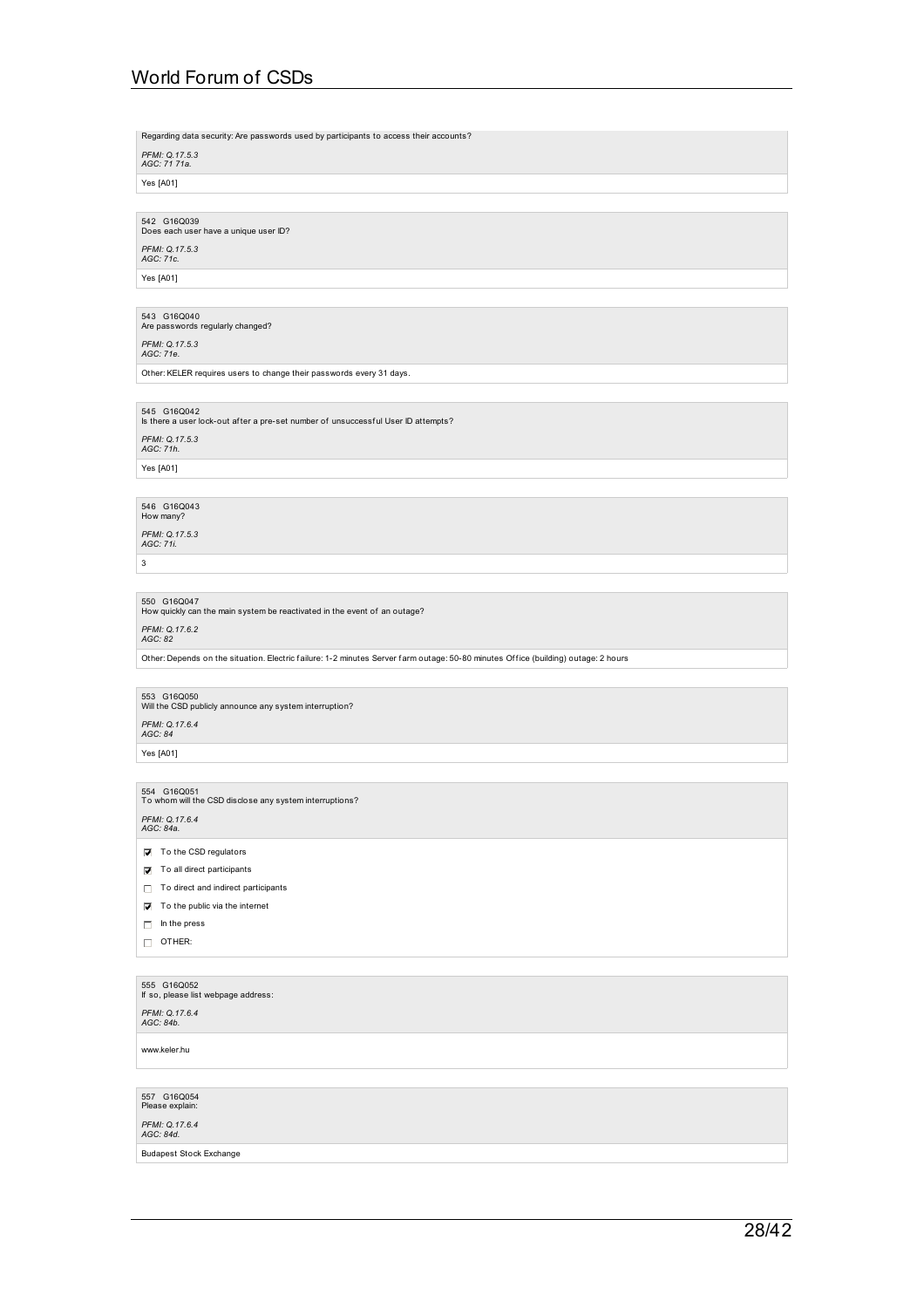558 G16Q055<br>How will the CSD disclose any system interruptions? *PFMI: Q.17.6.4 AGC: 84e.*  $\nabla$  By e-mail  $\Box$  By telephone

Public announcement

Press release

OTHER:Via KELER's proprietary communication system and its website (www.keler.hu)

559 G16Q056<br>Please explain:

*PFMI: Q.17.6.4 AGC: 84f.*

Via KELER's proprietary communication system and its website (www.keler.hu)

561 G16Q058 If a back-up system exists, how quickly can the back-up system be activated in the event of the main system f ailing?

*PFMI: Q.17.6.5 AGC: 83*

1 - 4 hours [A01]

565 G16Q062<br>BUSINESS RECOVERY PLAN. This section is intended to identify key aspects of the CSD's Business Recovery Plan (BRP), including testing requirements and past<br>results, expected recovery time periods, and the indep

*PFMI: Q.17.6.8 AGC: 81*

Yes [Y]

566 G16Q063<br>Does your Business Recovery Plan include:

## *PFMI: Q.17.6.8 AGC: 81a, 81h.*

 $\triangledown$  Back-up of all computer files

### $\nabla$  Off-site data storage

- $\overline{\mathbf{v}}$  Back-up files stored and locked
- $\nabla$  Off-site operations facility
- OTHER:

567 G16Q064<br>Please identify both the frequency and the last date of testing for the following third party: CSD participants/members

### *PFMI: Q.17.6.8 AGC: 81b.*

Live BCP test is carried out yearly. Last date: 13 December 2018 live testing of contingency infrastructure.

568 G16Q065<br>Please identify both the frequency and the last date of testing for the following third party: Stock exchange

## *PFMI: Q.17.6.8 AGC: 81c.*

Live BCP test is carried out yearly. Last date: 13 December 2018 live testing of contingency infrastructure.

### 569 G16Q066

Please identify both the frequency and the last date of testing for the following third party: Central bank

## *PFMI: Q.17.6.8 AGC: 81d.*

Live BCP test is carried out yearly. Last date: 13 December 2018 live testing of contingency infrastructure.

570 G16Q067<br>Please identify both the frequency and the last date of testing for the following third party: Local brokers

### *PFMI: Q.17.6.8 AGC: 81e.*

Live BCP test is carried out yearly. Last date: 13 December 2018 live testing of contingency infrastructure.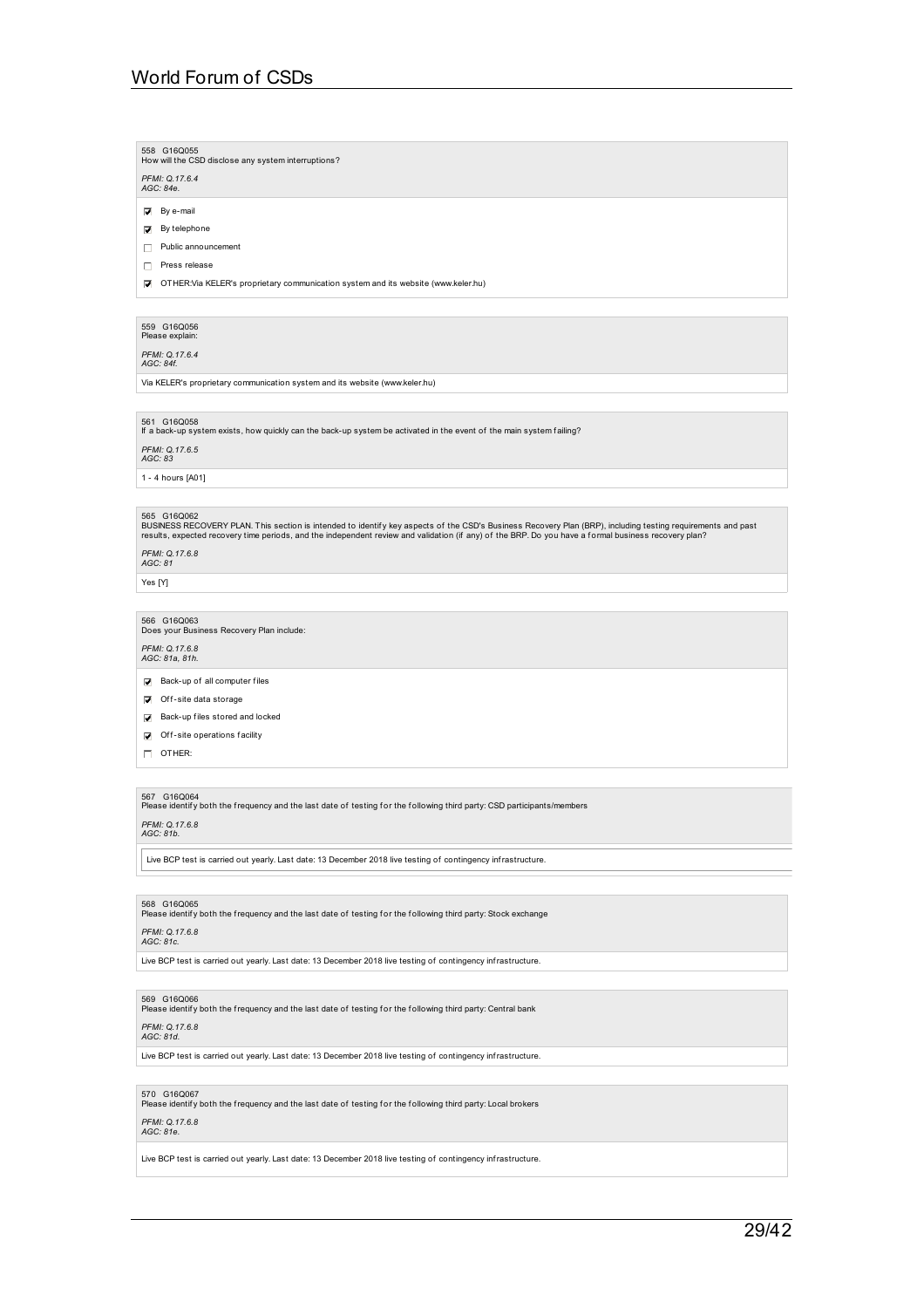### 571 G16Q068<br>Please identify both the frequency and the last date of testing for the following third party: Any other third party *PFMI: Q.17.6.8 AGC: 81f.*

Live BCP test is carried out yearly. Last date: 13 December 2018 live testing of contingency infrastructure.

572 G16Q069 In the past three years, has it been necessary to activate the recovery plan in a live situation?

*PFMI: Q.17.6.8 AGC: 85*

Yes [A01]

## 573 G16Q070 If yes, how much time was needed to implement the recovery plan? *PFMI: Q.17.6.8 AGC: 85a.*

Less than 1 hour [A01]

### 574 G16Q071

Brace Grogor is<br>How much time was needed to recover and restore business to normal operations?

*PFMI: Q.17.6.8 AGC: 85b.*

4 - 8 hours [A02]

## 575 G16Q072<br>What was the impact to the market?

*PFMI: Q.17.6.8 AGC: 85c, 85d.*

- All securities settlements took place as scheduled on the same day with good value
- All cash settlements took place as scheduled on the same day with good value
- All securities settlements took place one business day late with good value
- $\Box$  All cash settlements took place one business day late with good value
- $\Box$  All securities settlements took place one business day late with value one day late
- $\Box$  All cash settlements took place one business day late with value one day late
- $\Box$  All securities settlements took place more than one business day late
- $\Box$  All cash settlements took place more than one business day late
- $\Box$  As a result of the system failure, all fines and penalties for late settlements were waived
- $\Box$  Even though there was a system failure, all fines and penalties for late settlements were still assessed

 $\Box$  OTHER:

578 G16Q075<br>Are procedures and controls (firewalls) in place to avoid systemic collapse or contamination if one of the linked entities should experience business interruptions for<br>whatever reason?

*PFMI: Q.17.7.1 AGC: 39*

**Ves** 

### $\Box$  No

 $\Box$  Not applicable

### 579 G16Q076 Please expla

*PFMI: Q.17.7.1 AGC: 39a*

KELER prepared its formalized Business Continuity Plan (BCP) with consultancy and quality assurance from KPMG Hungary Ltd. With the preparation of the BCP KELER<br>KatER prepared its formalized Business Continuity of business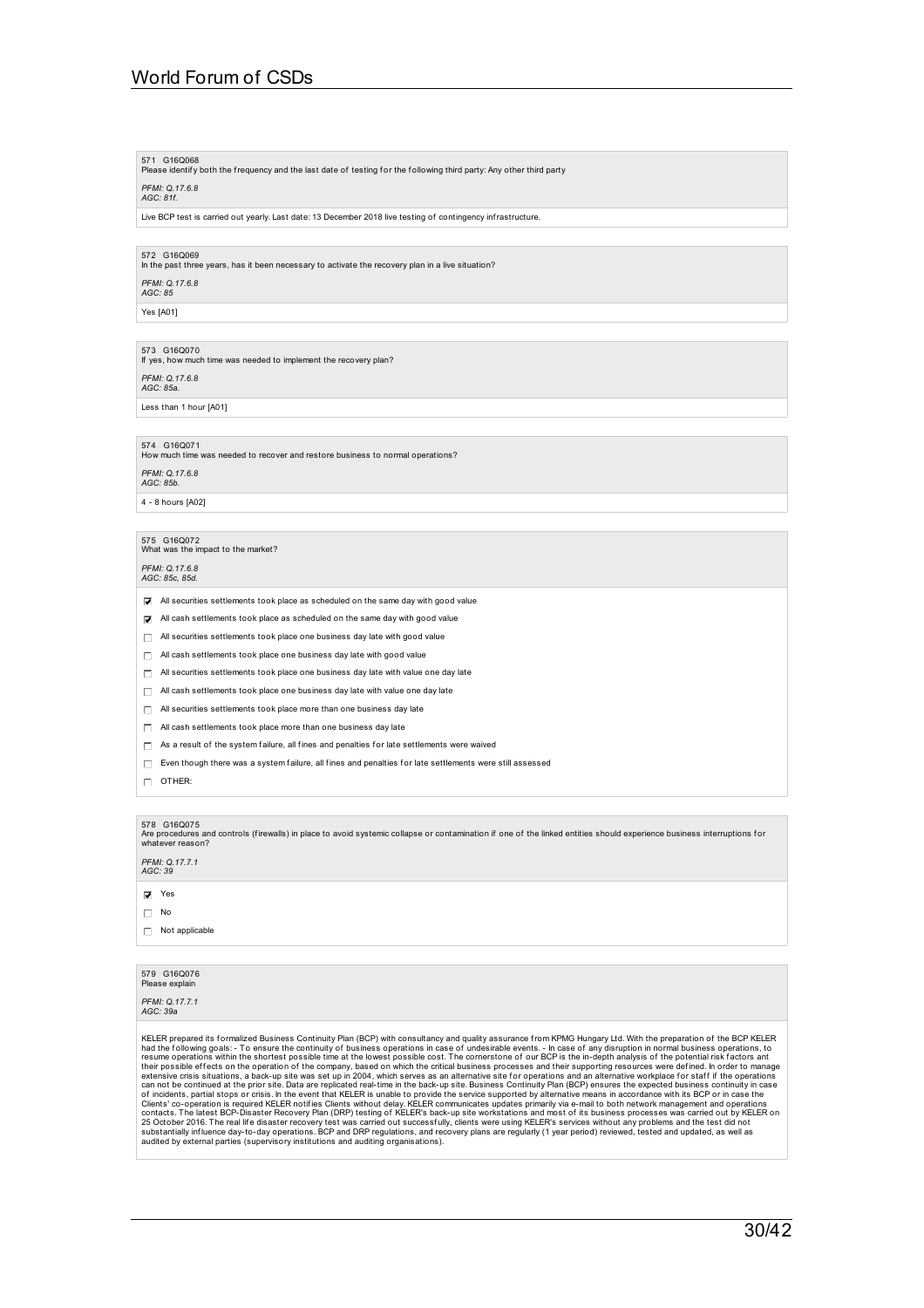| 584 G16Q081<br>filecount - Add relevant appendices for this group.                                                                                                                                                                                                                                                                                                                |
|-----------------------------------------------------------------------------------------------------------------------------------------------------------------------------------------------------------------------------------------------------------------------------------------------------------------------------------------------------------------------------------|
| PFMI: n/a<br>AGC: n/a                                                                                                                                                                                                                                                                                                                                                             |
| Yes [A01]0                                                                                                                                                                                                                                                                                                                                                                        |
|                                                                                                                                                                                                                                                                                                                                                                                   |
| Access and participation requirements (PFMI Principle 18)                                                                                                                                                                                                                                                                                                                         |
| 587 G17Q003<br>Are prospective participants subject to an initial review and approval process regarding compliance with eligibility requirements?                                                                                                                                                                                                                                 |
| PFMI: Q.18.1.1<br>AGC: 19                                                                                                                                                                                                                                                                                                                                                         |
| Yes [A01]                                                                                                                                                                                                                                                                                                                                                                         |
|                                                                                                                                                                                                                                                                                                                                                                                   |
| 591 G17Q007<br>What governs the relationship between the CSD and the participants?                                                                                                                                                                                                                                                                                                |
| PFMI: Q.18.2.2<br>AGC: 20                                                                                                                                                                                                                                                                                                                                                         |
| Relevant law and regulation<br>罓                                                                                                                                                                                                                                                                                                                                                  |
| Standard participation contract<br>☑                                                                                                                                                                                                                                                                                                                                              |
| Established terms and conditions of participation<br>☑                                                                                                                                                                                                                                                                                                                            |
| By-laws of the CSD<br>П.                                                                                                                                                                                                                                                                                                                                                          |
| Rules of the CSD<br>☑                                                                                                                                                                                                                                                                                                                                                             |
| Not applicable<br>П.                                                                                                                                                                                                                                                                                                                                                              |
| OTHER:<br>П.                                                                                                                                                                                                                                                                                                                                                                      |
|                                                                                                                                                                                                                                                                                                                                                                                   |
| 592 G17Q008<br>Please explain:                                                                                                                                                                                                                                                                                                                                                    |
| PFMI: Q.18.2.2                                                                                                                                                                                                                                                                                                                                                                    |
| AGC: 20a                                                                                                                                                                                                                                                                                                                                                                          |
| N/A                                                                                                                                                                                                                                                                                                                                                                               |
|                                                                                                                                                                                                                                                                                                                                                                                   |
| 594 G17Q010<br>PARTICIPANTS AND PARTICIPATION. The purpose of this section is to understand issues relating to participation in the CSD, including eligibility requirements,<br>conditions of participation, and supervision of participants. What types of entities are eligible to become participants and how many of each type are there currently?                           |
| PFMI: Q.18.2.3<br>AGC: 17, 17q                                                                                                                                                                                                                                                                                                                                                    |
| $\nabla$ Banks                                                                                                                                                                                                                                                                                                                                                                    |
| $\nabla$ Brokers                                                                                                                                                                                                                                                                                                                                                                  |
| Individuals<br>П.                                                                                                                                                                                                                                                                                                                                                                 |
| <b>☑</b> Foreign Institutions                                                                                                                                                                                                                                                                                                                                                     |
| Not applicable<br>П.                                                                                                                                                                                                                                                                                                                                                              |
| OTHER:Others include commodities exchange service provider, investment fund manager, issuer, stock exchange, foreign organization performing clearing house<br>◪                                                                                                                                                                                                                  |
| activity, participant of an organized market as provided for in law, organization performing central depository activity, central counterparty, the Hungarian State, the<br>institution managing the estate of the Hungarian State, The Central Bank of Hungary, National Deposit Insurance Fund, Investor Protection Fund, payment institution,<br>electronic money institution. |
|                                                                                                                                                                                                                                                                                                                                                                                   |
| 595 G17Q011<br>How many Bank participants are there currently? (then please answer 17b)                                                                                                                                                                                                                                                                                           |
| PFMI: Q.18.2.3<br>AGC: 17a.                                                                                                                                                                                                                                                                                                                                                       |
| 41                                                                                                                                                                                                                                                                                                                                                                                |
|                                                                                                                                                                                                                                                                                                                                                                                   |
| 596 G17Q012<br>Please select the features included in the eligibility requirements for Banks.                                                                                                                                                                                                                                                                                     |

*PFMI: Q.18.2.3 AGC: 17b, 17d*

 $\overline{\phantom{a}}$ 

 $\overline{\mathbf{V}}$  Financial Thresholds

Regulatory Oversight

Market Experience

OTHER:Financial Thresholds apply to (CCP) clearing members only.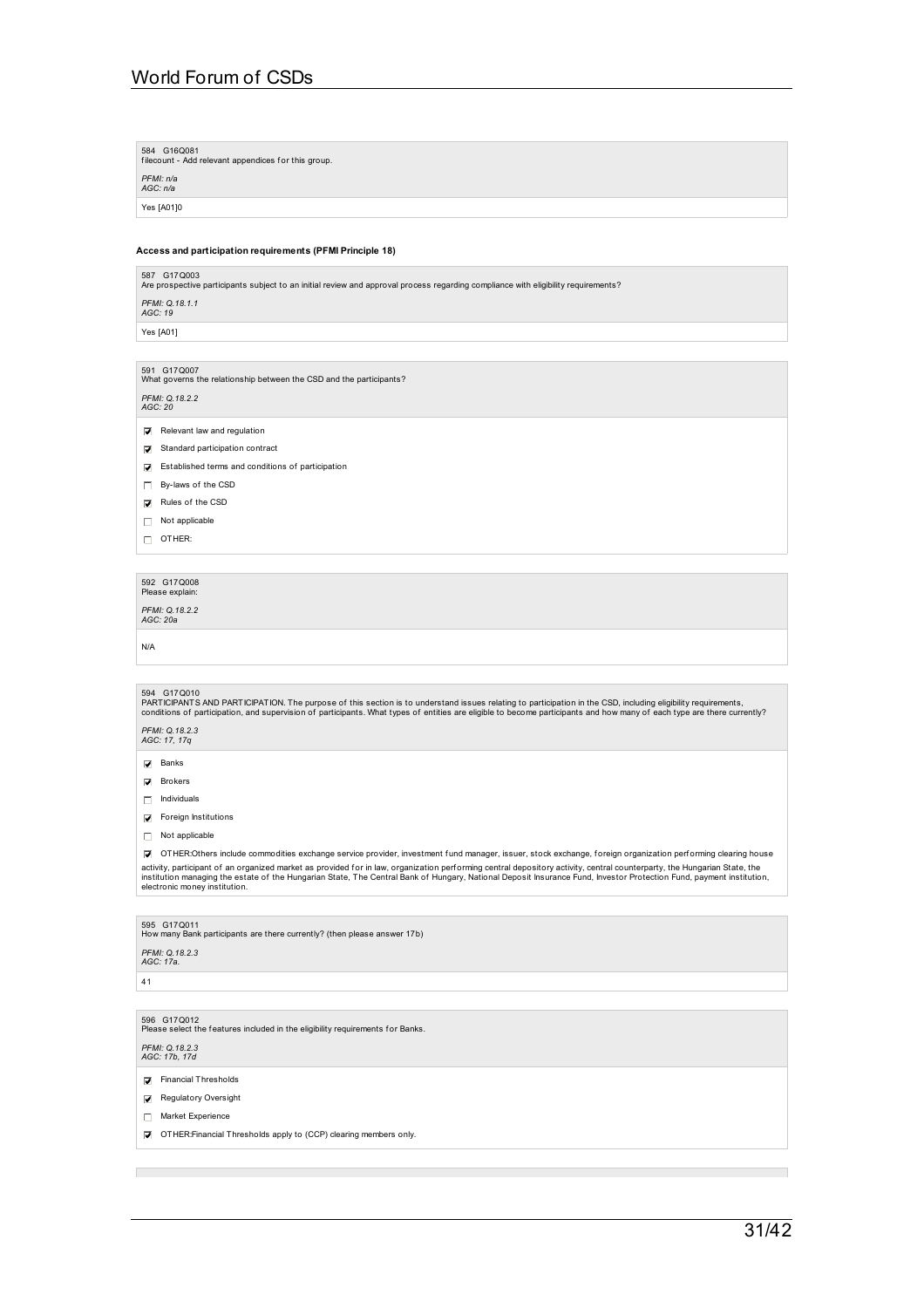597 G17Q013<br>Please explain:

*PFMI: Q.18.2.3 AGC: 17d.*

Financial Thresholds apply to (CCP) clearing members only.

598 G17Q014<br>How many Broker participants are there currently? (then please answer 17f) *PFMI: Q.18.2.3 AGC: 17e.*

16

599 G17Q015<br>Please select the features included in the eligibility requirements for Brokers.

*PFMI: Q.18.2.3 AGC: 17f, 17h*

- Financial Thresholds
- Regulatory Oversight
- Market Experience
- OTHER:Financial Thresholds apply to (CCP) clearing members only.

601 G17Q017<br>Please select the features included in the eligibility requirements for Individual participants.

*PFMI: Q.18.2.3 AGC: 17j.*

Financial Thresholds

- Regulatory Oversight
- Market Experience
- OTHER:N/A

602 G17Q018<br>How many Foreign Institution participants are there currently?

*PFMI: Q.18.2.3 AGC: 17m.*

16

## 603 G17Q019<br>Please select the features included in the eligibility requirements for Foreign Institution participants.

*PFMI: Q.18.2.3 AGC: 17n, 17p.*

- **Financial Thresholds**
- Regulatory Oversight
- Market Experience

OTHER:Financial Thresholds apply to (CCP) clearing members only.

604 G17Q020 If you have selected "Other entities" above, please explain:

*PFMI: Q.18.2.3 AGC: 17q.*

Others include commodities exchange service provider, investment fund manager, issuer, stock exchange, foreign organization performing clearing house activity,<br>participant of an organized market as provided for in law, org

605 G17Q021 Indicate how many "Other entities" are currently participants?

*PFMI: Q.18.2.3 AGC: 17r.*

66

606 G17Q022

Please select the features included in the eligibility requirements for the participants referred to above as "Other entities".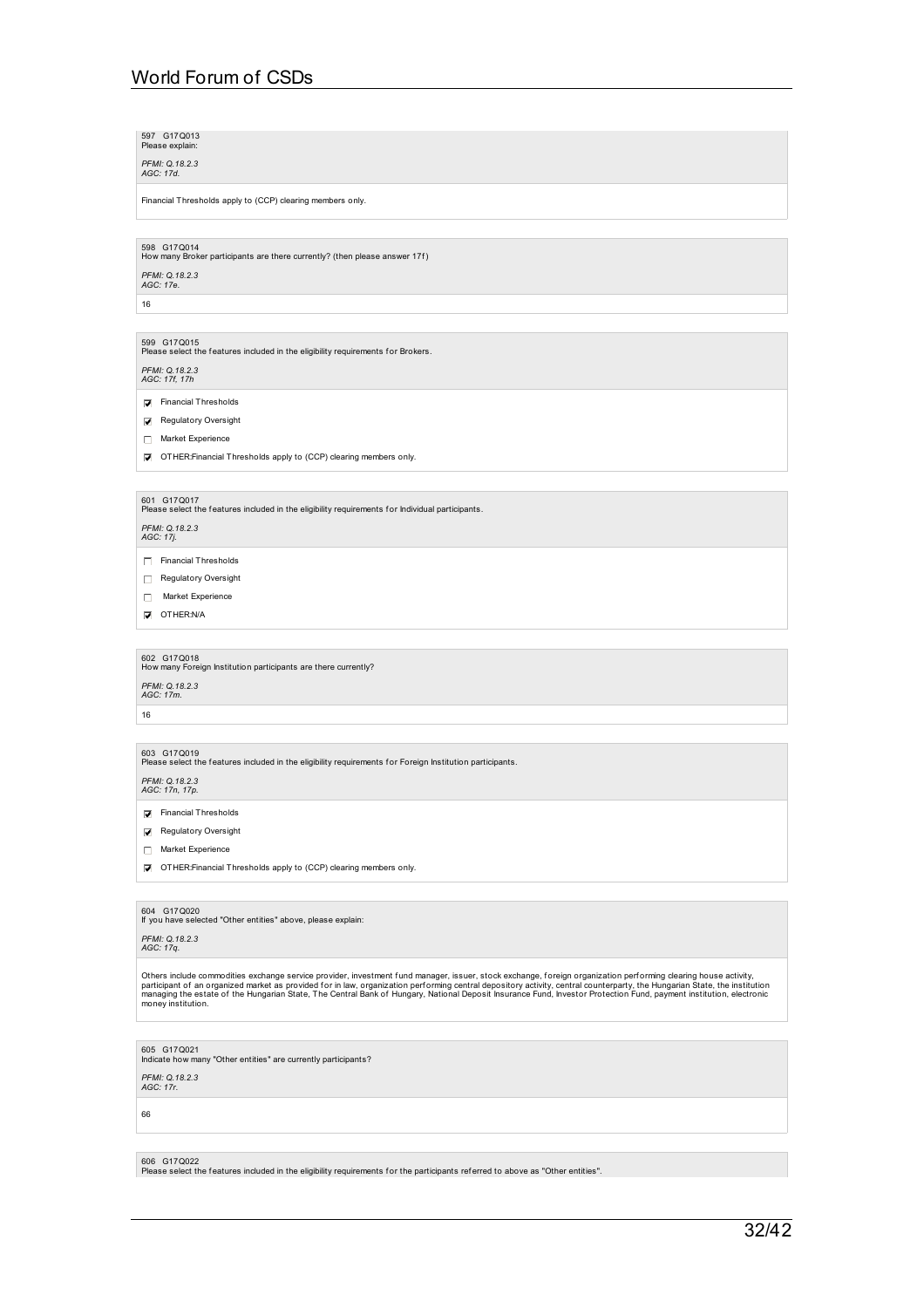### *PFMI: Q.18.2.3 AGC: 17s, 17u*

- Financial Thresholds
- Regulatory Oversight
- Market Experience
- OTHER:Financial Thresholds apply to (CCP) clearing members only.

609 G17Q025<br>Where can a description of the specific eligibility requirements for Bank participants be found?

*PFMI: Q.18.2.5 AGC: 17c.*

Capital Market Act, KELER General Business Rules, KELER CCP General Business Rules (all of them can be downloaded in the questionnaire)

610 G17Q026<br>Where can a description of the specific eligibility requirements for Broker participants be found?

## *PFMI: Q.18.2.5 AGC: 17g.*

Capital Market Act, KELER General Business Rules, KELER CCP General Business Rules (all of them can be downloaded in the questionnaire)

### 612 G17Q028

onzillation care care care care in the specific eligibility requirements for Foreign Institution participants be found?<br>Where can a description of the specific eligibility requirements for Foreign Institution participants

## *PFMI: Q.18.2.5 AGC: 17o.*

Capital Market Act, KELER General Business Rules, KELER CCP General Business Rules (all of them can be downloaded in the questionnaire)

613 G17Q029<br>Where can a description of the specific eligibility requirements for participants described above as "Other entities" be found?

## *PFMI: Q.18.2.5 AGC: 17t.*

Capital Market Act, KELER General Business Rules, KELER CCP General Business Rules (all of them can be downloaded in the questionnaire)

614 G17Q030<br>How does the CSD notify participants of material changes to the conditions of participation?

## *PFMI: Q.18.2.5 AGC: 22*

 $\overline{\mathsf{Q}}$  By e-mail

- $\Box$  By telephone
- $\nabla$  By public announcement
- $\overline{\mathbf{y}}$  By press release
- Not applicable
- OTHER:Via KELER's proprietary communication system, the of f icial website of the Hungarian authority f or announcement purposes (www.kozzetetelek.hu) and KELER's website (www.keler.hu).

### 615 G17Q031 Please exp

*PFMI: Q.18.2.5 AGC: 22a.*

Via KELER's proprietary communication system, the official website of the Hungarian authority for announcement purposes (www.kozzetetelek.hu) and KELER's website<br>(www.keler.hu).

617 G17Q033<br>Who enforces compliance with the CSD's conditions of participation?

*PFMI: Q.18.3.1 AGC: 23*

- $\nabla$  The CSD
- $\triangledown$  The exchange
- The CSD's regulator
- Not applicable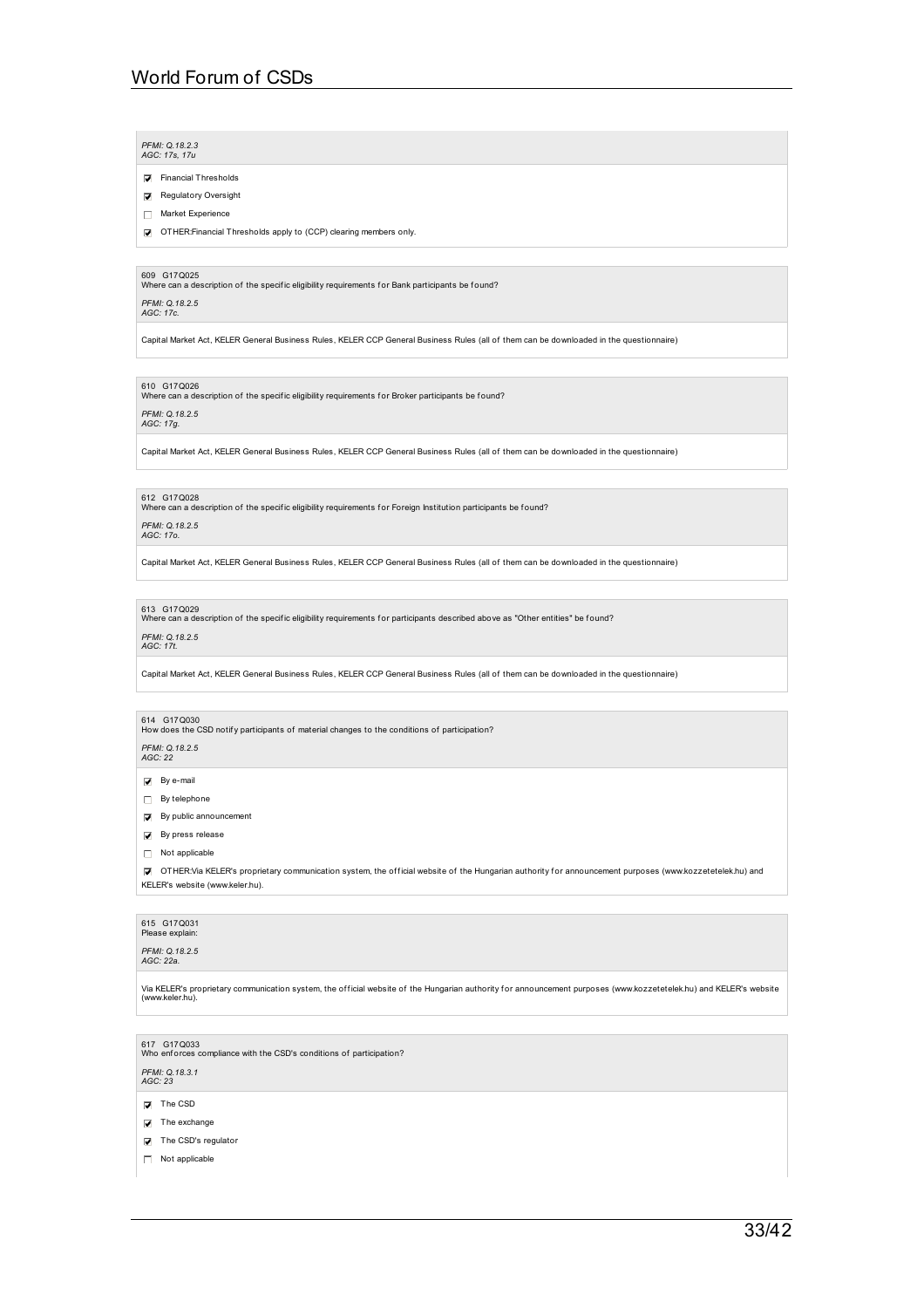| $\Box$ OTHER:                                                                                              |
|------------------------------------------------------------------------------------------------------------|
|                                                                                                            |
| 618 G17Q034                                                                                                |
| Please explain:                                                                                            |
| PFMI: Q.18.3.1<br>AGC: 23a                                                                                 |
| N/A                                                                                                        |
|                                                                                                            |
| 619 G17Q035                                                                                                |
| Does the CSD have forms of oversight management for assessing and monitoring of the following?             |
| PFMI: Q.18.3.1<br>AGC: 79                                                                                  |
| Participant eligibility requirements<br>☑                                                                  |
| $\nabla$ Participant volumes                                                                               |
| Participant financial strength                                                                             |
| Other loss or default protections the CSD maintains<br>п                                                   |
| Collateral requirements for participants<br>⊽                                                              |
| Debit caps for participants<br>П.                                                                          |
| Settlement controls that minimize or eliminate the risk of default by a participant<br>☑                   |
| Blocking of securities movement before receipt of payment<br>☑                                             |
| Blocking payment until securities are moved<br>罓                                                           |
| Not applicable<br>D.                                                                                       |
| $\Box$ OTHER:                                                                                              |
|                                                                                                            |
| 621 G17Q037<br>Please explain the requirements:                                                            |
| PFMI: Q.18.3.1<br>AGC: 79b                                                                                 |
| KELER Ltd., the CSD collects collateral only in case of cash financing transactions to support settlement. |
|                                                                                                            |
| 623 G17Q039                                                                                                |
| What type or types of settlement controls                                                                  |
| PFMI: Q.18.3.1<br>AGC: 79d.                                                                                |
| $\Box$ Blocking or freezing of securities positions                                                        |
| Controlling DVP settlement<br>D.                                                                           |
| Simultaneous DVP<br>M                                                                                      |
| $\Box$ OTHER:                                                                                              |
|                                                                                                            |
| 626 G17Q042<br>Please explain:                                                                             |

Please explain: *PFMI: Q.18.3.1 AGC: 79g.*

N/A

627 G17Q043<br>Please identify and explain:

*PFMI: Q.18.3.1 AGC: 79h*

Multilaterally netted positions (Budapest Stock Exchange spot, BSE MTS and MTS Hungary trades) are settled on a DVP basis in batch processing, other DVP<br>transactions are executed in real-time environment on a gross basis.

628 G17Q044<br>Please explain brief ly how these work:

*PFMI: Q.18.3.1 AGC: 79i*

N/A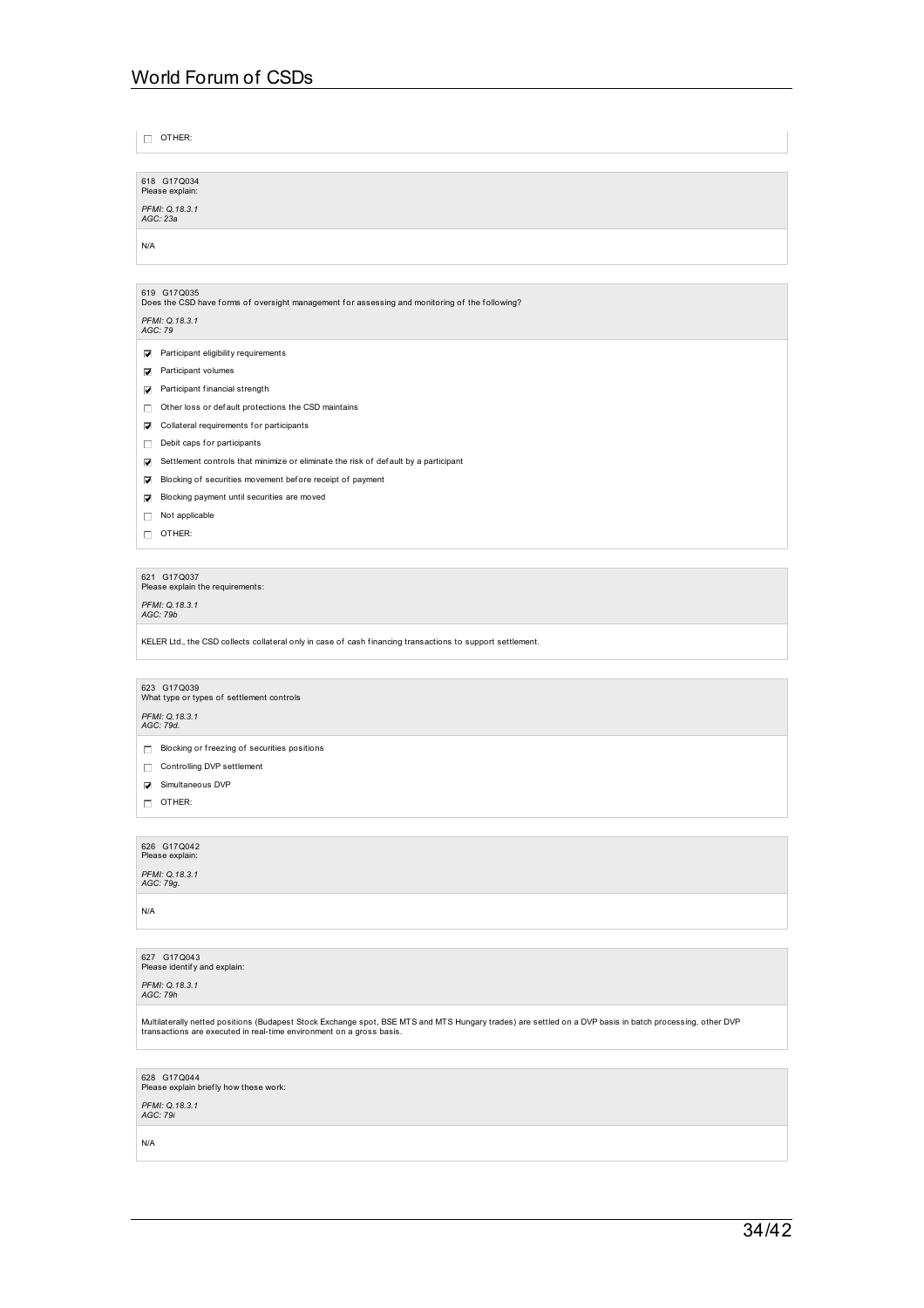| 631 G17Q047                                                          |  |  |  |  |
|----------------------------------------------------------------------|--|--|--|--|
| What enforcement actions are available to the enforcement authority? |  |  |  |  |

*PFMI: Q.18.3.3 AGC: 24*

 $\nabla$  Fines

- Restrictions on participation
- Suspension of participation

**V** Termination of participation

Not applicable

 $\Box$  OTHER:

## 632 G17Q048<br>Please explain:

*PFMI: Q.18.3.3 AGC: 24a*

N/A

633 G17Q049<br>Has there been any such enforcement actions in the last three years? *PFMI: Q.18.3.3 AGC: 25*

Yes [Y]

634 G17Q050 If yes, please explain, including inf ormation relative to any suspensions of CSD participants:

*PFMI: Q.18.3.3 AGC: 25a.*

Defaults in the CCP system of KELER CCP, or non-compliance with reporting obligations occur every once in a while and result in fines and temporary suspensions.

636 G17Q052 f ilecount - Add relevant appendices f or this group.

*PFMI: n/a AGC: n/a*

# $\,$  0  $\,$

### **Tiered participation (PFMI Principle 19)**

647 G18Q011 f ilecount - Add relevant appendices f or this group. *PFMI: n/a AGC: n/a*  $\overline{\phantom{a}}$ 

### **Links (PFMI Principle 20)**

651 G19Q004<br>Please list all depositories or settlement systems to which you have an electronic link.

*PFMI: Q.20.1.2 AGC: 38*

OEKB; KDPW; SIX SIS, European Commodity Clearing AG (for Hungarian Organized Power Market - HUPX and other commodity market settlement)

## 664 G19Q017 f ilecount - Add relevant appendices f or this group.

*PFMI: n/a AGC: n/a*

 $\overline{0}$ 

### **Efficiency and effectiveness (PFMI Principle 21)**

673 G20Q009 f ilecount - Add relevant appendices f or this group.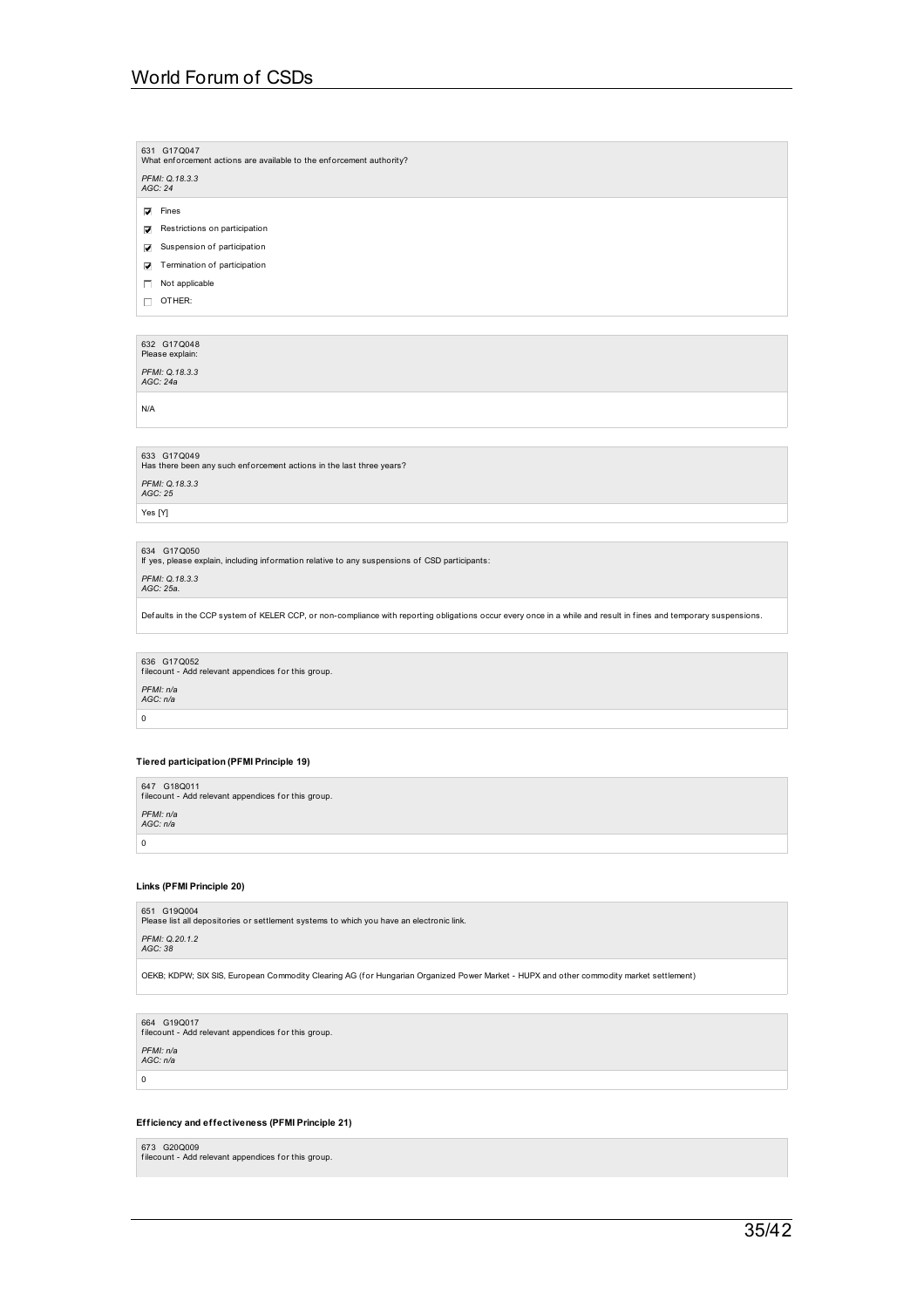*PFMI: n/a AGC: n/a*  $\vert$  0

### **Communication (PFMI Principle 22)**

676 G21Q003<br>Security Control. How do participants receive information (view actual settlement of trades, movement of securities on their accounts, etc.) and see the status of their<br>accounts?

*PFMI: Q.22.1.1 AGC: 69*

 $\overline{\smash[b]{\bigtriangledown}}$  By direct electronic link

By receipt of physical account holding statements

 $\Box$  Not applicable

 $\Box$  OTHER:

677 G21Q004<br>Please explain:

*PFMI: Q.22.1.1 AGC: 69a.*

N/A

678 G21Q005<br>Do participants have access to affect their holdings, including confirming and affirming trades, movement of securities on their accounts, etc.?

*PFMI: Q.22.1.1 AGC: 70*

Yes [A01]

679 G21Q006<br>How is access given to participants?

*PFMI: Q.22.1.1 AGC: 70a.*

 $\nabla$  By direct electronic link

OTHER:Paper-based instructions

## 680 G21Q007<br>Please select type of electronic link:

*PFMI: Q.22.1.1 AGC: 70b.*

Dial-up modem

Secured, leased, dedicated telephone line

 $\overline{\blacktriangledown}$  Internet

 $\overline{\mathbf{V}}$  Fax

# 681 G21Q008<br>Please explain:

*PFMI: Q.22.1.1 AGC: 70c.*

N/A

# 682 G21Q009<br>Does the CSD communicate with other market entities such as stock exchanges, payment systems, clearing houses, etc., by secured linkages? *PFMI: Q.22.1.1 AGC: 72*

Yes [A01]

683 G21Q010<br>Please explain:

*PFMI: Q.22.1.1 AGC: 72a*

1. Exchange - leased line 2. Payment system - SWIFT 3. MTS-Hungary - SWIFT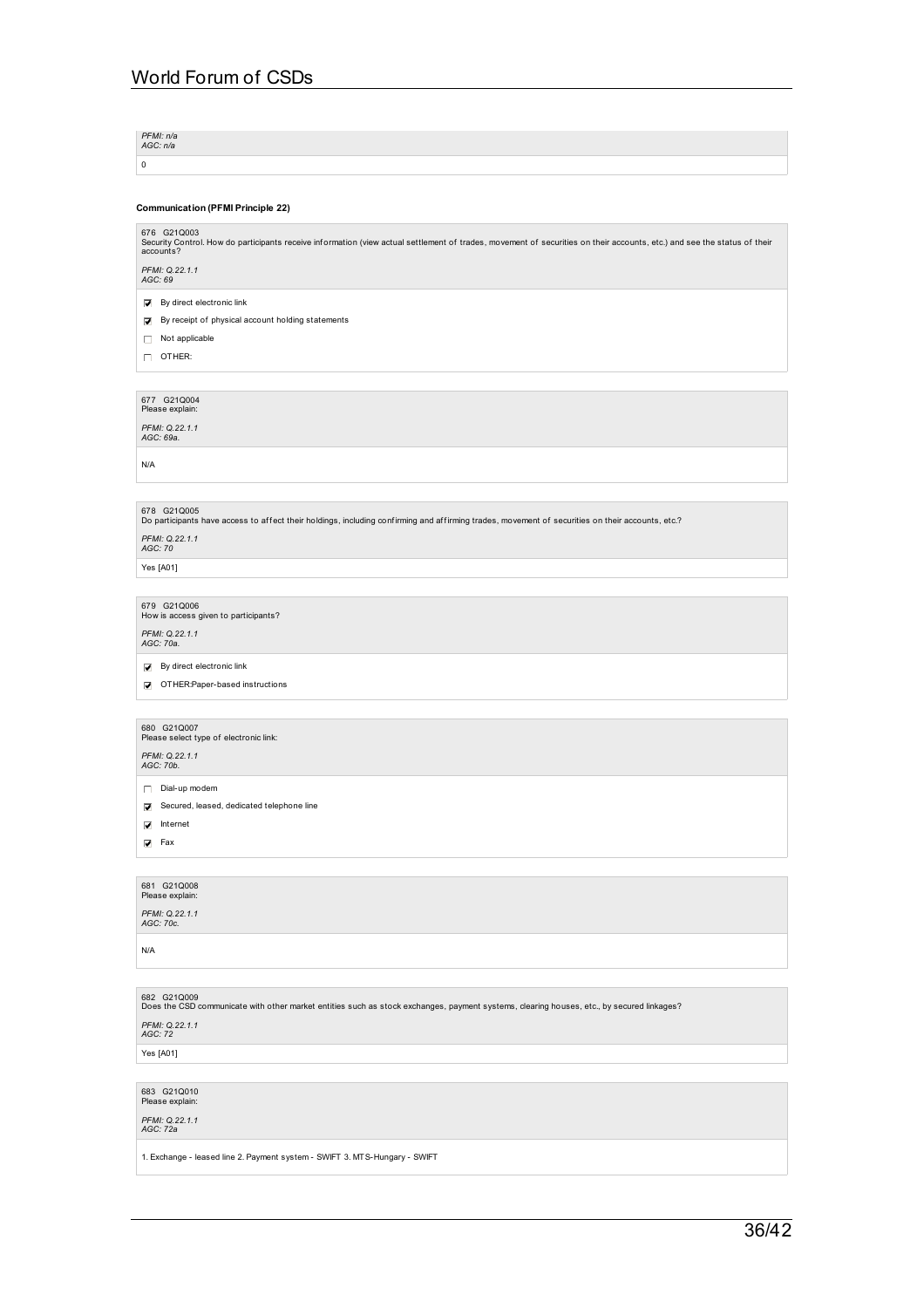| 684 G21Q011<br>How does the CSD communicate with Stock Exchanges? |
|-------------------------------------------------------------------|
| PFMI: Q.22.1.1<br>AGC: 73 73a                                     |
| Dial-up modem<br>п                                                |
| Secured, leased, dedicated telephone line<br>⊽                    |
| Internet<br>п                                                     |
| Fax<br>П.                                                         |
| Paper<br>п                                                        |
| other<br>Л                                                        |
| Not applicable<br>Л                                               |
| OTHER:<br>п.                                                      |
|                                                                   |
| 685 G21Q012<br>How does the CSD communicate with Payment Systems? |
| PFMI: Q.22.1.1<br>AGC: 73b                                        |

Dial-up modem

Secured, leased, dedicated telephone line

 $\Box$  Internet

 $\Box$  Fax

Paper

 $\Box$  other

Not applicable

**D** OTHER:SWIFT

686 G21Q013<br>How does the CSD communicate with Clearing Houses?

*PFMI: Q.22.1.1 AGC: 73c*

Dial-up modem

- Secured, leased, dedicated telephone line
- $\Box$  Internet
- $\Box$  Fax
- 

 $\Box$  Paper

 $\Box$  other

 $\Box$  Not applicable

OTHER:KELER CCP, the clearing house f or Hungarian capital market trading venues is the subsidiary of KELER. Theref ore KELER and KELER CCP has common IT infrastructure, KELER CCP's systems are communicating directly with KELER's systems.

| 687 G21Q014<br>How does the CSD communicate with Registrars?                                                                                                               |
|----------------------------------------------------------------------------------------------------------------------------------------------------------------------------|
| PFMI: Q.22.1.1<br>AGC: 73d                                                                                                                                                 |
| Dial-up modem<br>Л                                                                                                                                                         |
| Secured, leased, dedicated telephone line<br>Л                                                                                                                             |
| Internet<br>Л                                                                                                                                                              |
| Fax<br>Л                                                                                                                                                                   |
| Paper<br>п                                                                                                                                                                 |
| п<br>other                                                                                                                                                                 |
| Not applicable<br>п                                                                                                                                                        |
| OTHER:KELER may act as registrar based on the instructions of the issuer; if other player acts as registrar, KELER provides the data prepared for registrars in file<br>R. |
| or on paper                                                                                                                                                                |
|                                                                                                                                                                            |
| 692 G21Q019<br>filecount - Add relevant appendices for this group.                                                                                                         |
| PFMI: n/a<br>AGC: n/a                                                                                                                                                      |

 $\boxed{0}$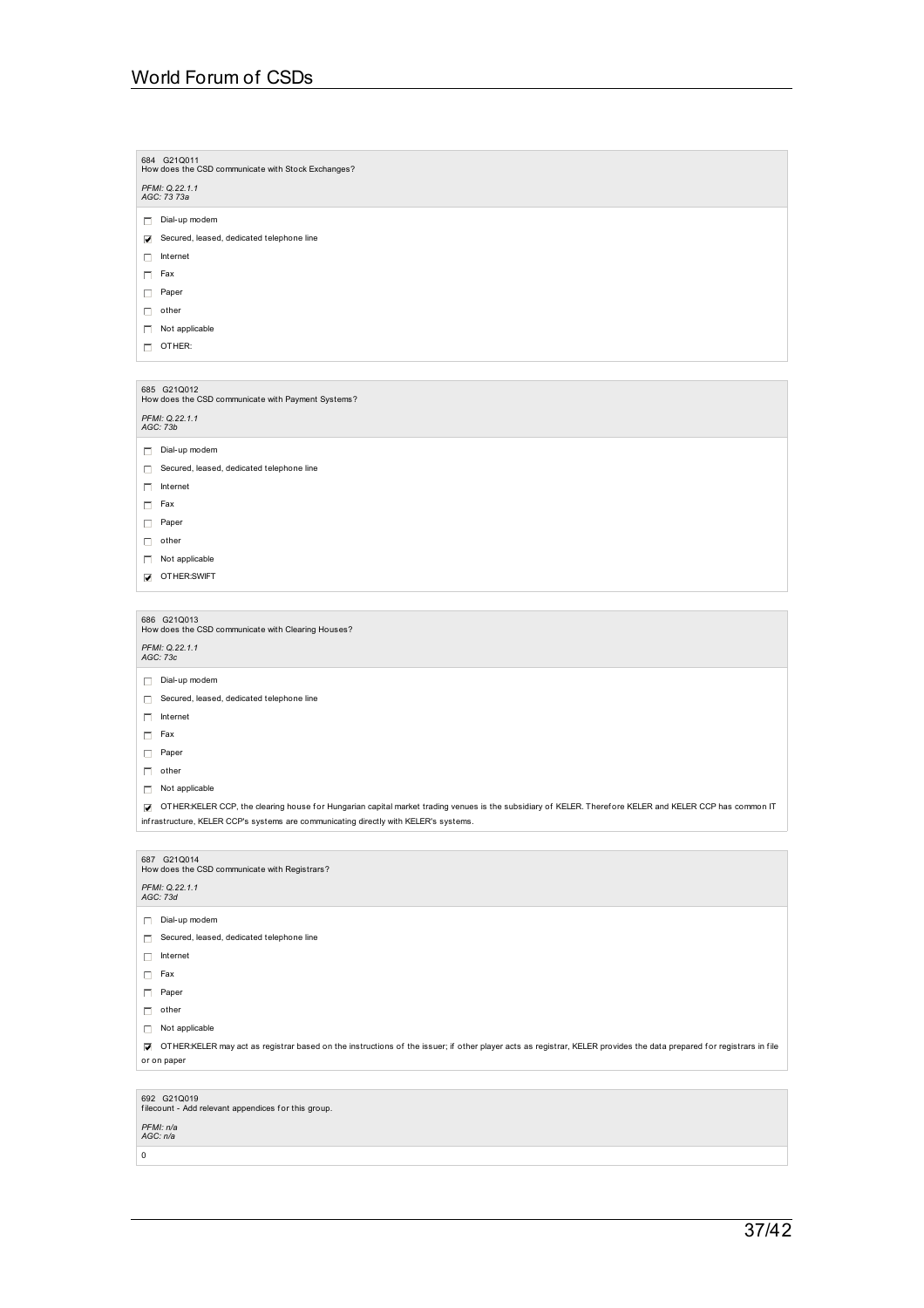# 38/42

725 G22Q033

*PFMI: Q.23.5.4 AGC: 15f* Yes [Y]

722 G22Q030<br>Are the results of the financial audit publicly available?

Yes [Y]

*PFMI: Q.23.5.4 AGC: 100*

721 G220029<br>AGC members from time to time receive requests from their direct investor-clients for an informational copy of a CSD's completed questionnaire. Such requests typically<br>lead to interactions between personnel at

N/A

*PFMI: Q.23.5.3 AGC: 13g.*

719 G22Q027 Retained Earnings:

N/A

*PFMI: Q.23.5.3 AGC: 13f.*

718 G22Q026<br>Reserves (then please answer 13g):

[https://english.keler.hu/Key%20documents/Financial%20Reports/Annual%20Reports/](https://english.keler.hu/Key documents/Financial Reports/Annual Reports/)

*PFMI: Q.23.5.3 AGC: 13d.*

*PFMI: Q.23.5.3 AGC: 13c.*

1

keler\_annual\_report\_2016\_22.pdf (5879KB)

*PFMI: Q.23.5.3 AGC: 13b.*

714 G22Q022 f ilecount - If yes, please upload the document(s) here or insert web link(s) in question 13d:

713 G22Q021 If yes, the AGC requests a copy of the institution's annual report. Is the annual report available electronically?

*PFMI: Q.23.5.3 AGC: 13* Yes [A01]

*PFMI: Q.23.5.3 AGC: 13a.*

Yes [Y]

716 G22Q024<br>Please insert web link(s) for 13b here:

 $\,$  0  $\,$ 

715 G22Q023 f ilecount - If more than one document f or 13b, please upload the additional document here:

KELER

Annual<br>Report<br>2016

World Forum of CSDs

**Transparency and disclosure (PFMI Principle 23)**

712 G22Q020<br>Capital. Are annual financial statements publicly disclosed?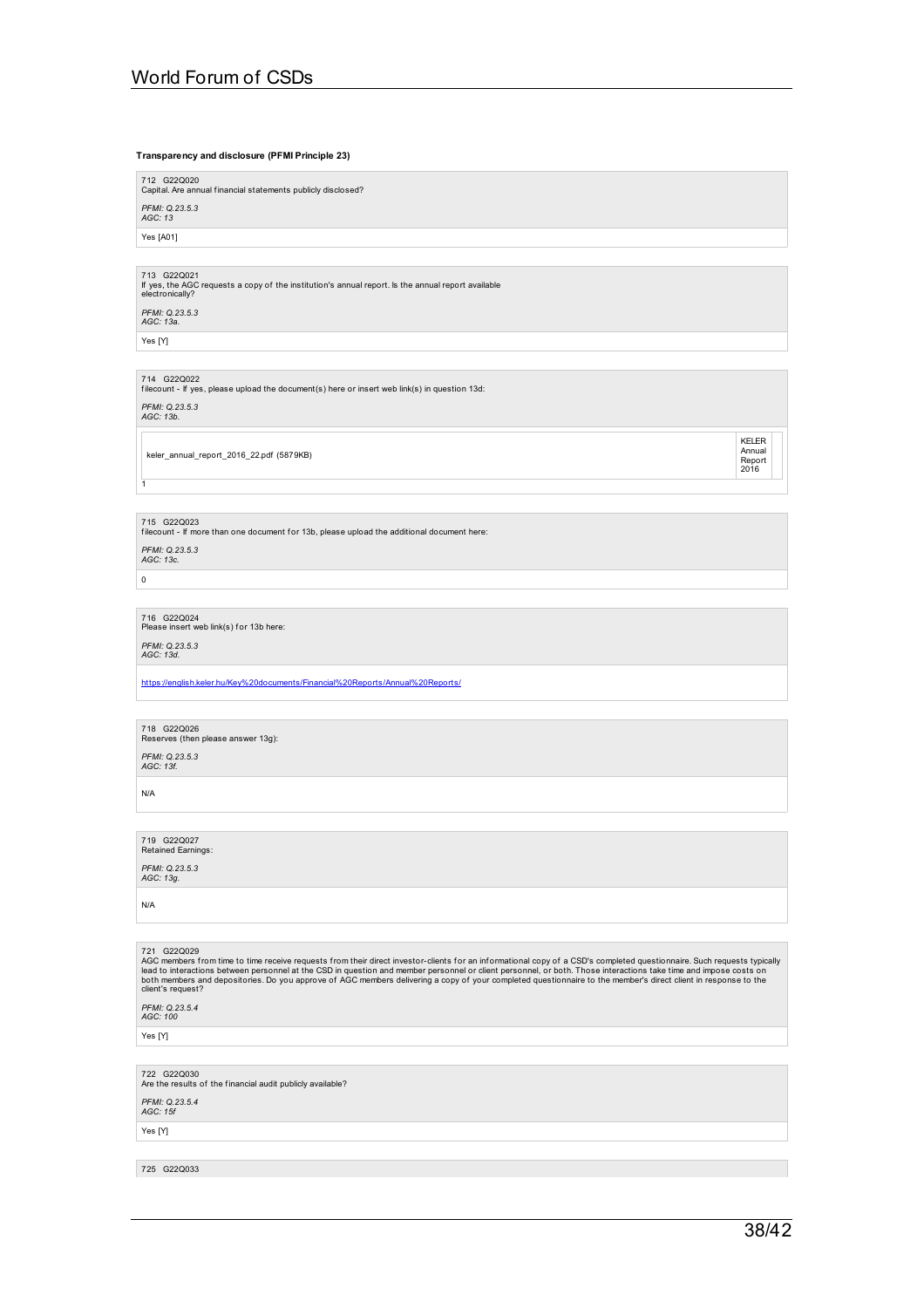filecount - Add relevant appendices for this group.

| PFMI: n/a<br>AGC: n/a |
|-----------------------|
| n                     |

### **Compliance with SEC Rule 17f-7**

### 726 G23Q001

Rule 17f-7, by reference to Rule 17f-4, requires that, for a CSD to be eligible to hold securities of U.S. registered investment companies (such depositories hereinafter<br>referred to as "Eligible Securities Depositories"),

Are all securities of a particular class or series of any issuer that are deposited in your institution treated as fungible, and can they be transferred or pledged by<br>bookkeeping entry without physical delivery of the secu

*PFMI: n/a AGC: 1*

Yes [Y]

727 G23Q002 Please explain

*PFMI: n/a*

*AGC: 1a*

N/A

### 728 G23Q003

Rule 17f-7 also requires that an Eligible Securities CSD "acts as or operates a system for the central handling of securities or equivalent book-entries in the country<br>where it is incorporated," or "acts as or operates a t

*PFMI: n/a AGC: 2*

 $\blacktriangledown$  Act as or operate a system for the central handling of securities or equivalent book-entries in the country where it is incorporated?

 $\triangledown$  Act as or operate a transnational system for the central handling of securities or equivalent book-entries?

 $\Box$  Act in another capacity with respect to the handling of securities or equivalent book-entries?

 $\Box$  Not applicable

OTHER:

## 729 G23Q004<br>Please explain:

*PFMI: n/a*

### *AGC: 2a.*

As a participant of the T2S platform it is able to act as or operate a transnational system for the central handling of securities or equivalent book-entries since February 6, 2017

### 730 G23Q005

Please specify the types of securities for which you act as or operate a system for the central handling of<br>securities or equivalent book-entries:

## *PFMI: n/a AGC: 2b.*

Primarily publicly issued (dematerialized) securities and all non-publicly issued dematerialised securities.

731 G230006<br>Rule 171-7 requires that an Eligible Securities Depository regulated by a foreign financial regulatory authority as defined under section 2(a)(50) of the Act , with section<br>2(a)(50) establishing that z 'foreign

*PFMI: n/a AGC: 8*

- A governmental body or regulatory organization empowered to administer or enf orce laws related to securities matters.
- $\Box$  A governmental body or self-regulatory organization empowered to administer or enforce laws related to other financial activities.
- $\Box$  A membership organization which regulates the participation of its members in securities matters or other financial activities.
- $\Box$  OTHER: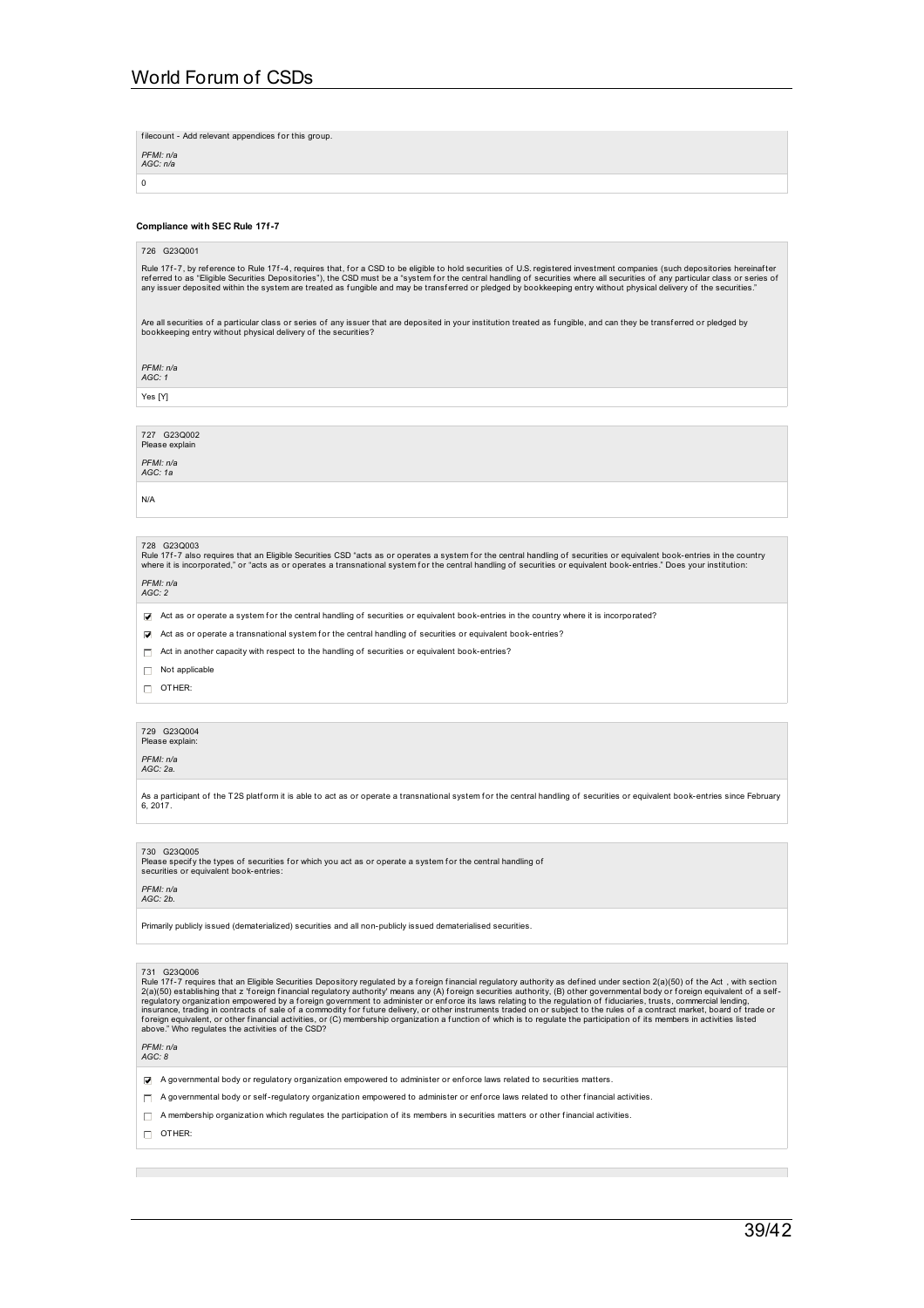| 732 G23Q007<br>Please explain:                                                                                                                                                                                                               |
|----------------------------------------------------------------------------------------------------------------------------------------------------------------------------------------------------------------------------------------------|
| PFMI: n/a<br>AGC: 8a.                                                                                                                                                                                                                        |
| N/A                                                                                                                                                                                                                                          |
|                                                                                                                                                                                                                                              |
| 733 G23Q008<br>Please provide the name of regulatory authority(ies) identified in question 8:                                                                                                                                                |
| PFMI: n/a<br>AGC: 9                                                                                                                                                                                                                          |
| The National Bank of Hungary                                                                                                                                                                                                                 |
|                                                                                                                                                                                                                                              |
| 734 G23Q009<br>Rule 17f-7 requires that an Eligible Securities Depository is subject to periodic examination by regulatory authorities or independent accountants. Is the CSD subject to<br>periodic examination by:<br>PFMI: n/a<br>AGC: 10 |
| Regulatory authorities?<br>☑                                                                                                                                                                                                                 |
| Independent accountants?<br>☑                                                                                                                                                                                                                |
| $\Box$ OTHER:                                                                                                                                                                                                                                |
| 735 G23Q010                                                                                                                                                                                                                                  |
| Please explain:                                                                                                                                                                                                                              |
| PFMI: n/a<br>AGC: 10a                                                                                                                                                                                                                        |
| N/A                                                                                                                                                                                                                                          |
|                                                                                                                                                                                                                                              |
| 736 G23Q011<br>Name of Authority #1 (please answer 11a):                                                                                                                                                                                     |
| PFMI: n/a<br>AGC: 11                                                                                                                                                                                                                         |
| The National Bank of Hungary                                                                                                                                                                                                                 |
|                                                                                                                                                                                                                                              |
| 737 G23Q012<br>What enforcement actions are available to regulatory authority #1 for breach of applicable statute or regulatory requirements?                                                                                                |
| PFMI: n/a<br>AGC: 11a.                                                                                                                                                                                                                       |
| $\nabla$ Fines                                                                                                                                                                                                                               |
| Restrictions on CSD activities.                                                                                                                                                                                                              |
| Suspension of CSD activities.<br>☑                                                                                                                                                                                                           |
| $\sqrt{\phantom{a}}$ Termination of CSD activities.                                                                                                                                                                                          |
| $\Box$ OTHER:                                                                                                                                                                                                                                |
| 738 G23Q013                                                                                                                                                                                                                                  |
| Please explain:                                                                                                                                                                                                                              |
| PFMI: n/a<br>AGC: 11b.                                                                                                                                                                                                                       |
| N/A                                                                                                                                                                                                                                          |
|                                                                                                                                                                                                                                              |
| 739 G23Q013A<br>Name of Authority #2:                                                                                                                                                                                                        |
| N/A                                                                                                                                                                                                                                          |
| 740 G23Q014<br>What enforcement actions are available to regulatory authority #2 for breach of applicable statute or regulatory requirements?                                                                                                |
| PFMI: n/a<br>AGC: 11c.                                                                                                                                                                                                                       |
| $\Box$ Fines                                                                                                                                                                                                                                 |
|                                                                                                                                                                                                                                              |

 $\boxed{\Box}$  Suspension of CSD activities.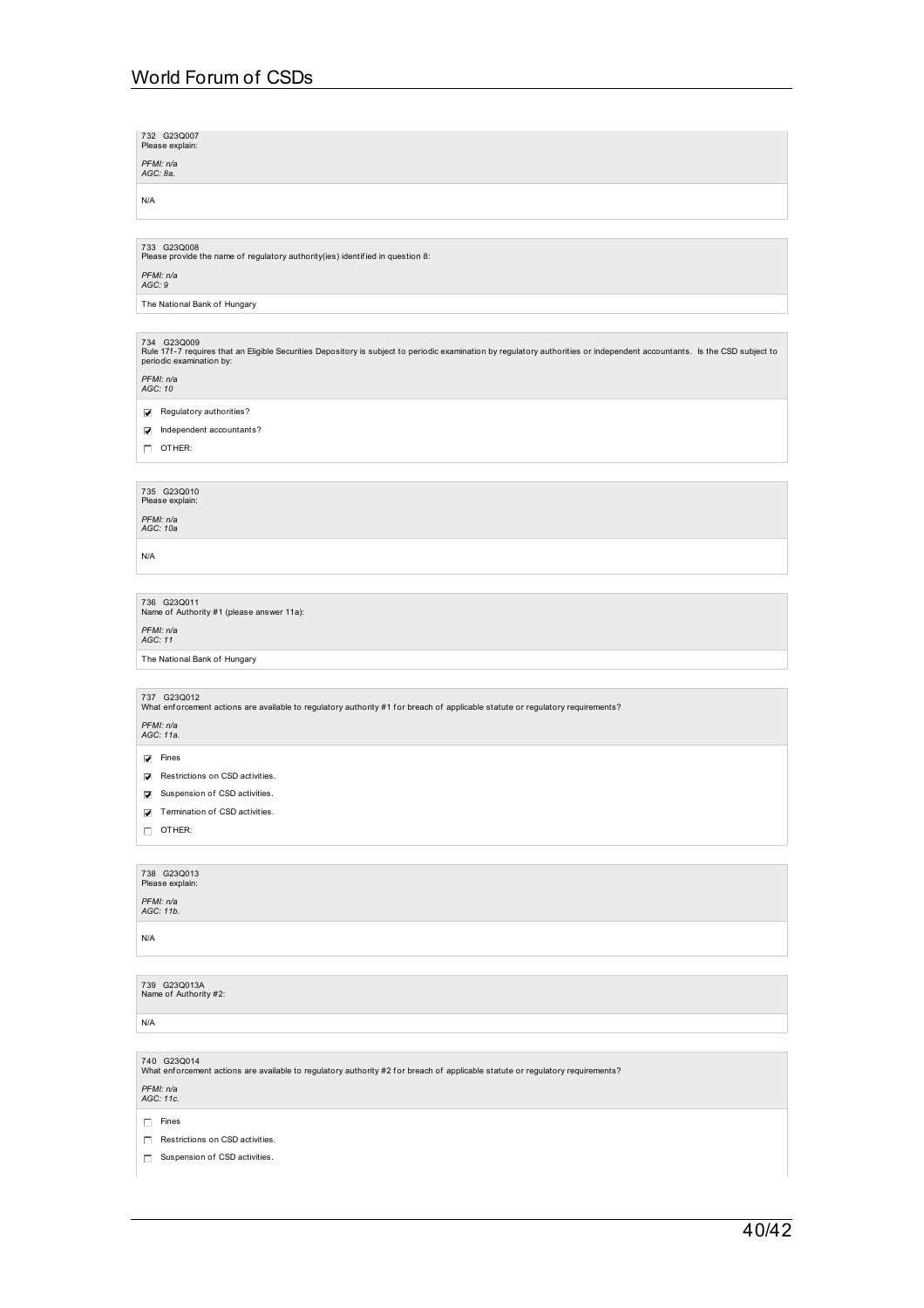$\Box$  Termination of CSD activities.

OTHER:N/A

741 G23Q015 Please expla

*PFMI: n/a AGC: 11d.*

N/A

742 G23Q016<br>Has there been any use of such enforcement actions in the last three years?

*PFMI: n/a AGC: 12*

Yes

 $\overline{\phantom{a}}$  No

 $\Box$  OTHER:

744 G23Q018<br>Has the regulatory body with oversight responsibility for the CSD issued public notice that the CSD is not in current compliance with any capital, solvency, insurance or<br>similar financial strength requirements

*PFMI: n/a AGC: 90*

No [A02]

746 G23Q020 In the case of such a notice having been issued, has such notice been withdrawn, or, has the remedy of such noncompliance been publicly announced by the CSD?

*PFMI: n/a AGC: 90b.*

Other: N/A

749 G23Q023<br>Rule 17f-7 requires that an Eligible Securities Depository holds assets for the custodian that participates in the system on behalf of the Fund under safekeeping<br>conditions no less favorable that the conditions

## *PFMI: n/a AGC: 21*

Yes [A1]

### 751 G23Q025

Please confirm the basis for the arrangements you have in place to ensure that the assets you hold for custodians receive the same level of safekeeping protection as<br>the assets held for other categories of participants.

*PFMI: n/a AGC: 21b, 21c.*

Relevant Law and Regulation

- $\Box$  Standard participation contract
- $\Box$  Established terms and conditions of participation
- By-laws of the CSD
- $\Box$  Rules of the CSD
- $\Box$  OTHER:
- 

752  G23Q027<br>For each item in Question 21b that you checked, please briefly supply references or citations to the law(s), regulation(s), or CSD rule(s), participation condition(s), or<br>participant contract provision (s), as

*PFMI: n/a AGC: 21d*

Section 350/B(4) of Act CXX of 2001 on Capital Market declares: "The standard service agreements and other internal regulations of the central depository must ensure<br>compliance with the principle of equal treatment." Note

753 G23Q028<br>Rule 17f-7 requires that an Eligible Securities Depository provides periodic reports to its participants with respect to its safekeeping of assets, including notices of<br>transfers to or from any participant's

## *PFMI: n/a AGC: 46*